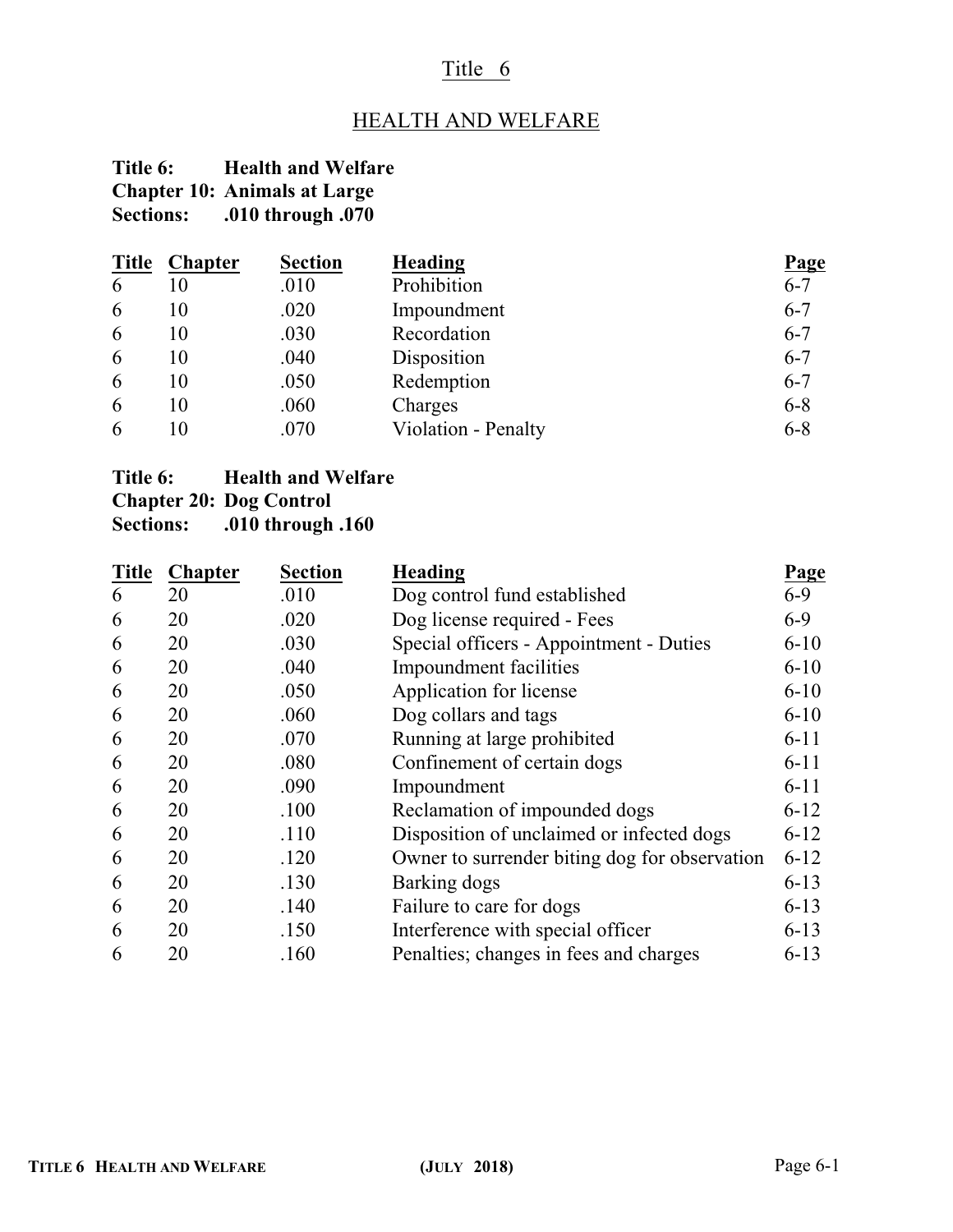# **Title 6: Health and Welfare Chapter 30: Law Enforcement Animals**<br>Sections: .010 through .020 **Sections: .010 through .020**

| <b>Title</b> | <b>Chapter</b> | <b>Section</b> | <b>Heading</b>                         | Page     |
|--------------|----------------|----------------|----------------------------------------|----------|
| 6            | 30             | .010           | Cruelty towards or interference with   | $6 - 14$ |
|              |                |                | police dogs and horses prohibited      |          |
| 6            | 30             | .020           | Special agents or units defined as law | $6 - 14$ |
|              |                |                | enforcement officers                   |          |

# **Title 6: Health and Welfare Chapter 40: Fireworks**<br>**Sections:** .010 through **Sections: .010 through .060**

| <b>Title</b> | <b>Chapter</b> | <b>Section</b> | Heading                                | <b>Page</b> |
|--------------|----------------|----------------|----------------------------------------|-------------|
| 6            | 40             | .010           | Purpose                                | $6 - 15$    |
| 6            | 40             | .020           | Restrictions on sale or distribution   | $6 - 15$    |
| 6            | 40             | .030           | Special exception for Independence Day | $6 - 15$    |
| 6            | 40             | .040           | Fireworks defined                      | $6 - 15$    |
| 6            | 40             | .050           | Liability                              | $6 - 15$    |
| 6            |                | .060           | Violation - Penalty                    | $6 - 15$    |

## **Title 6: Health and Welfare Chapter 50: Curfew Sections: .010 through .040**

| <b>Title</b> | <b>Chapter</b> | <b>Section</b> | Heading                               | <b>Page</b> |
|--------------|----------------|----------------|---------------------------------------|-------------|
| 6            |                | .010           | Imposition when school in session     | $6 - 16$    |
| 6            | 50             | .020           | Extension of curfew hours             | $6 - 16$    |
| 6            | 50             | .030           | Imposition when school not in session | $6 - 16$    |
| 6            | 50             | .040           | Violation - Penalty                   | $6 - 16$    |

# **Title 6: Health and Welfare Chapter 60: Prostitution and Marijuana Sections: .010 through .060**

| <b>Title</b> | <b>Chapter</b> | <b>Section</b> | <b>Heading</b>                                |          |
|--------------|----------------|----------------|-----------------------------------------------|----------|
| 6            | 60             | .010           | Prostitution prohibited - Generally           | $6 - 17$ |
| 6            | 60             | .020           | Sexual intercourse for hire and other lewd    | $6 - 17$ |
|              |                |                | acts prohibited                               |          |
| 6            | 60             | .030           | Operation of house of prostitution prohibited | $6 - 18$ |
| 6            | 60             | .040           | Medical tests for violators                   | $6 - 18$ |
| 6            | 60             | .050           | Medical and recreational marijuana            | $6 - 18$ |
|              |                |                | establishments prohibited                     |          |
|              | 60             | .060           | Violation - Penalty                           | $6-19$   |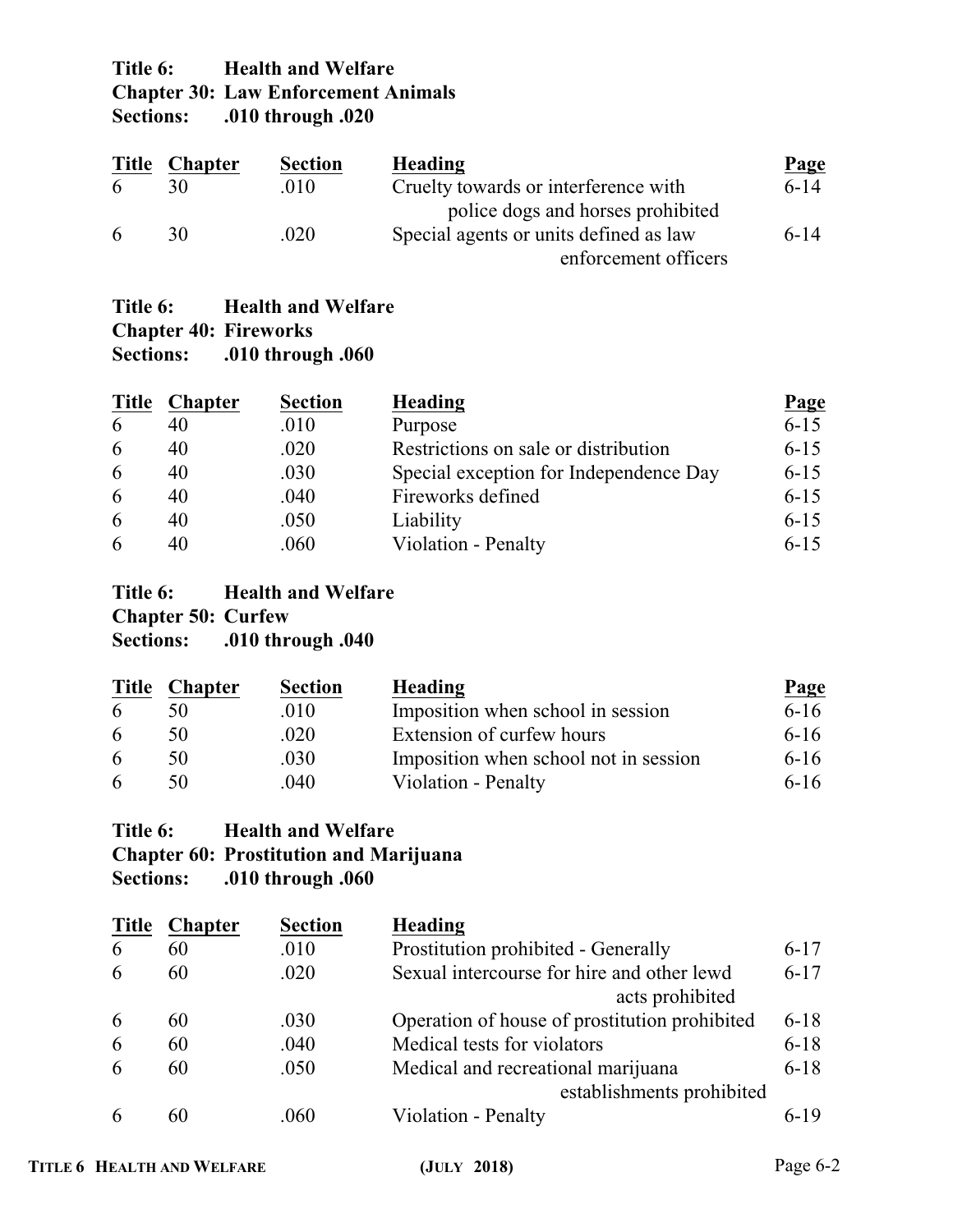# **Title 6: Health and Welfare Chapter 70: Discriminatory Housing Practices Sections: .010 through .070**

| <b>Title</b> | <b>Chapter</b> | <b>Section</b> | <b>Heading</b>                 | Page     |
|--------------|----------------|----------------|--------------------------------|----------|
| 6            | 70             | .010           | Declaration of policy          | $6 - 20$ |
| 6            | 70             | .020           | Definitions                    | $6 - 20$ |
| 6            | 70             | .030           | Unlawful practices             | $6 - 21$ |
| 6            | 70             | .040           | Exemptions                     | $6 - 23$ |
| 6            | 70             | .050           | Complaint procedure            | $6 - 24$ |
| 6            | 70             | .060           | Availability of other remedies | $6 - 24$ |
| 6            | 70             | .070           | Violation - Penalty            | $6 - 25$ |

# **Title 6: Health and Welfare Chapter 80: Abatement of Dangerous Structures**

**Sections: .010 through .140**

| <b>Title</b> | <b>Chapter</b> | <b>Section</b> | <b>Heading</b>                             | Page     |
|--------------|----------------|----------------|--------------------------------------------|----------|
| 6            | 80             | .010           | Statutory authorization                    | $6 - 26$ |
| 6            | 80             | .020           | Findings                                   | $6 - 26$ |
| 6            | 80             | .030           | Purpose and objectives                     | $6 - 26$ |
| 6            | 80             | .040           | Sunset provision                           | $6 - 28$ |
| 6            | 80             | .050           | Definitions                                | $6 - 28$ |
| 6            | 80             | .060           | Commencement of action                     | $6 - 28$ |
| 6            | 80             | .070           | Initial notice to property owner by County | $6 - 29$ |
| 6            | 80             | .080           | Hearings before a designee of the Board    | $6-29$   |
| 6            | 80             | .090           | Findings of the designee of the Board      | $6 - 30$ |
| 6            | 80             | .100           | Appeal notice                              | $6 - 30$ |
| 6            | 80             | .110           | Appeal Board                               | $6 - 31$ |
| 6            | 80             | .120           | <b>Findings of Appeal Board</b>            | $6 - 31$ |
| 6            | 80             | .130           | Recovery of money by County                | $6 - 31$ |
| 6            | 80             | .140           | Civil penalty                              | $6 - 32$ |

# **Title 6: Health and Welfare Chapter 90: Property Offenses Sections: .010 through .020**

| <u>Title</u> | <b>Chapter</b> | <b>Section</b> | <b>Heading</b>                        | Page     |
|--------------|----------------|----------------|---------------------------------------|----------|
|              | 90.            | .010           | Running water across public road      | $6 - 33$ |
| $\sqrt{2}$   | -90-           | .020           | Use or possession of glass containers | $6 - 33$ |
|              |                |                | on County property                    |          |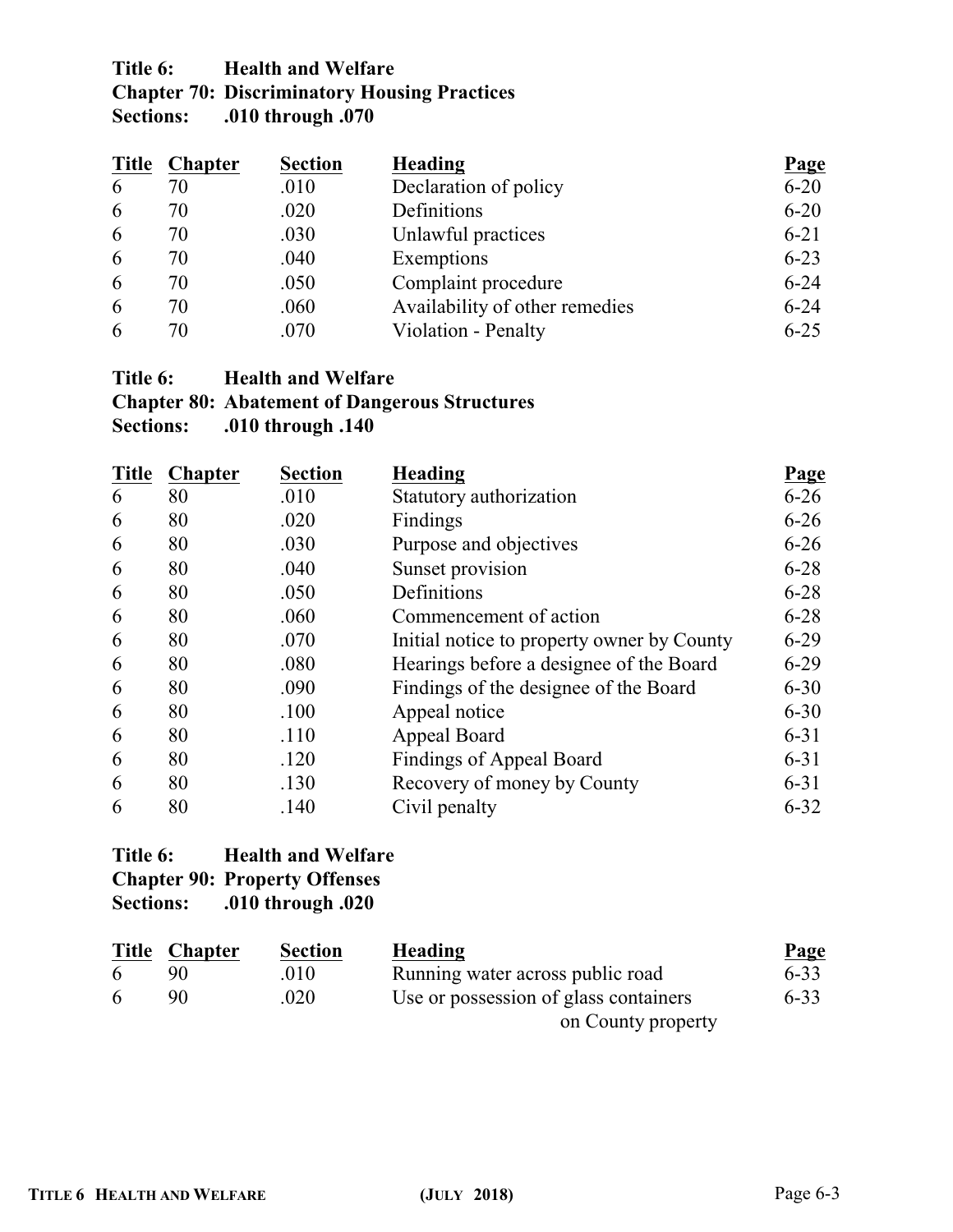# **Title 6: Health and Welfare Chapter 100: Vehicles and Traffic**<br>Sections: .010 through .080 **Sections: .010 through .080**

| <b>Title</b> | <b>Chapter</b> | <b>Section</b> | Heading                                     | <b>Page</b> |
|--------------|----------------|----------------|---------------------------------------------|-------------|
| 6            | 100            | .010           | Speed contests prohibited                   | $6 - 34$    |
| 6            | 100            | .020           | School zones                                | $6 - 34$    |
| 6            | 100            | .030           | Speed limits designated                     | $6 - 34$    |
| 6            | 100            | .040           | Violation - Penalty                         | $6 - 35$    |
| 6            | 100            | .050           | Fifteen-minute zone in front of Post Office | $6 - 35$    |
| 6            | 100            | .060           | Main Street in the Town of Eureka           | $6 - 36$    |
| 6            | 100            | .070           | Baseball parks                              | $6 - 36$    |
| 6            | 100            | .080           | No Parking zones                            | $6 - 36$    |

# **Title 6: Health and Welfare**

| <b>Chapter 110:</b> | <b>Sidewalk Use and Upkeep</b> |
|---------------------|--------------------------------|
| <b>Sections:</b>    | .010 through .080              |

| <b>Title</b> | <b>Chapter</b> | <b>Section</b> | <b>Heading</b>              | Page     |
|--------------|----------------|----------------|-----------------------------|----------|
| 6            | 110            | .010           | Definitions                 | $6 - 37$ |
| 6            | 110            | .020           | Authorized sidewalk use     | $6 - 37$ |
| 6            | 110            | .030           | Unauthorized sidewalk use   | $6 - 37$ |
| 6            | 110            | .040           | Penalties                   | $6 - 37$ |
| 6            | 110            | .050           | Safe maintenance            | $6 - 37$ |
| 6            | 110            | .060           | Penalties                   | $6 - 37$ |
| 6            | 110            | .070           | Drainage from buildings     | $6 - 38$ |
| 6            | 110            | .080           | Assessments for County work | $6 - 38$ |

# Title 6: **Health and Welfare**<br>**Chapter 120:** Refuse and Ga

**Chapter 120: Refuse and Garbage**

**Sections: .010 through .080**

| <b>Title</b> | <b>Chapter</b> | <b>Section</b> | <b>Heading</b>          | Page     |
|--------------|----------------|----------------|-------------------------|----------|
| 6            | 120            | .010           | Scope and intent        | $6 - 39$ |
| 6            | 120            | .020           | Disposal controlled     | $6 - 39$ |
| 6            | 120            | .030           | Disposal points         | $6 - 39$ |
| 6            | 120            | .040           | Fees authorized         | $6 - 40$ |
| 6            | 120            | .050           | Franchises authorized   | $6 - 40$ |
| 6            | 120            | .060           | Hazardous waste         | $6 - 40$ |
| 6            | 120            | .070           | Presumption             | $6 - 40$ |
| 6            | 120            | .080           | Violation a misdemeanor | $6 - 41$ |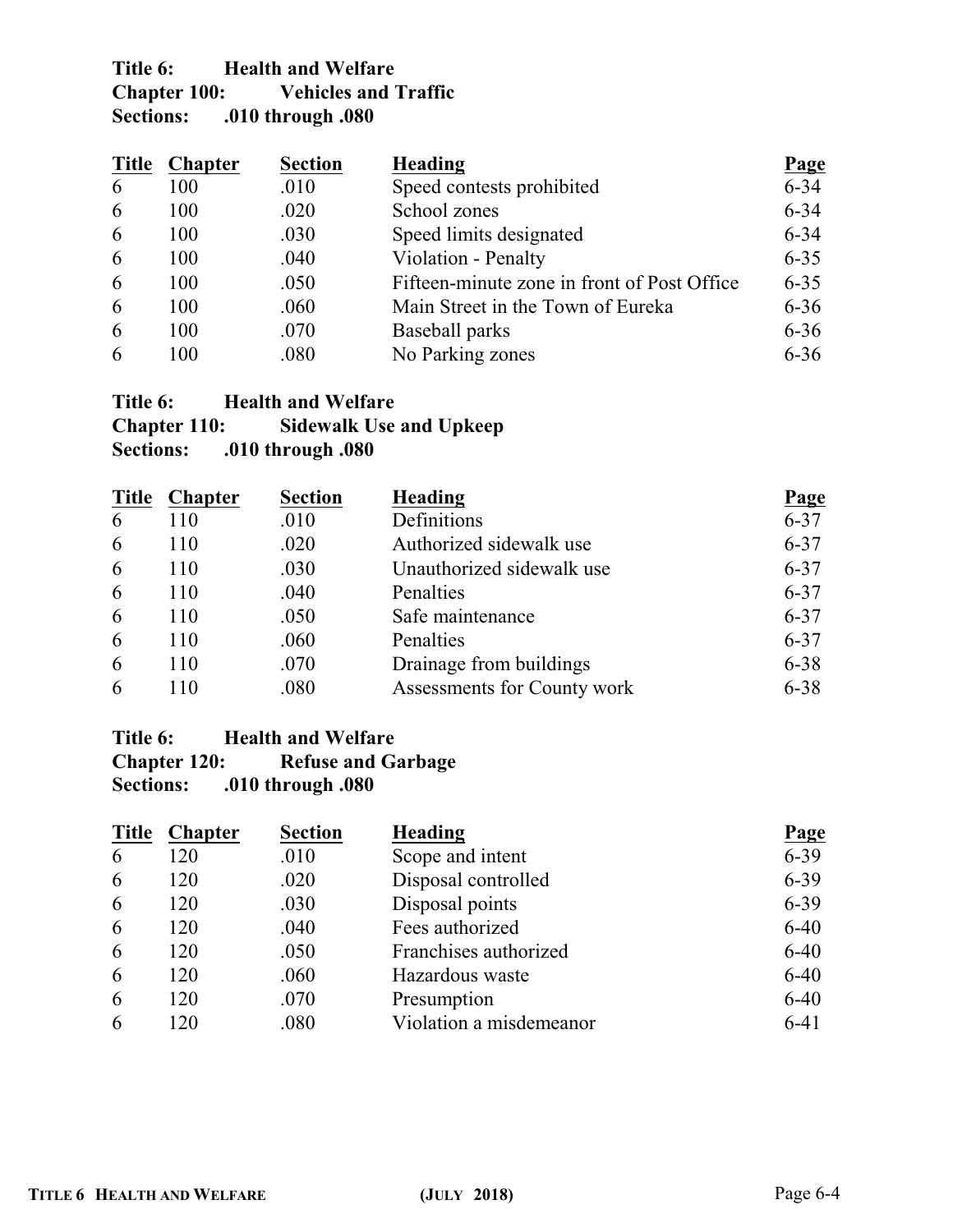# **Title 6: Health and Welfare Chapter 130: Eureka County Fire Protection District Sections: .010 through .100**

| <b>Title</b> | <b>Chapter</b> | <b>Section</b> | <b>Heading</b>                           | <b>Page</b> |
|--------------|----------------|----------------|------------------------------------------|-------------|
| 6            | 130            | .010           | Scope and intent                         | $6 - 42$    |
| 6            | 130            | .020           | Formation and elimination of the         | $6 - 42$    |
|              |                |                | <b>Chapter 474 District</b>              |             |
| 6            | 130            | .030           | Name, purpose, and territory             | $6 - 42$    |
| 6            | 130            | .040           | <b>Board of Directors</b>                | $6 - 42$    |
| 6            | 130            | .050           | District fire chief                      | $6 - 42$    |
| 6            | 130            | .060           | Powers                                   | $6 - 43$    |
| 6            | 130            | .070           | Fire departments                         | $6 - 43$    |
| 6            | 130            | .080           | Fire department organizational structure | $6 - 43$    |
| 6            | 130            | .090           | Fire department requests for training or | $6 - 43$    |
|              |                |                | equipment                                |             |
| 6            | 130            | .100           | Cooperative agreement with the Nevada    | $6-44$      |
|              |                |                | Division of Forestry                     |             |

# Title 6: **Health and Welfare**<br>**Chapter 140: International International Building Code Sections: .010 through .030**

| <b>Title</b> | <b>Chapter</b> | <b>Section</b> | Heading                                  | <b>Page</b> |
|--------------|----------------|----------------|------------------------------------------|-------------|
| 6            | 14O            | .010           | Definitions                              | $6 - 45$    |
| 6            | 140            | .020           | Application of the IBC                   | $6-45$      |
| 6            | 14O            | .030           | Additions, changes, and deletions to IBC | $6-45$      |

| Title 6:            | <b>Health and Welfare</b> |
|---------------------|---------------------------|
| <b>Chapter 150:</b> | <b>Cat Control</b>        |
| <b>Sections:</b>    | .010 through .030         |

| <b>Title</b> | <b>Chapter</b> | <b>Section</b> | Heading                                    | Page   |
|--------------|----------------|----------------|--------------------------------------------|--------|
| 6            | 150            | .010           | Number of cats limited in designated areas | $6-46$ |
| 6            | 150.           | .020           | Designated areas where limitation applies  | $6-46$ |
| 6            | 150            | .030           | Penalties                                  | $6-46$ |

# **Title 6: Health and Welfare Chapter 160: Background Checks Sections: .010 through .020**

|    | <b>Title Chapter</b> | <b>Section</b> | Heading                    | <b>Page</b> |
|----|----------------------|----------------|----------------------------|-------------|
| -6 | 160.                 | .010           | Background check required  | 6-47        |
| -6 | 160                  | .020           | Background check procedure | 6-47        |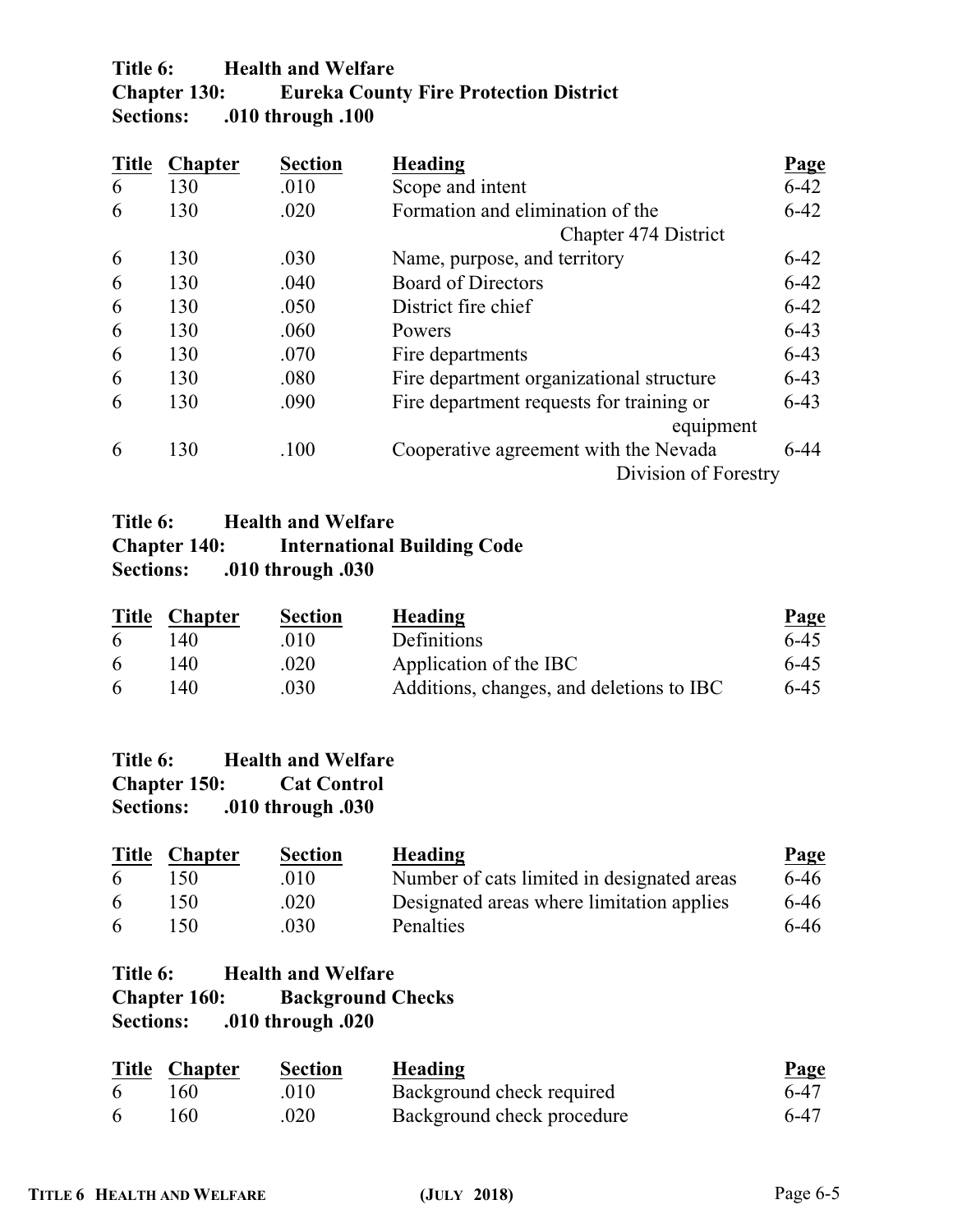# Title 6: **Health and Welfare**<br>Chapter 170: **Unlawful Into Chapter 170: Unlawful Intoxicating Compounds Sections: .010 through .060**

| <b>Title</b> | <b>Chapter</b> | <b>Section</b> | <b>Heading</b>            | Page     |
|--------------|----------------|----------------|---------------------------|----------|
| 6            | 170            | .010           | Scope and intent          | $6 - 48$ |
| 6            | 170            | .020           | Unlawful acts             | $6 - 48$ |
| 6            | 170            | .030           | Lawful possession         | $6-49$   |
| 6            | 170            | .040           | Lawfully prescribed drugs | $6-49$   |
| 6            | 170            | .050           | Penalty                   | $6-49$   |
| 6            | 170            | .060           | Savings and sunset clause | $6-49$   |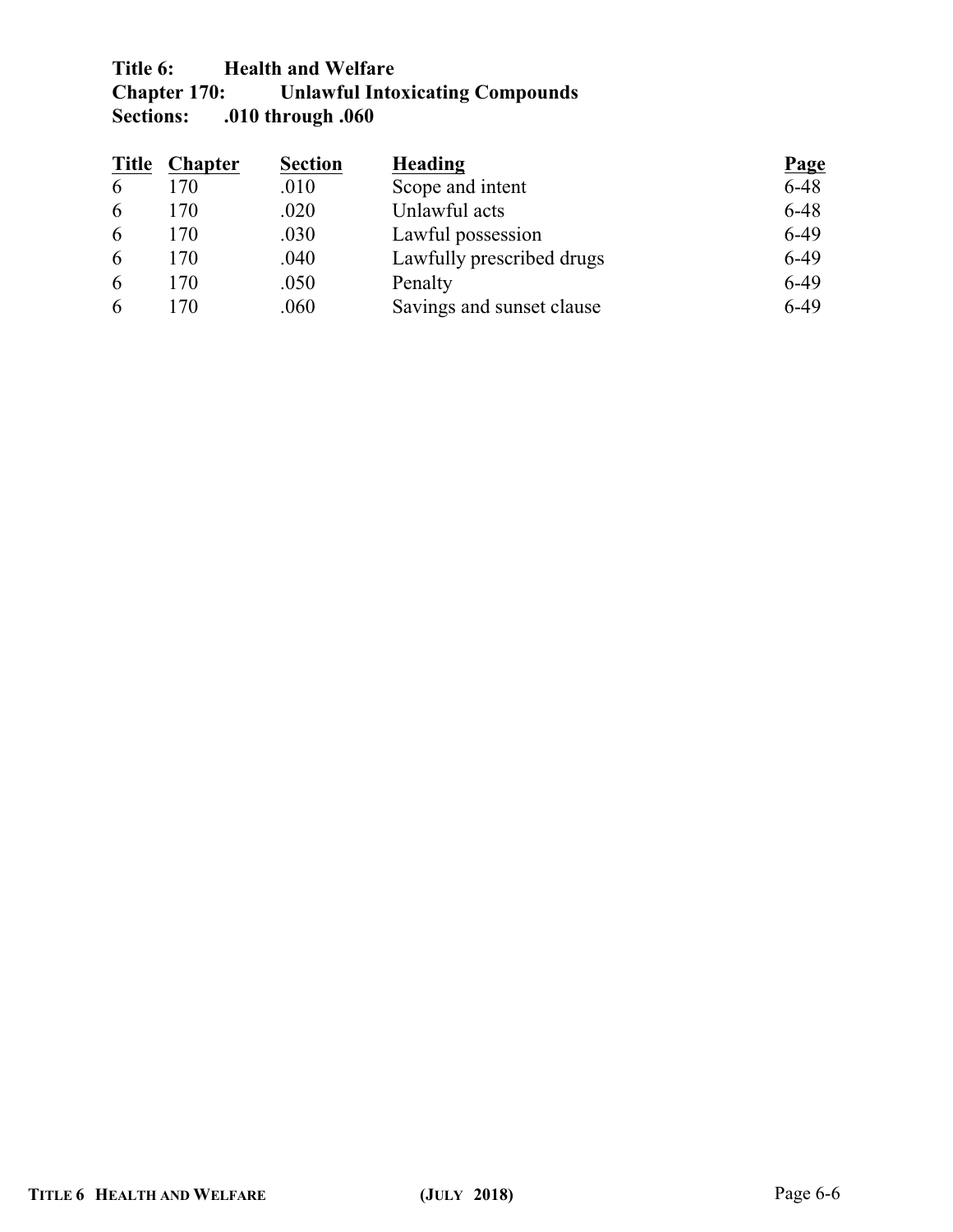# Chapter 10 - ANIMALS AT LARGE

#### .010 Prohibition

All horses, mules, burros, cattle, hogs, sheep, or goats running at large within the towns of Eureka County, shall be deemed and are declared to be prohibited and subject to the provisions of this chapter by virtue of N.R.S. 269.195.

### .020 Impoundment

Any of such animals trespassing upon the private property of any person or persons, or running at large within the town limits shall be taken up by and committed to the custody of the Sheriff of the County or by whomever the Sheriff of the County shall appoint to such duty, who shall hold the same animal or animals, subject to the fees, charges, and conditions prescribed in this chapter.

### .030 Recordation

The Sheriff of the County shall keep a true and correct record of the number and description of all animals taken or coming into his custody, as well as the date and manner of their disposal, shall also give prompt notice thereof to the State Board of Agriculture or the State Board of Sheep Commissioners, as the case may be, setting forth therein a full description including all brands and marks, sex, age, weight, color, and kind of each animal so impounded; and shall also keep conspicuously posted, at the entrance of the barn, stable, yard, or corral or place where said animals are secured, a copy of said notice.

#### .040 Disposition

All such animals taken into custody under the provisions of this chapter shall be confined by the Sheriff of the County in some secure place to be provided for that purpose by the town of Eureka and Crescent Valley, and if not reclaimed within five (5) days thereafter, said Sheriffshall notify the State Board of Agriculture or the State Board of Sheep Commissioners, whichever is proper in the premises, so that proper steps can be taken to effect the sale or other disposition of said animal or animals.

## .050 Redemption

The Sheriff of the County shall provide necessary subsistence for all such animals in his custody. The owner or owners of any such animal or animals may at any time before the sale or other disposition thereof, redeem the animal or animals by paying the Sheriff his proper fees and charges for keeping the animal or animals, together with any costs or expenses assessed by the State Board of Agriculture or the State Board of Sheep Commissioners, as the case may be.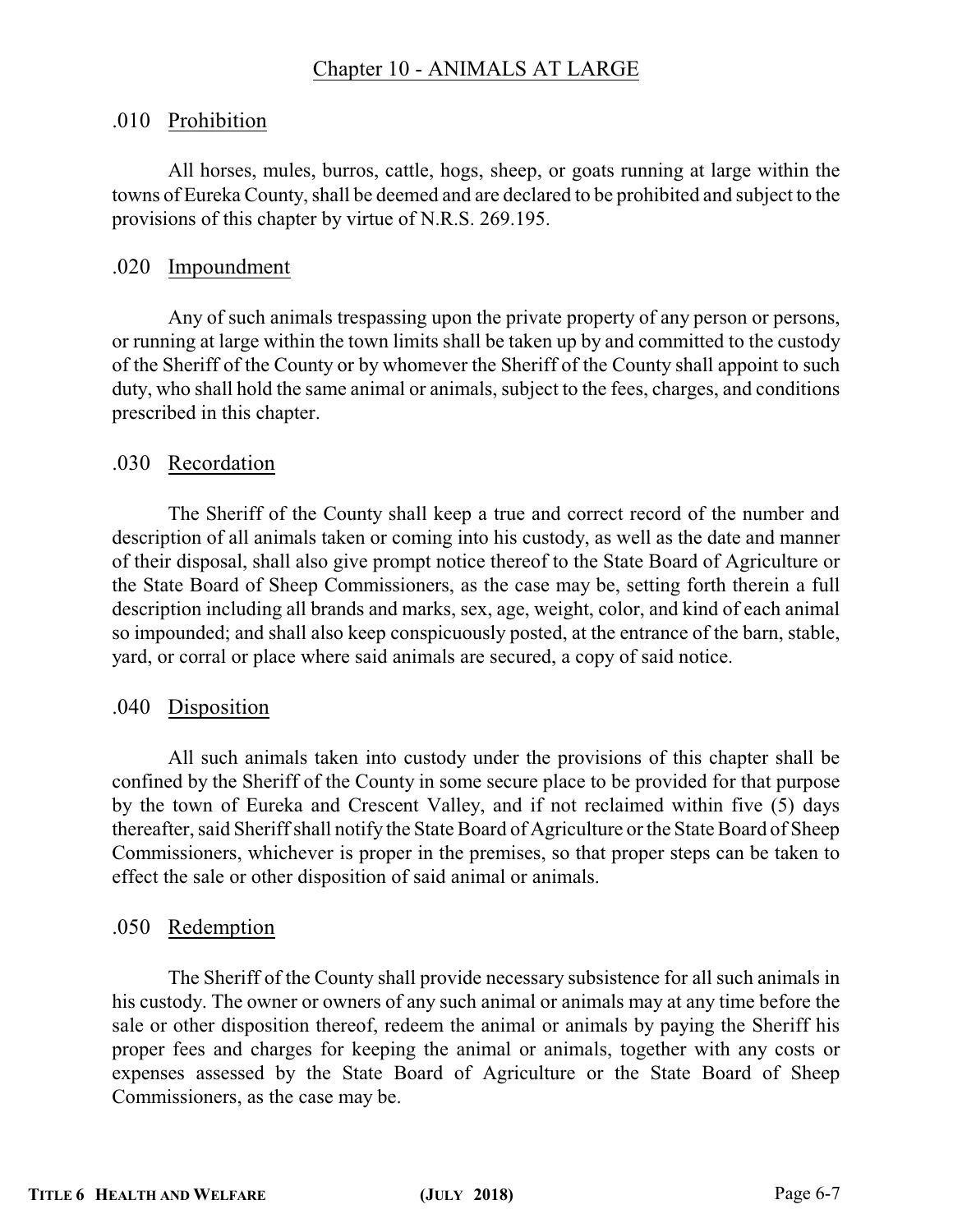# .060 Charges

The charge upon such animals taken into custody or under control of the Sheriff of the County, as set out in this chapter shall be as follows: for each head of cattle, horses, mules, burros, hogs, sheep, or goats, five (\$5.00) dollars per day for keeping and feeding, and five (\$5.00) dollars for taking into custody by or under the control of the Sheriff of the County and confining same.

### .070 Violation - Penalty

Any person, firm, or corporation violating the provisions of this chapter shall, upon conviction thereof, be deemed guilty of a misdemeanor and shall be punished by a fine of not less than five (\$5.00) dollars nor more than one thousand (\$1,000.00) dollars, or by imprisonment in the County jail for not more than ten (10) days, or by both such fine and imprisonment.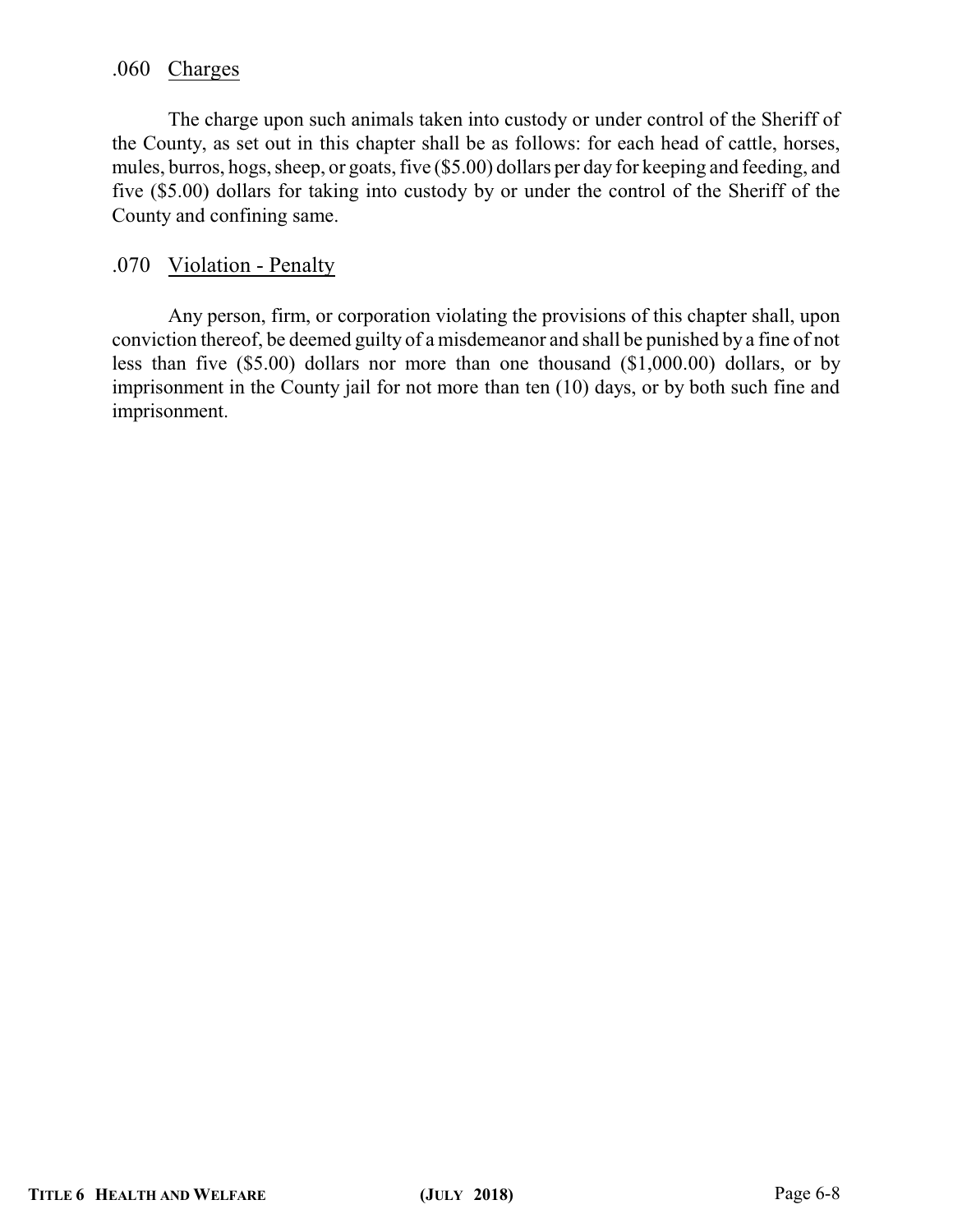# Chapter 20 - DOG CONTROL

# .010 Dog control fund established

- A. A Eureka County dog control fund is established. All revenue collected pursuant to this chapter shall be deposited in the Eureka County dog control fund to be used to finance the dog control measures herein set forth. Revenues not expended within a budget year shall be carried over to the next budget year and shall not revert to the County general fund.
- B. The Board of Eureka County Commissioners may from time to time augment the dog control fund with other funds.
- C. The Sheriff shall propose an annual budget for dog control to the Board of County Commissioners.
- .020 Dog license required Fees
	- A. It is unlawful for any owner to keep any male or female dog over the age of six (6) months within Eureka County without obtaining a Eureka County dog license for such dog.
	- B. It is unlawful for any owner to keep more than six (6) dogs over the age of three (3) months within Eureka County without first obtaining a Eureka County kennel operator's and breeder's license. A license will only be issued for an operation that complies with all State laws and regulations regarding dog kennels or breeders. This subsection does not apply to agriculturalists making bona fide use of more than six (6) dogs in farming and ranching operations.
	- C. Annual dog license fees shall be:
		- 1. Spayed or neutered dogs: five (\$5.00) dollars;
		- 2. Unspayed or unneutered dogs: ten (\$10.00) dollars;
		- 3. Working dogs residing outside the town limits of the unincorporated towns and outside the limits of anyEureka County dog control districts, which hereafter may be established outside the unincorporated towns: one (\$1.00) dollar;
		- 4. Guide dogs for the blind, deaf, or otherwise disabled: one (\$1.00) dollar;
		- 5. Kennel operator's and breeder's license: one hundred (\$100.00) dollars plus five (\$5.00) dollars for each dog over six (6) dogs.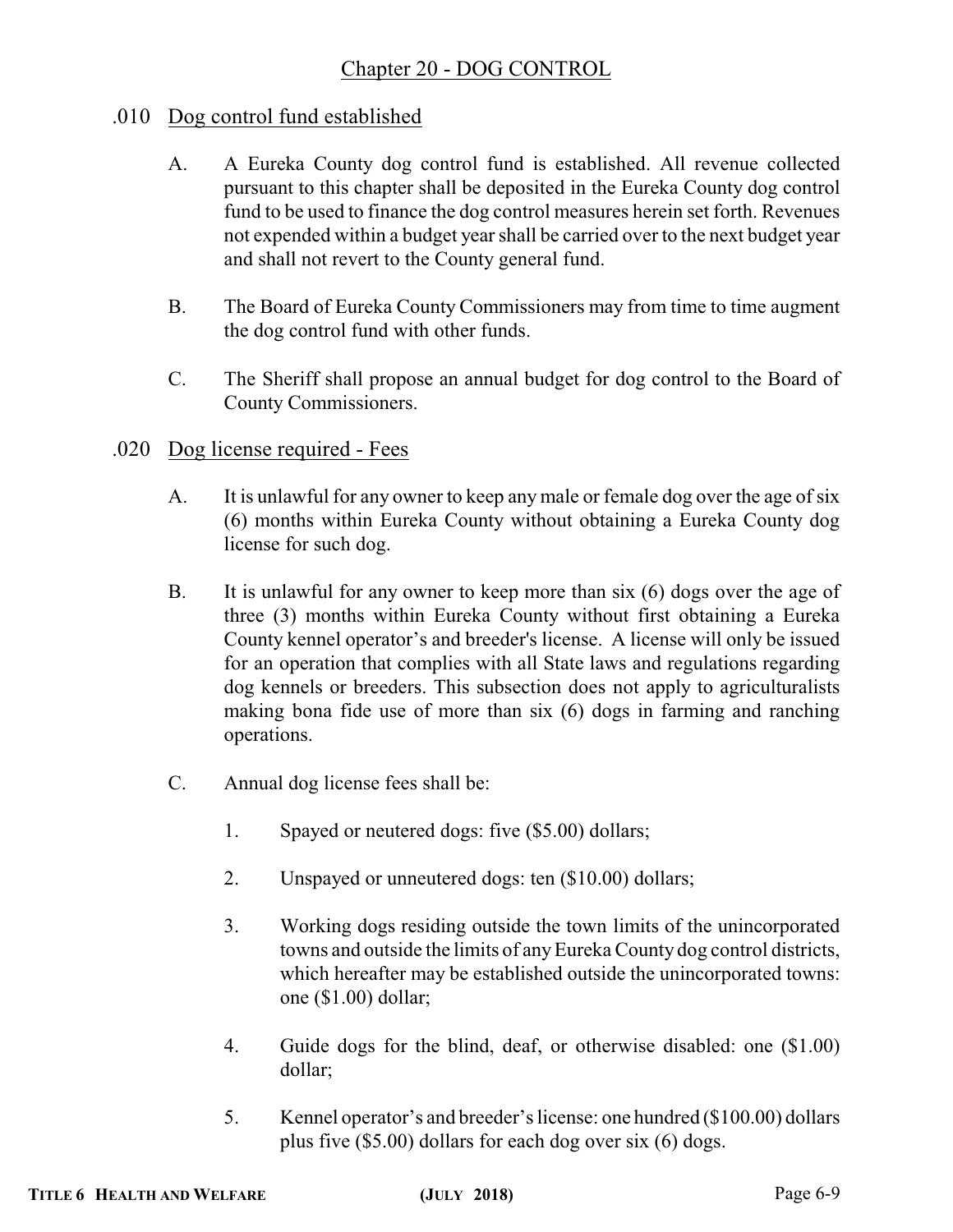D. All license fees shall be paid to the Sheriff for deposit to the dog control fund of Eureka County, Nevada.

# .030 Special officers - Appointment - Duties

- A. The Sheriff shall appoint one (1) or more special officers, who need not be qualified as regular Deputy Sheriffs but who shall be under the direction and control of the Sheriff, whose duties shall be the administration and enforcement of the provisions of this chapter, as to the apprehension and care of dogs and other related duties.
- B. If there is no duly appointed and acting special officer(s), his duties shall be performed by the Sheriff until a special officer is appointed and qualified.

# .040 Impoundment facilities

- A. The Department of Public Works with the concurrence of the Sheriff shall cause to be constructed, within such appropriation as may be provided, at one (1) or more locations within the County, impoundment facilities for the temporary care of animals which may be apprehended pursuant to this chapter.
- B. Residents of the County may deliver to an impoundment facility their own dogs which are to be disposed of or made available for adoption.

## .050 Application for license

- A. An owner applying for a dog license shall make application upon a form to be provided by the Sheriff, which application shall state:
	- 1. Owner's name, physical residence address, and postal address; .
	- 2. The name, breed, color, sex, and age of each dog owned and kept by him, and the date he acquired such dog.
- B. At the time of application for a dog license, the owner must present to the Sheriff a certificate from a licensed veterinarian showing that the dog has been inoculated for the prevention of rabies.

## .060 Dog collars and tags

Upon payment of the license fee, the Sheriff shall issue to the owner a license receipt and a metallic tag for each dog licensed for the current year. Each owner shall provide a collar to which the license tag shall be affixed and shall insure that said collar and tag are worn by said dog.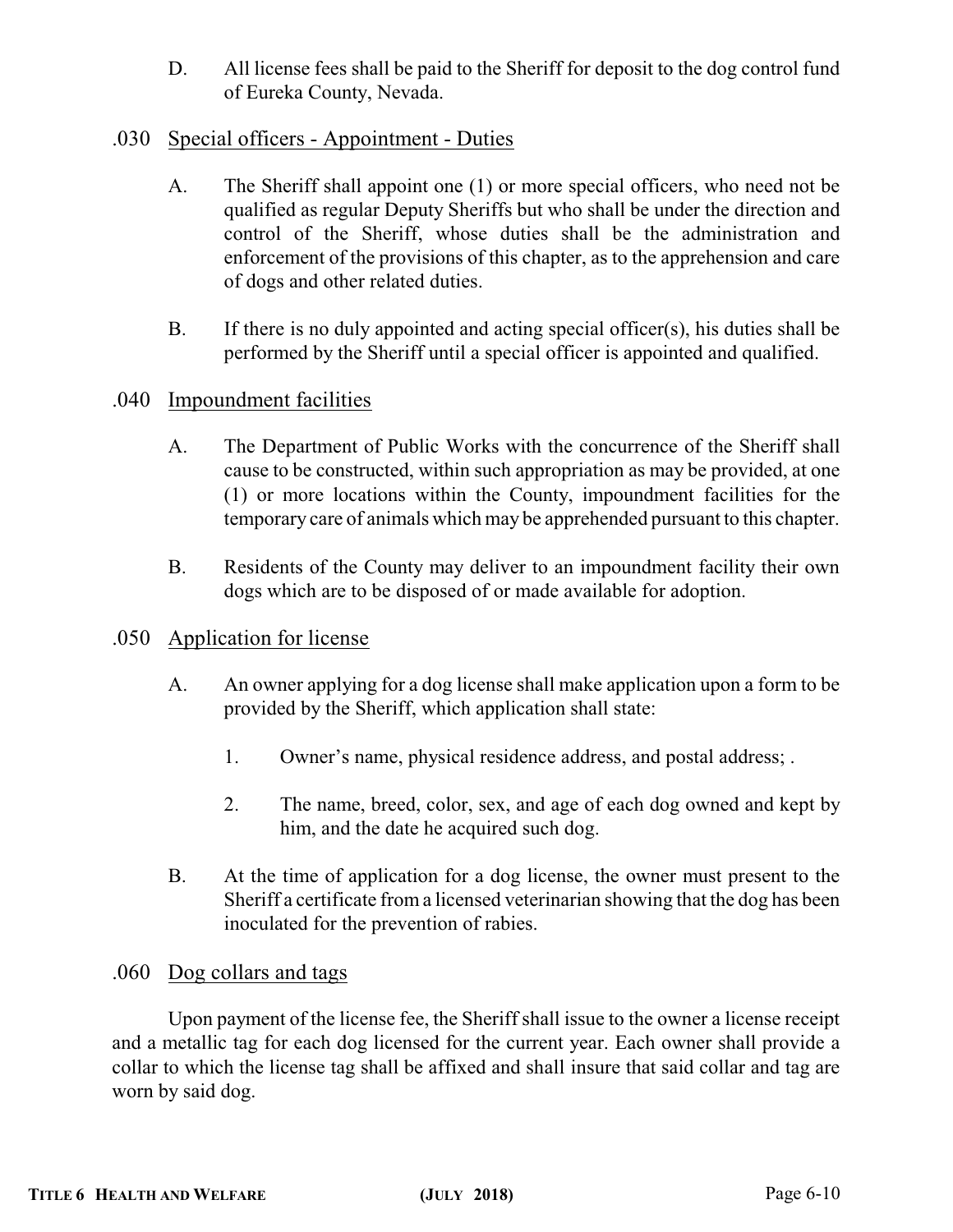# .070 Running at large prohibited

- A. It is unlawful:
	- 1. For any person having charge, custody, or control of any dog to permit said dog to run at large on any property other than that of its owner;
	- 2. For any dog to be at large on any public highway, street, alley, court, public ground, school ground, or unfenced lot.
- B. Definition. A dog is not running at large:
	- 1. If it is on property owned or controlled by the owner;
	- 2. When not on property owned or controlled by the owner, it is in the direct, actual, present, and complete control of the owner or his agent;
	- 3. When, as a bona fide working dog, it is actually engaged in gathering or working livestock under the direction of persons engaged in agriculture.

# .080 Confinement of certain dogs

- A. All dogs of fierce, dangerous, or vicious propensities, all female dogs in heat, and all dogs which once have been found worrying, pursuing, or attacking animals or persons, whether licensed or not, shall at all times be confined in a substantial pen or enclosure.
- B. Any dog found running at large in violation of this section shall be taken up and impounded, except that if any dangerous, vicious, or fierce dog cannot, in the discretion of the special officer, be safely taken up and impounded, such dog may be slain forthwith.

# .090 Impoundment

- A. The specia1 officer shall apprehend any dog found running at large, contrary to the provisions of this chapter, and impound such dog in a suitable County impoundment facility.
- B. The special officer upon apprehension of any dog shall make a complete record thereof, recording the breed, color and sex of such dog and whether licensed. If licensed, he shall record the name and address of the owner and the number of the license tag.
- C. No later than twenty-four (24) hours after apprehension of any dog, the owner shall be notified. Notification may be in person, by telephone, or by mail at the address given on the license application. If the owner is unknown, written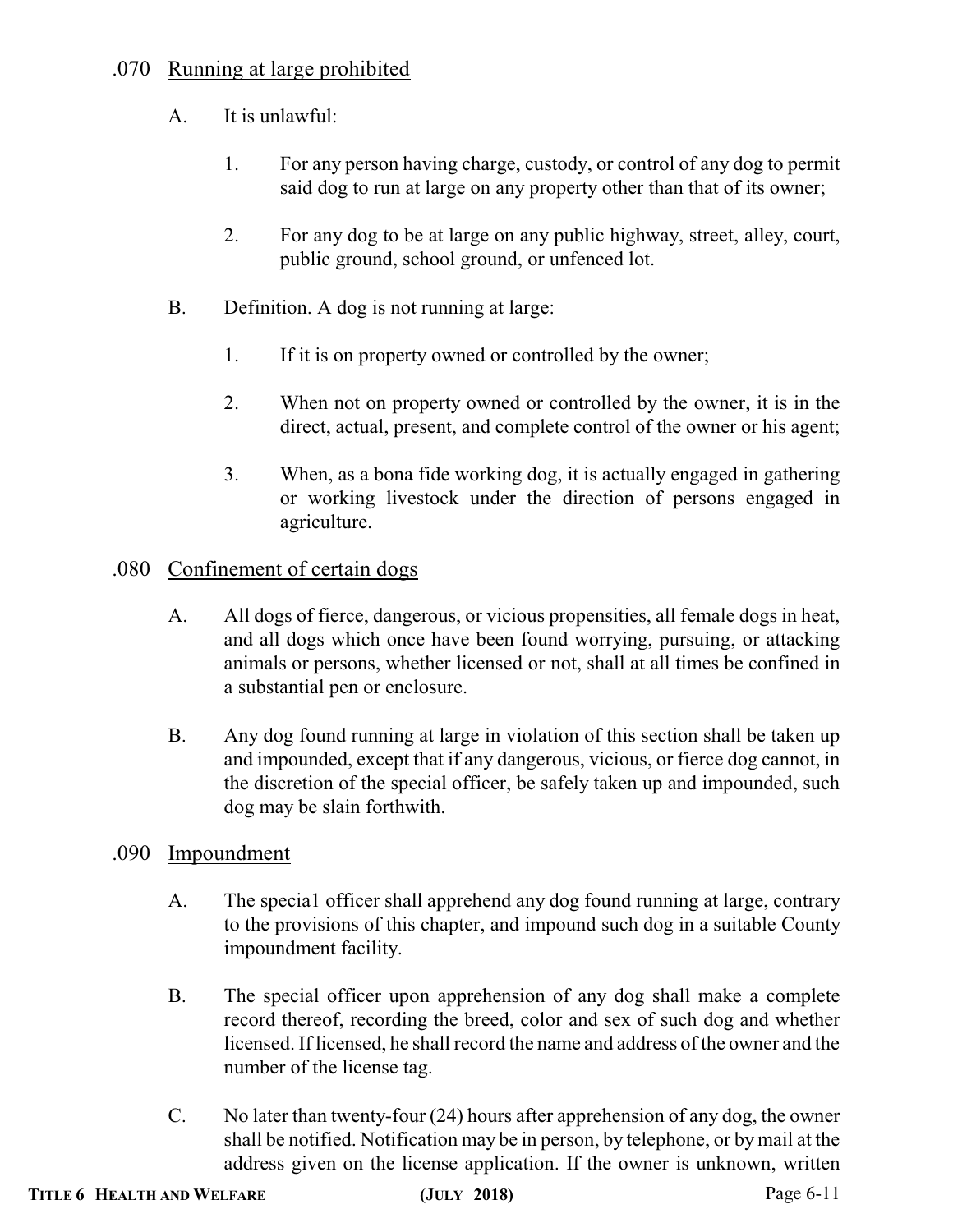notice shall be posted five (5) days at the pound and the nearest post office, describing the dog and the place of apprehension.

# .100 Reclamation of impounded dogs

- A. Except as otherwise provided in this chapter, the owner of any impounded dog may reclaim the dog upon payment of all costs and charges incurred by the County for impoundment and maintenance of the dog and any unpaid license fee.
- B. Impoundment fees are:
	- 1. First impoundment any dog: ten (\$10.00) dollars;
	- 2. Second impoundment any dog: twenty-five (\$25.00) dollars;
	- 3. Third or subsequent impoundment any dog: fifty (\$50.00) dollars;
	- 4. Daily boarding fee (waived if licensed owner not notified of impoundment): ten (\$10.00) dollars;
	- 5. Fee for giving notice to licensed owner: ten (\$10.00) dollars.
- C. No dog which appears to be suffering from rabies or other contagious disease shall be released except to the care of a licensed veterinarian.

# .110 Disposition of unclaimed or infected dogs

- A. The special officer shall impound all apprehended dogs at least seven (7) days before initiating disposition. If a dog remains unredeemed after seven (7) days from the date of actual notice to a licensed owner, or posting of notice, the dog may be placed for adoption or disposed of in some humane manner. No dog shall be released for adoption until license fees and impound/maintenance fees have been paid.
- B. Any dog which appears to be suffering from rabies or other infectious disease may be destroyed forthwith if its owner does not arrange for its release to the care of a licensed veterinarian within twenty-four (24) hours after impoundment notice is given. Such a dog may be destroyed forthwith if it has no licensed owner of record.
- .120 Owner to surrender biting dog for observation
	- A. The owner of any dog which:
		- 1. Is suspected of biting any person; or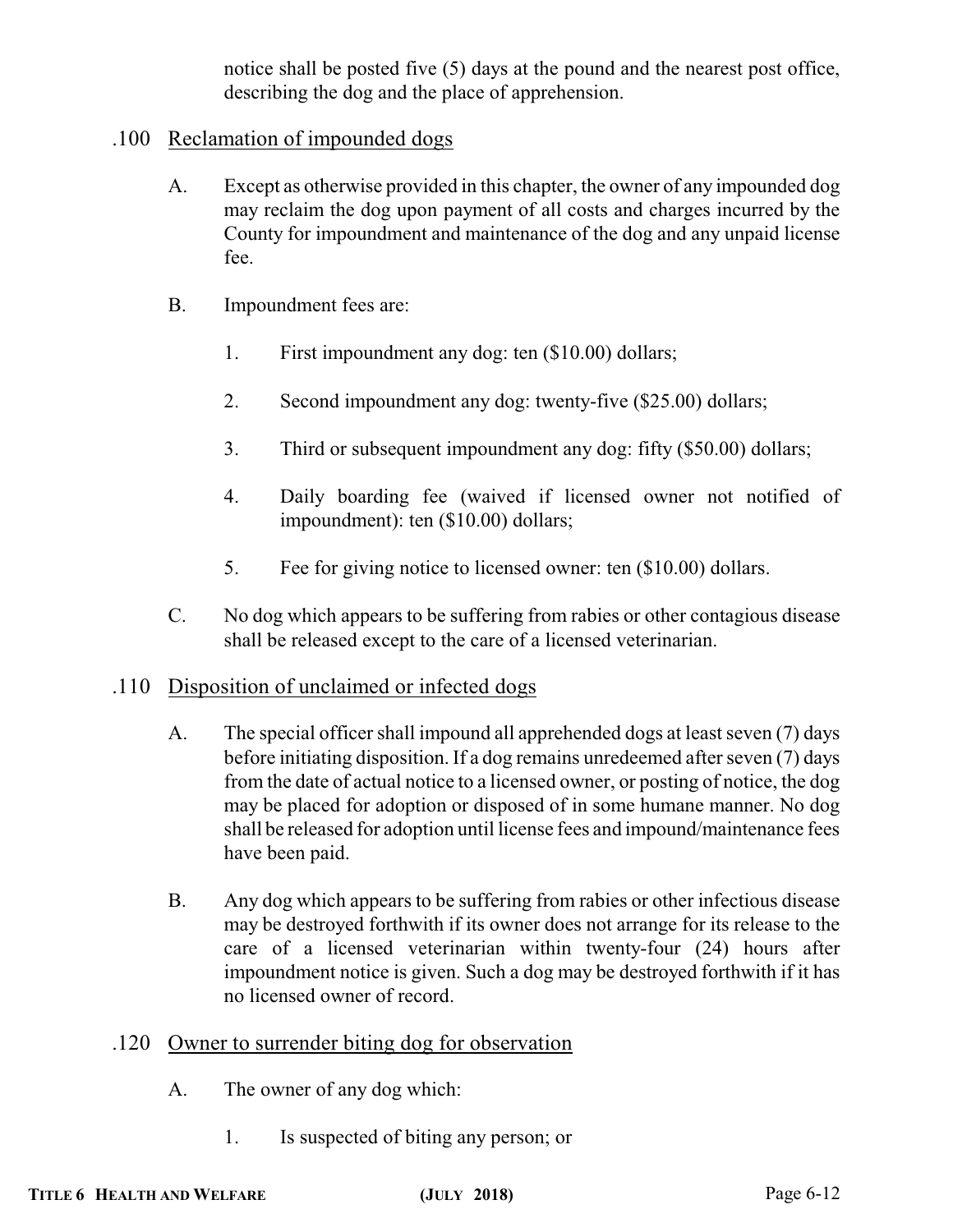2. Bites any other animal under conditions which give rise to reasonable suspicion that the biting dog may be infected with rabies, shall surrender such dog forthwith to the special officer, who shall impound the dog for ten (10) days for observation. All applicable impoundment and maintenance fees shall be paid by the owner as a condition of redemption of the dog.

# .130 Barking dogs

- A. It is unlawful for any dog owner to permit or allow his dog habitually to bark, howl, or in any other manner disturb the peace and tranquility of the public or of any person within his residence.
- B. The special officer may enter onto or into private property to apprehend a dog found barking or howling for more than fifteen (15) minutes in any one (1) hour period.

# .140 Failure to care for dogs

- A. It is unlawful for any owner or any dog to leave the dog without water at any time, without food for any period of more than twenty-four (24) hours, or without reasonable shelter from the elements.
- B. The special officer may enter onto or into private property to apprehend a dog believed to be suffering from insufficient or improper care.

## .150 Interference with special officer

Every person who in anymanner interferes with the special officer in the performance of any duty imposed by this chapter is guilty of a misdemeanor.

## .160 Penalties; changes in fees and charges

Any person who violates any provision of this chapter is guilty of a misdemeanor and shall be punished as provided by Nevada Revised Statutes. The fees and charges imposed may be changed by resolution of the Board of County Commissioners at any time.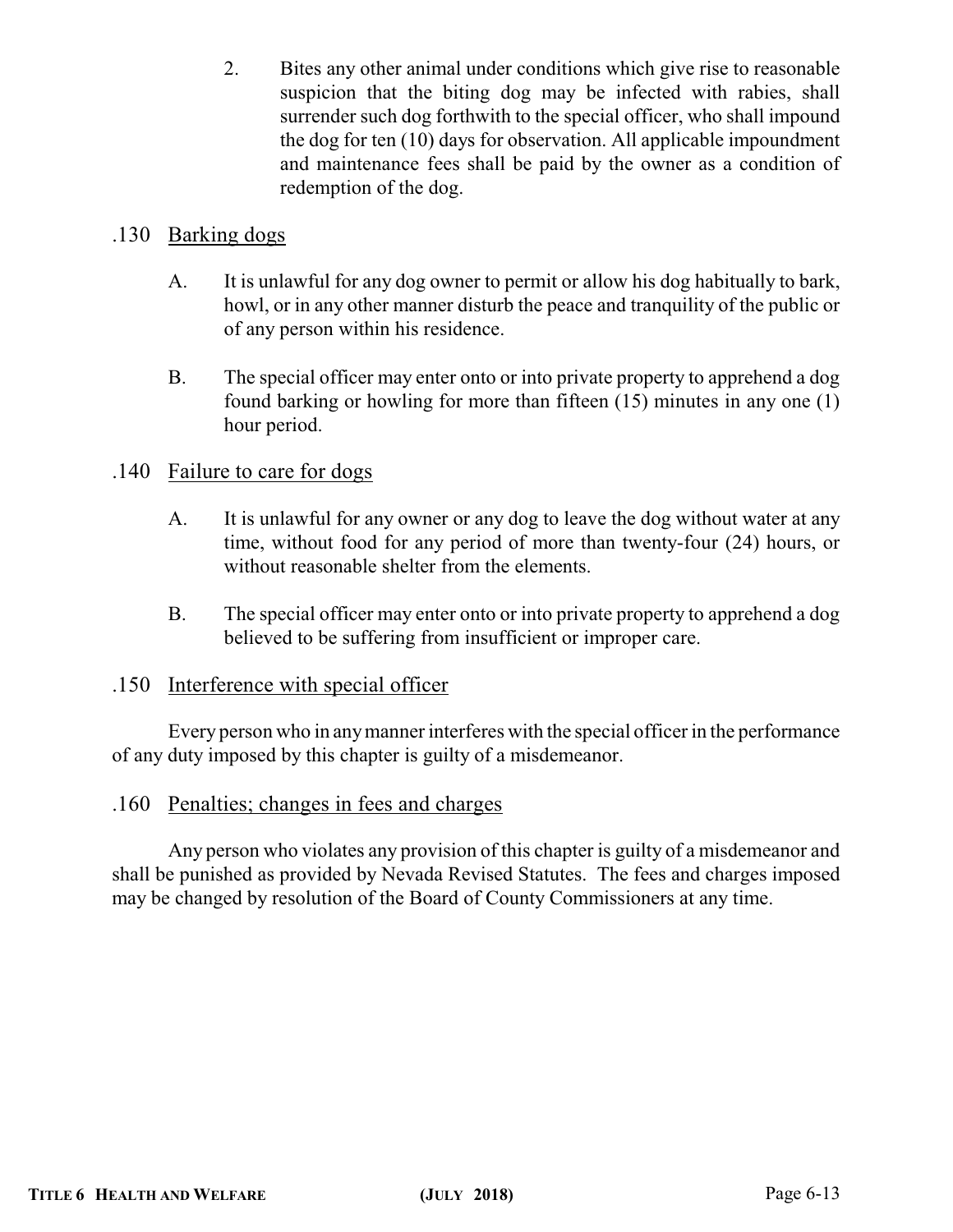# Chapter 30 - LAW ENFORCEMENT ANIMALS

#### .010 Cruelty towards or interference with police dogs and horses prohibited

It is unlawful for any person to torture, torment, beat, kick, strike, mutilate, injure, disable, kill, or meddle with any dog, horse, or other animal used by the County Sheriff's Office or any other law enforcement agency in the performance of the duties or functions in the County of such department or agency.

### .020 Special agents or units defined as law enforcement officers

Any member of a mounted posse, search and rescue unit, or any other law enforcement auxiliary unit is defined as and considered to be a law enforcement officer for the purposes of this chapter.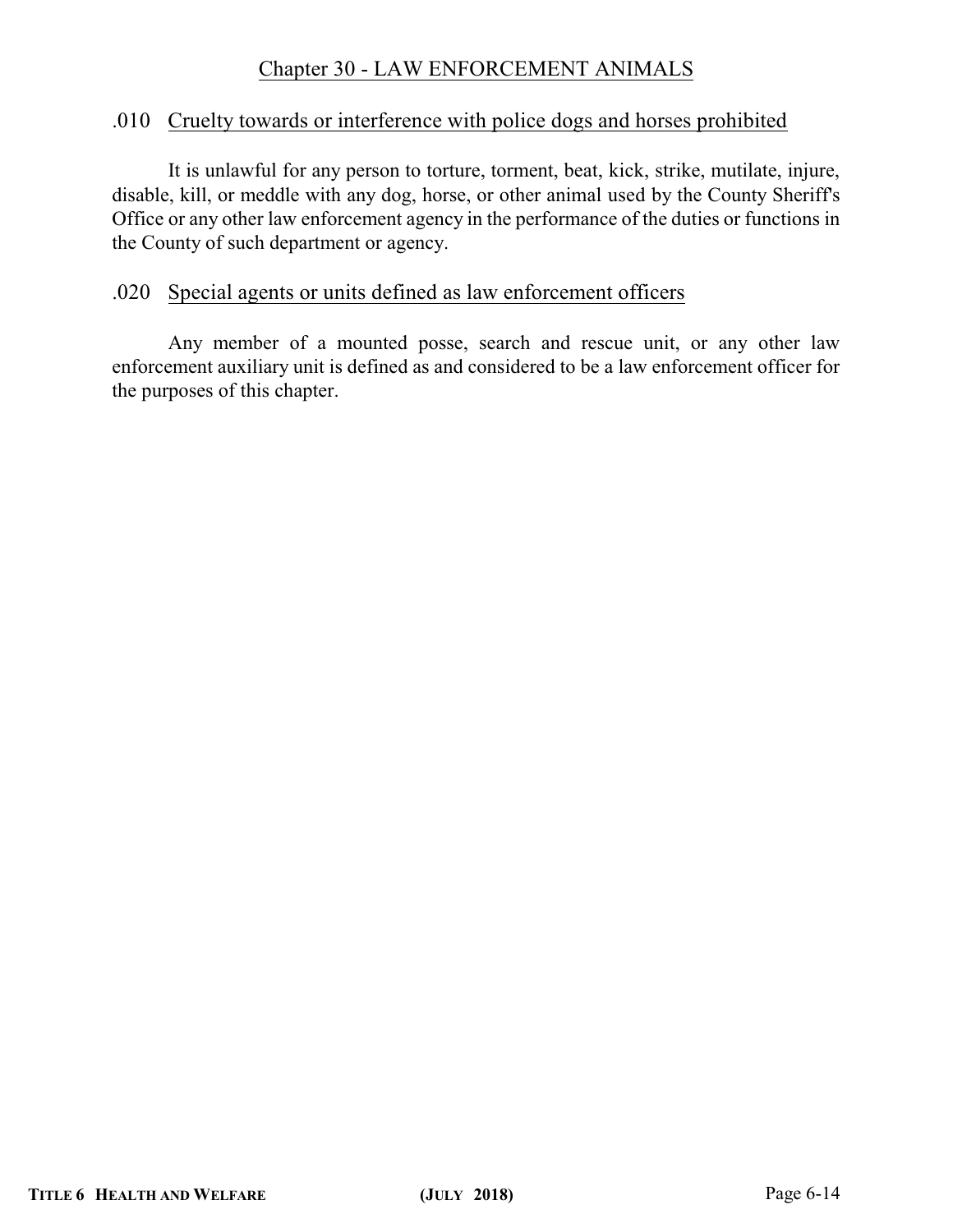# .010 Purpose

The purpose of this chapter is to prohibit and ban the sale, distribution, possession, or discharging of fireworks within the boundaries of the County, except for the allowances granted under this chapter.

# .020 Restrictions on sale or distribution

It is unlawful for any person, persons, firm, company, organization, corporation, or other entity to sell, give, trade, distribute, have in possession, or discharge fireworks of any kind or description within the boundaries of the County, except for the allowances granted under this chapter.

# .030 Special exception for Independence Day

A special exception to this chapter is granted for fireworks displays to be held at celebrations on the 4th of July under the auspices, control, and management of the respective fire departments of the communities located in the County. The Board of County Commissioners, upon written application of the fire departments of any town located within the County to put on fireworks displays under the control and management of a person duly licensed and authorized to handle explosives under State law, may grant authority to said fire department to put on such fireworks display on the 4th day of July.

## .040 Fireworks defined

The term "fireworks" is defined as articles prepared and discharged to produce a visible or audible effect for the enjoyment of the public, without being dangerous or hazardous to property or human beings.

# .050 Liability

Upon authority being granted by the Board of CountyCommissioners to the aforesaid fire departments to put on such fireworks displays, then and in that event, the County shall be saved and held harmless by said fire departments against loss, damage, or liability of any kind whatsoever in the putting on of said fireworks displays.

## .060 Violation - Penalty

A violation of any of the conditions concerning fireworks as set forth in this chapter will subject the offender to prosecution for a misdemeanor and subject him to a fine of one hundred (\$100.00) dollars, or imprisonment in the County jail for a term of four (4) days.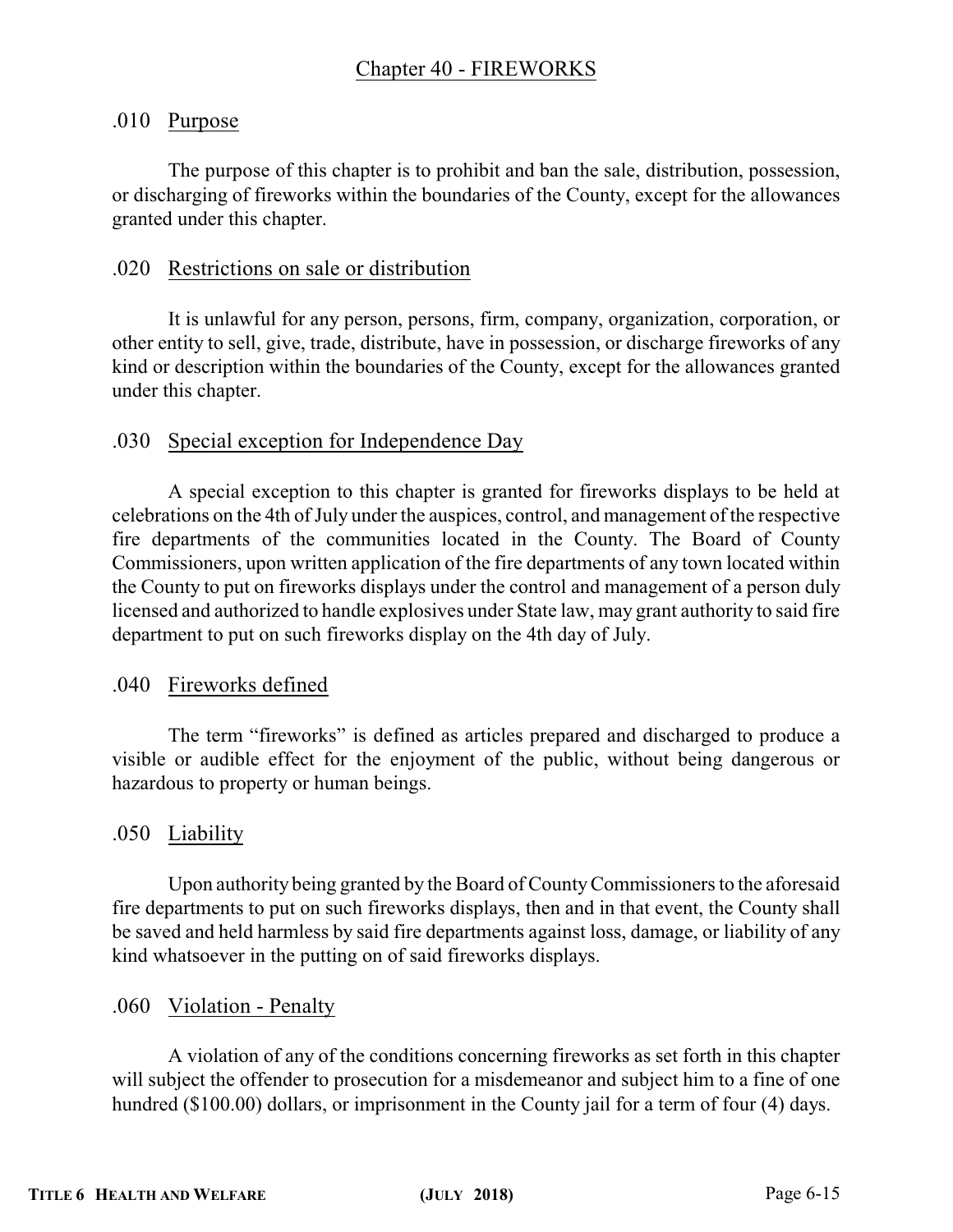# .010 Imposition when school in session

Every unemancipated minor under the age of eighteen (18) years, when in the County, at all times except when accompanied by his or her parent or parents or legal guardian, shall be and remain at his or her respective dwelling each and every night, Sunday through Thursday, by a time no later than 10 p.m., and by a time no later than twelve (12) midnight on Friday and Saturday nights during those weeks of each year when the County public schools are in regular school session, except as provided in this chapter.

## .020 Extension of curfew hours

- A. The Sheriff of the County is authorized to extend said curfew to such time as may be reasonably necessary to enable said minors to participate in, or attend, any activity sponsored or approved by the County school district; provided, however, that any such extension shall be announced at the County schools no later than the afternoon of the day upon which said extension is to be granted.
- B. The Sheriff of the County is authorized to extend said curfew to such time as may be reasonably necessary to enable said minors to participate in, or attend, any community or church activity; provided, however, that any such extension shall be included in all notices and advertising of such community or church activity.

## .030 Imposition when school not in session

All unemancipated minors under the age of eighteen (18) years, when in the County, at all times except when accompanied by his or her parent(s) or legal guardian, shall be and remain at his or her respective dwelling each and every night by a time not later than twelve (12) midnight during those weeks of each year when the County public schools are not in regular session.

# .040 Violation - Penalty

Any failure by a minor, subject to this chapter, to observe any curfew as set forth herein, shall constitute an act establishing the minor is a child in need of supervision under the Nevada Juvenile Court Act, Nevada Revised Statutes Chapter 62.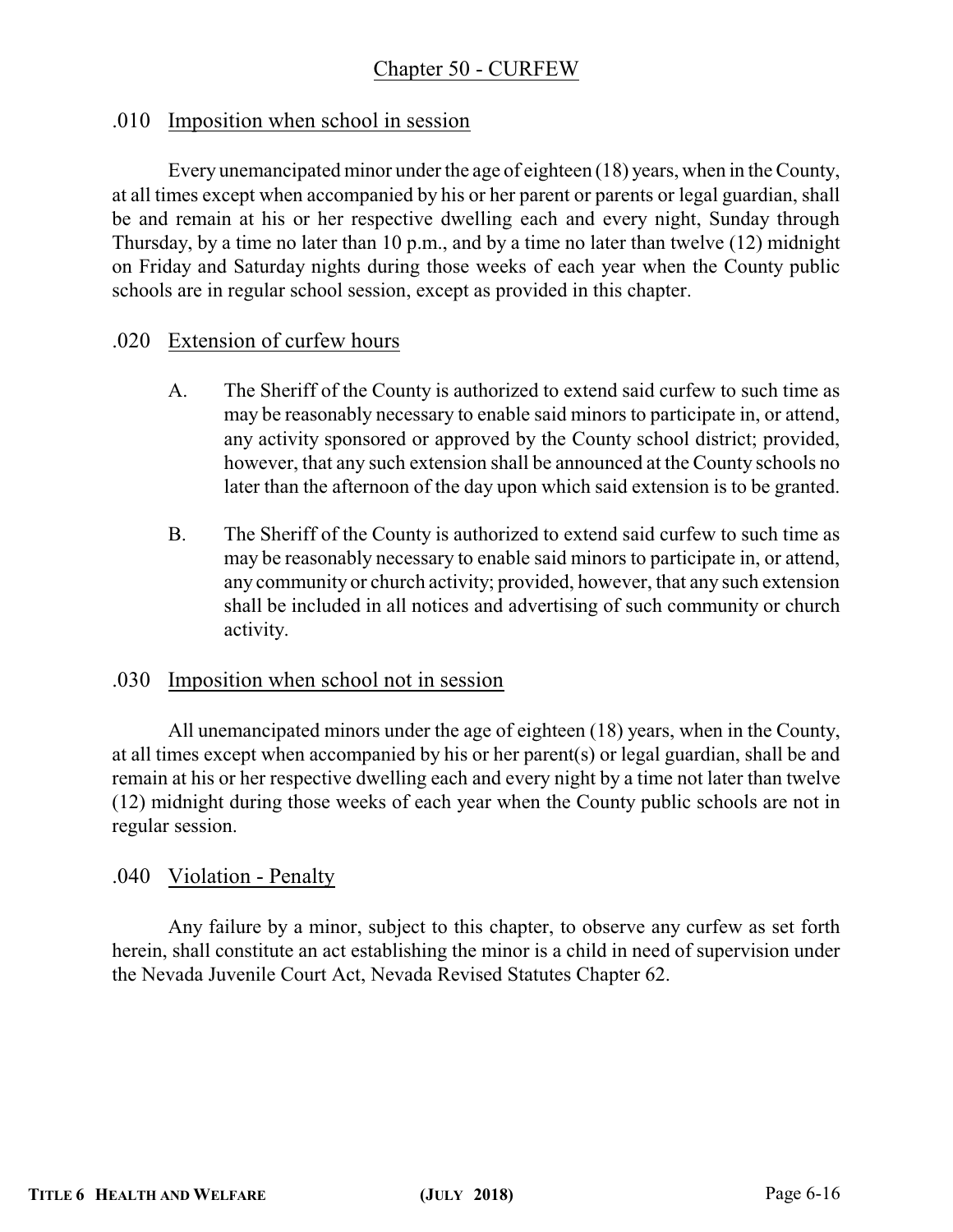# Chapter 60 - PROSTITUTION AND MARIJUANA

## .010 Prostitution prohibited - Generally

It is unlawful, as an act of prostitution, for any person within the County to engage in sexual intercourse, for any money or thing of value, with a person to whom he or she is not married, or to solicit a person, to whom he or she is not married, to have sexual intercourse, for any money or thing of value, with the person so soliciting.

## .020 Sexual intercourse for hire and other lewd acts prohibited

In the County it is unlawful for any person to:

- A. Receive money or other thing of value in exchange for another person committing an act of sexual intercourse or an act of moral perversion;
- B. Pay or offer or agree to pay another person to commit a lewd act or an act of sexual intercourse;
- C. Commit or offer or agree to commit any act of moral perversion;
- D. Secure or offer another person, for the purpose of committing a lewd act or an act of sexual intercourse, for hire or of moral perversion;
- E. Induce, entice or procure, or attempt to induce, entice or procure, another person, in or near any place frequented by the public or any public place, to commit a lewd act or an act of sexual intercourse for hire or of moral perversion;
- F. Knowingly transport any person to any place in the County for the purpose of committing a lewd act or an act of sexual intercourse for hire or moral perversion;
- G. Knowingly transport any person to any place in the County for the purpose of offering or agreeing to pay another person to commit a lewd act or an act of sexual intercourse;
- H. Knowingly receive, or offer to agree to receive, any person into any place or building in the County for the purpose of performing a lewd act, or an act of sexual intercourse for hire or of moral perversion, or to knowingly permit any person to remain in any place or building in the unincorporated areas of the County for any such purpose;
- I. Aid, abet, allow, permit, or participate in the commission of any of the acts prohibited.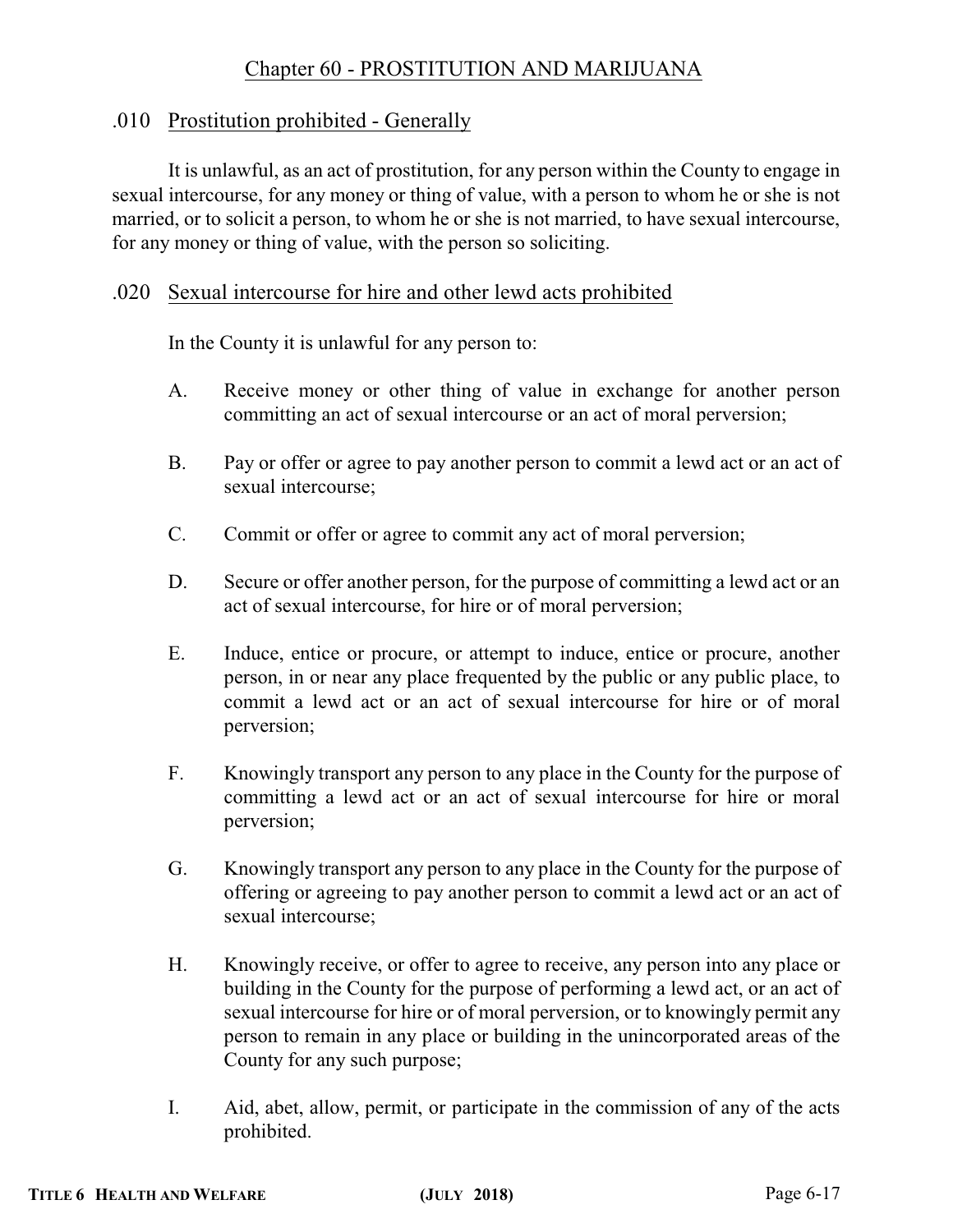# .030 Operation of house of prostitution prohibited

It is unlawful for any person in the County to keep, set up, maintain, operate, lease or rent any person or place, structure, building, or conveyance for the purpose of having therein sexual intercourse for any money or thing of value between persons not married to each other, knowing that said persons are not married to each other.

# .040 Medical tests for violators

- A. Any person who is arrested for a violation of .010, .020, and .030 must submit to a test, approved by regulation of the State Board of Health, to detect exposure to the human immunodeficiency virus. If the person is convicted of a violation of this chapter, he shall pay the sum of one hundred (\$100.00) dollars for the cost of the test.
- B. If the results of the test are positive, the person performing the test shall immediately transmit the results of the test to the arresting law enforcement agency. That agency shall:
	- 1. Mail the results by certified mail to the person arrested, at his or her last known address; or
	- 2. If the person arrested is in the custody of the agency, personally deliver the results to him or her.

# .050 Medical and recreational marijuana establishments prohibited

- A. Medical marijuana establishments, as defined by N.R.S. Chapter 453A (Medical Use of Marijuana), as amended, and all applicable regulations, are a prohibited use on all lands within Eureka County.
- B. Recreational marijuana establishments, as defined by the 2016 Regulation and Taxation of Marijuana Act, as amended, all the applicable regulations, is a prohibited use on all lands within Eureka County.
- C. These prohibitions on medical and recreational marijuana establishments do not interfere with an individual's opportunity in accordance with State regulation to possess and grow marijuana for personal use, but anycommercial purpose in Eureka County remains prohibited, including but not limited to commercial cultivation, testing, product manufacturing, wholesale distribution, and retail distribution within Eureka County.
- D. Medical and recreational marijuana establishments are prohibited based upon the following findings of the Board:
	- 1. Transport, possession, use and distribution of controlled substance,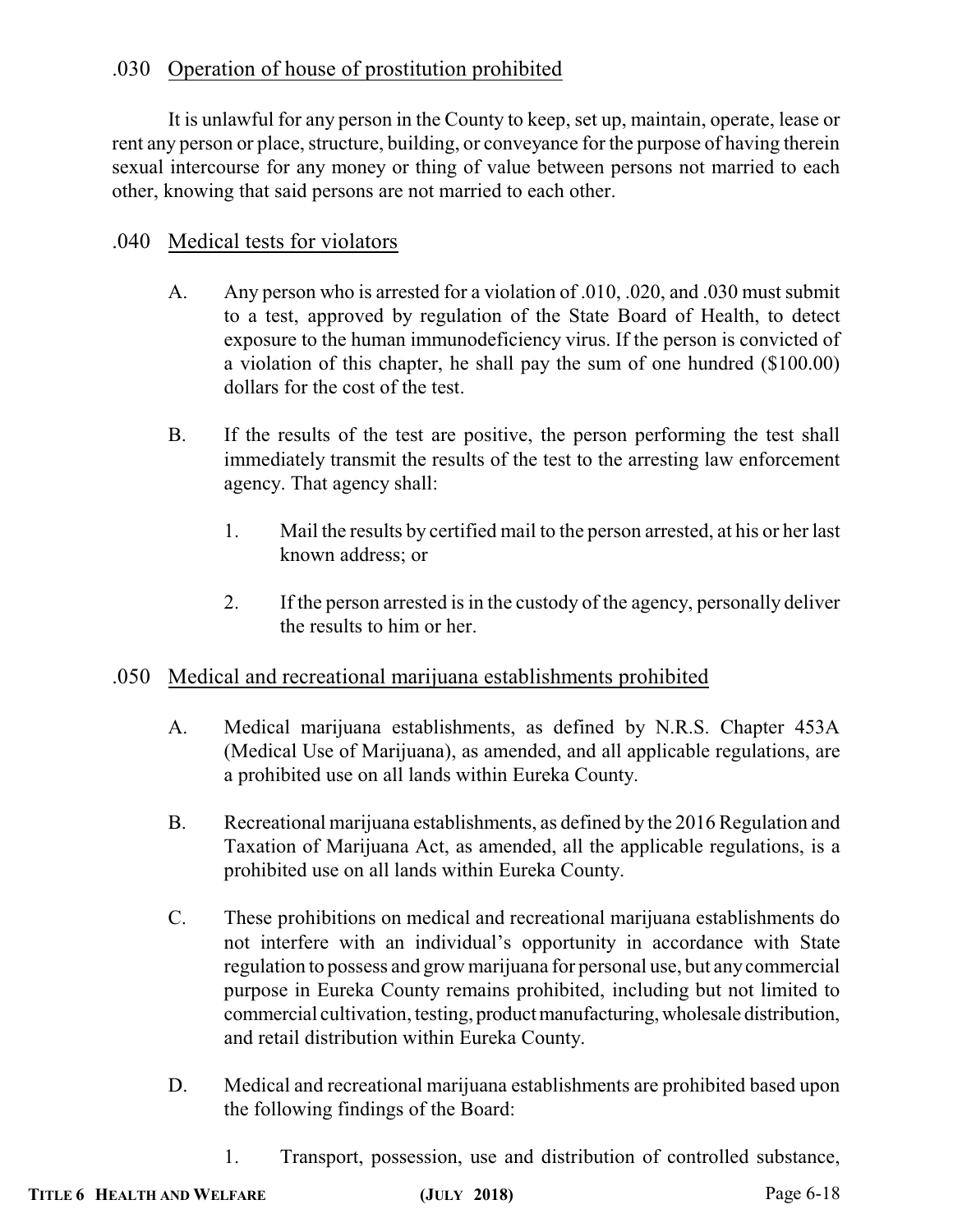including marijuana, remains prohibited by federal law and 21 U.S.C. § 841; and

- 2. Use or being under the influence of controlled substance, including marijuana, remains prohibited by state law and N.R.S. 453.411; and
- 3. The Board of Eureka County Commissioners are empowered by state law to safeguard the public health, safety, and general welfare throughout N.R.S. Chapters 278 and 244; and
- 4. The limited extent of local government resources, the limited nature of the demand for marijuana establishments based in Eureka County to serve a total population of approximately 2,000 persons, all of whom are not even eligible to possess or use marijuana, and the potential for negative impacts to the county's citizens from an industry authorized by state law but still prohibited by federal and some state criminal laws, are all factors which mitigate against allowing marijuana establishments in Eureka County; and
- 5. Eureka County is a large but sparsely populated rural county predominated byagriculture, ranching, and mining activity, and as such marijuana establishments do not fit within Eureka County's character and culture, and are incompatible with the existing land uses and land use categories described by the Eureka County Master Plan; and
- 6. Those persons wishing to avail themselves of marijuana for medical or recreational use are not prohibited by this ordinance from the opportunity to grow their own, or from travelling to establishments outside of Eureka County for purchase of marijuana.

#### .060 Violation - Penalty

Any person who violates any provisions of this chapter shall be guilty of a misdemeanor.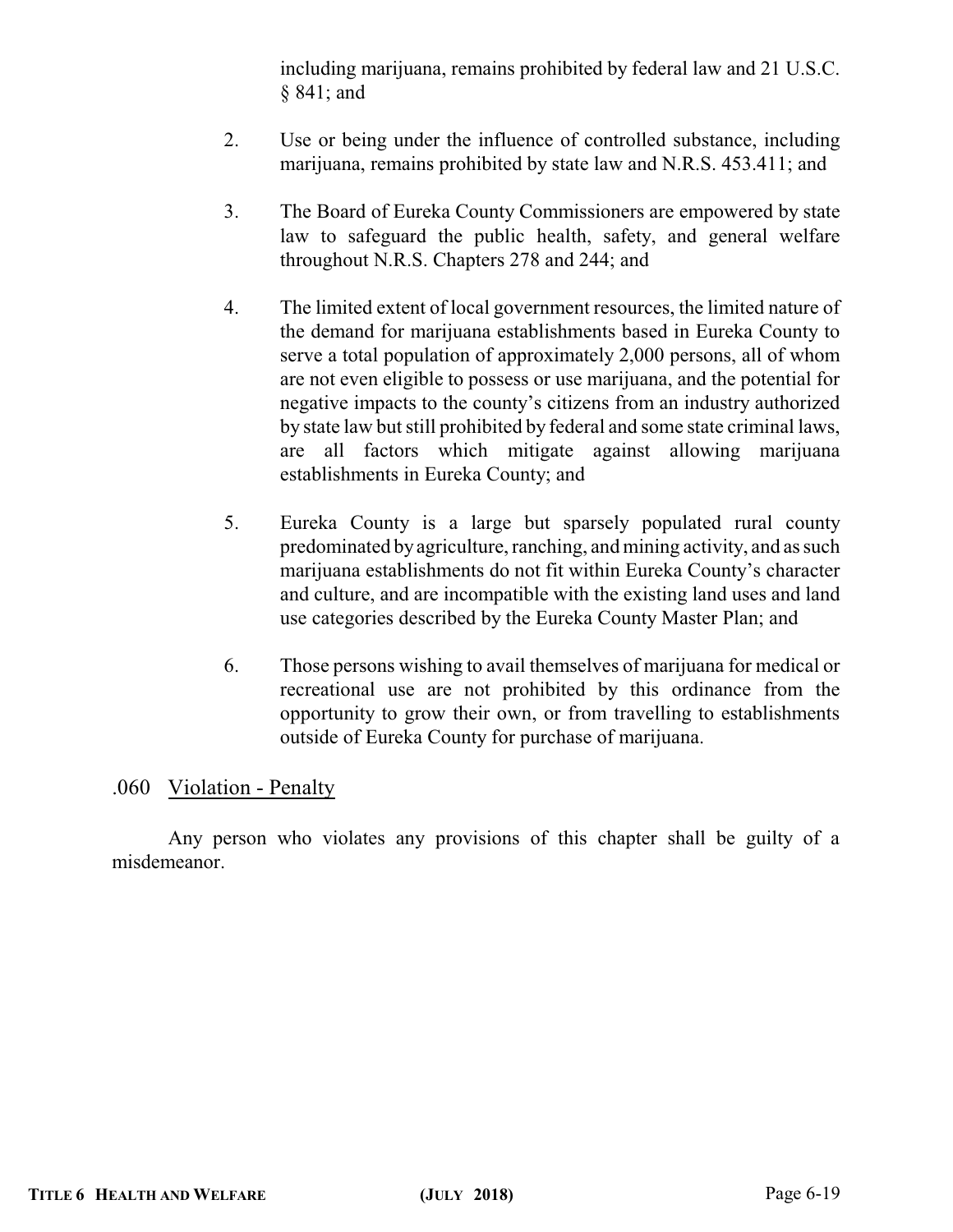# .010 Declaration of policy

It is declared to be the policy of the County in the exercise of its police power for the public safety, public health and general welfare to assure equal opportunity to all persons to live in decent housing facilities regardless of race, color, religion, sex, or national origin and to that end to prohibit discrimination in housing by any persons.

# .020 Definitions

When used herein:

- A. "Discrimination" or "discriminatory housing practice" means any difference in treatment based upon race, color, religion, sex, or national origin, or any act that is unlawful under this chapter.
- B. "Financial institution" includes any person, as defined herein, engaged in the business of lending money or guaranteeing losses.
- C. "Housing accommodation" or "dwelling" means any building, mobile home or trailer, structure, or portion thereof which is occupied as, or designed, or intended for occupancy, as a residence by one or more families, and any vacant land which is offered for sale or lease for the construction or location thereof or any real property, as defined herein, used or intended to be used for any of the purposes set forth in this subsection.
- D. "Mortgage broker" means an individual who is engaged in or who performs the business or services of a mortgage broker as the same are defined by law.
- E. "Open market" means the market is informed of the availability for sale, purchase, rental, or lease of any housing accommodation, whether informed through a real estate broker or by advertising by publication, signs, or by any other advertising methods directed to the public or any portion thereof indicating that the property is available for sale, purchase, rental, or lease.
- F. "Owner" includes a lessee, sublessee, cotenant, assignee, managing agent or other person having the right of ownership or possession, or the right to sell, rent, or lease any housing accommodation.
- G. "Person" includes individuals, children, firms, associations, joint ventures, partnerships, estates, trusts, business trusts, syndicates, fiduciaries, corporations, and all other groups or combinations.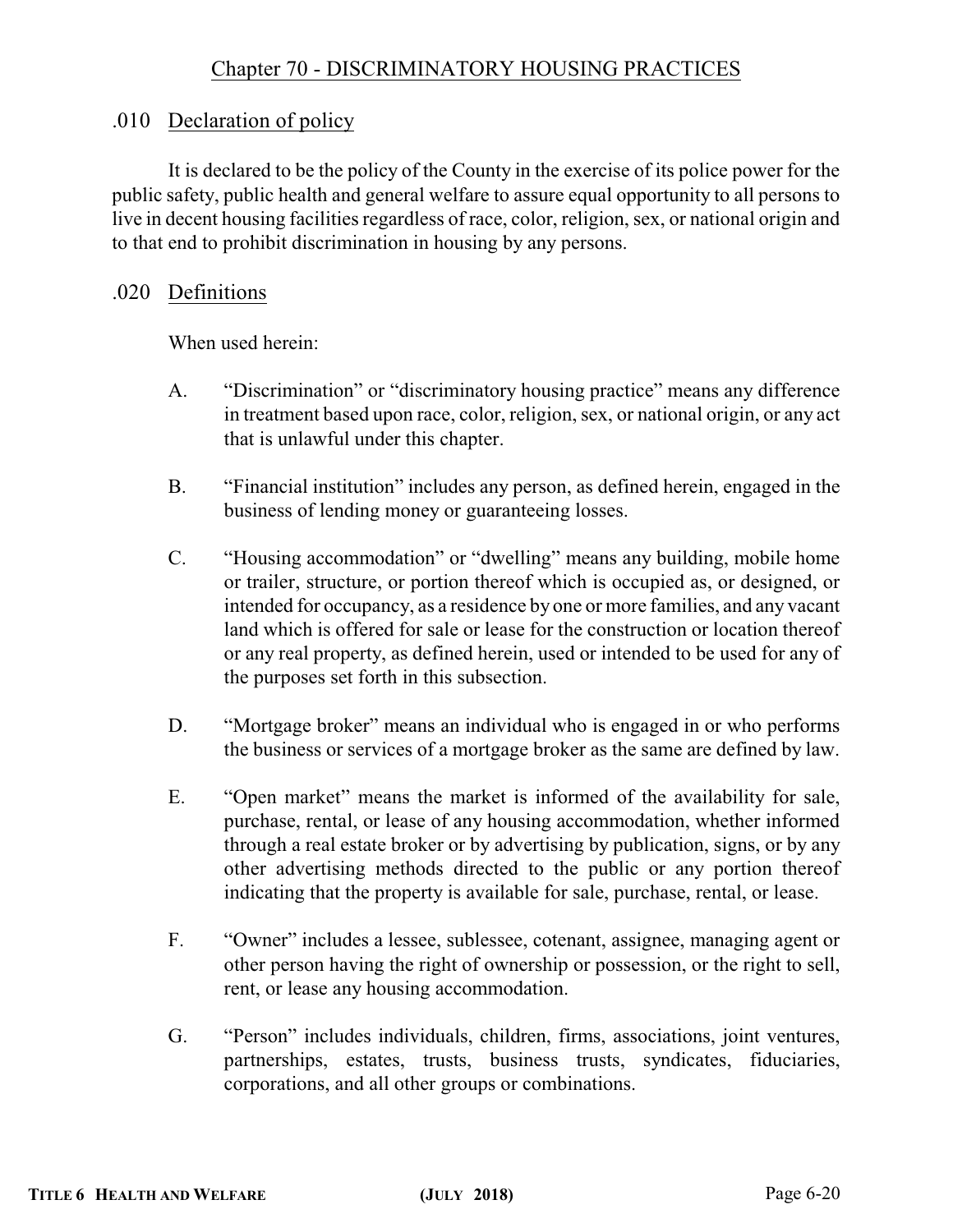- H. "Real estate broker" or "real estate salesman" includes any individual, qualified by law, who, for a fee, commission, salary, or for other valuable consideration, or who with the intention or expectation of receiving or collecting the same, lists, sells, purchases, rents, or leases any housing accommodations, including options thereupon, or who negotiates or attempts to negotiate a loan, secured by a mortgage or other encumbrance, upon transfer of any housing accommodation, or who is engaged in the business of charging an advance fee or contracting for collection a fee in connection with a contract whereby he undertakes to promote the sale, purchase, rental, or lease of any housing accommodation through its listing in a publication issued primarily for such purpose, or an individual employed by or acting on behalf of any of these.
- I. "Real property" includes buildings, structures, lands, tenements, leaseholds, cooperatives, and condominiums.

# .030 Unlawful practices

In connection with any of the transactions set forth in this section which affect any housing accommodation on the open market, or in connection with any public sale, purchase, rental, or lease of any housing accommodation, it is unlawful within the County for a person, owner, financial institution, real estate broker, or real estate salesman, or any representative of the above to:

- A. Refuse to sell, purchase, rent, or lease, or deny to or withhold any housing accommodation from a person because of his race, color, religion, ancestry, national origin, sex, or place of birth; or
- B. To discriminate against a person in the terms, conditions, or privileges of the sale, purchase, rental, or lease of any housing accommodation or in the furnishing of facilities or services in connection therewith; or
- C. To refuse to receive or transmit a bona fide offer to sell, purchase, rent or lease any housing accommodation from or to a person because of his race, color, religion, ancestry, national origin, sex, or place of birth; or
- D. To refuse to negotiate for the sale, purchase, rental or lease of any housing accommodation to a person because of his race, color, religion, ancestry, national origin, sex, or place of birth; or
- E. To represent to a person that any housing accommodation is not available for inspection, sale, purchase, rental, or lease when in fact it is so available, or to refuse to permit a person to inspect any housing accommodation because of his race, color, religion, national origin, sex, or place of birth; or
- F. To make, publish, print, circulate, post or mail, or cause to be made, published, printed, circulated, posted or mailed, any notice, statement, or advertisement,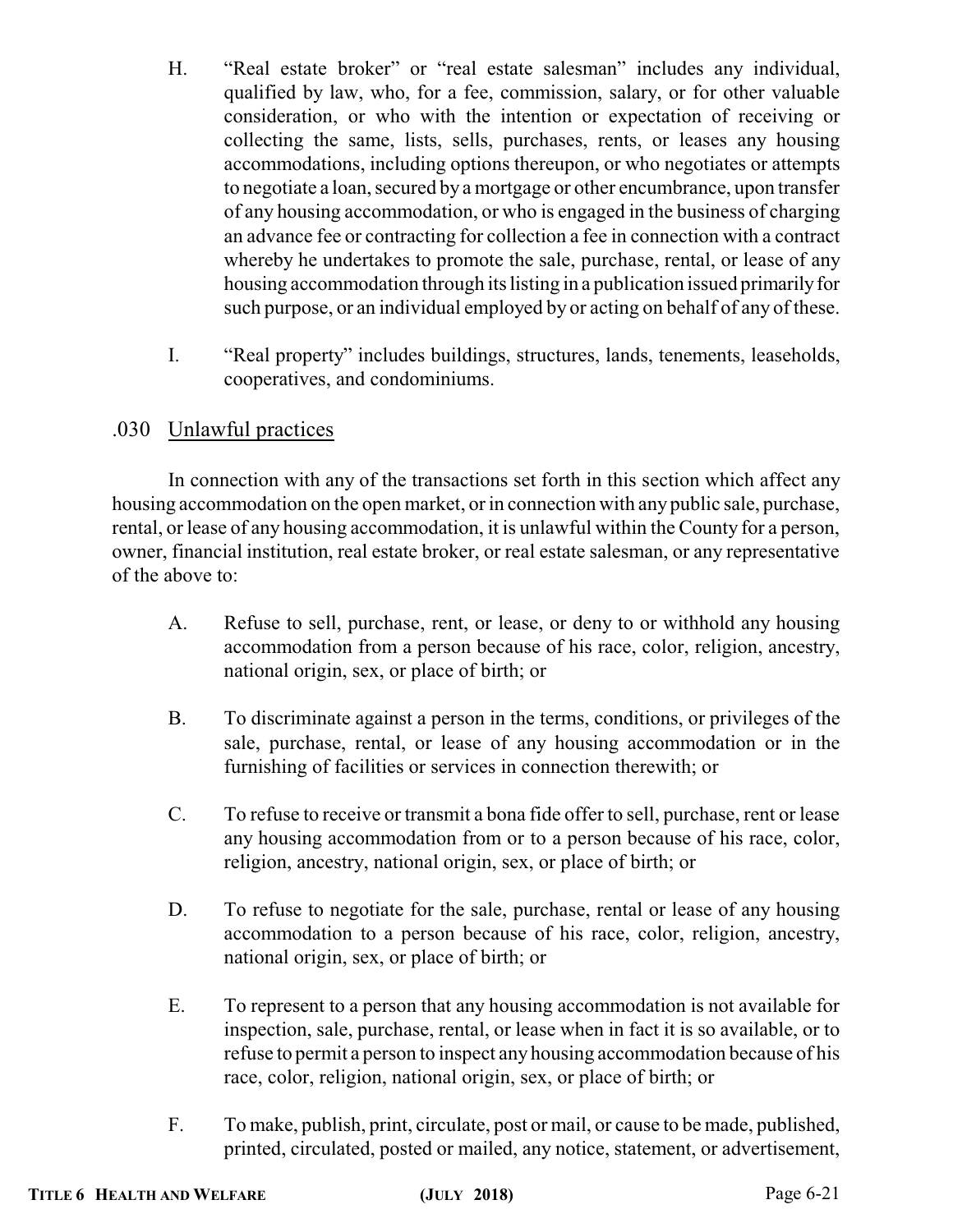or to announce a policy, or to sign or to use a form of application for the sale, purchase, rental, lease of financing of any housing accommodation, or to make a record of inquiry in connection with the prospective sale, purchase, rental, lease, or financing of any housing accommodation, or to make record of inquiry in connection with the prospective sale, purchase, rental, lease, or financing of any housing accommodation, which indicated any discrimination or any intent to make a discrimination; or

- G. To offer, solicit, accept or use a listing of any housing accommodation for sale, purchase, rental, or lease with the understanding that a person may be subjected to discrimination in connection with such sale, purchase, rental, or lease, or in the furnishing or facilities or services in connection therewith; or
- H. To induce directly or indirectly, or attempt to induce directly or indirectly, the sale, purchase, rental, or lease, or the listing for any of the above, of any housing accommodation by representing that the presence or anticipated presence of persons of any particular race, color, religion, sex, or national origin or place of birth in the area to be affected by such sale, purchase, rental, or lease will or may result in either:
	- 1. The lowering of property values in the area;
	- 2. An increase in criminal or antisocial behavior in the area; or
	- 3. A decline in the quality of schools serving the area.
- I. To make any misrepresentations concerning the listing for sale, purchase, rental, or lease, or the anticipated listing for any of the above, or the sale, purchase, rental, or lease of any housing accommodation in any area in the County for the purpose of including or attempting to induce any such listing or any of the above transactions; or
- J. To engage in, or hire to be done, or to conspire with others to commit acts or activities of any nature, the purpose of which is to coerce, cause panic, incite unrest, or create or play upon fear, with the purpose of either discouraging or inducing, or attempting to induce, the sale, purchase, rental, or lease, or the listing for any of the above, of any housing accommodation; or
- K. To retaliate or discriminate in any manner against a person because he has opposed a practice declared unlawful by this chapter, or because he has filed a complaint, testified, assisted, or participated in any manner in any investigation, proceeding, hearing, or conference under this chapter; or
- L. To aid, abet, incite, compel, or coerce any person to engage in any of the practices prohibited by this chapter; or to obstruct or prevent any person from complying with the provisions of this chapter; or any order issued thereunder; or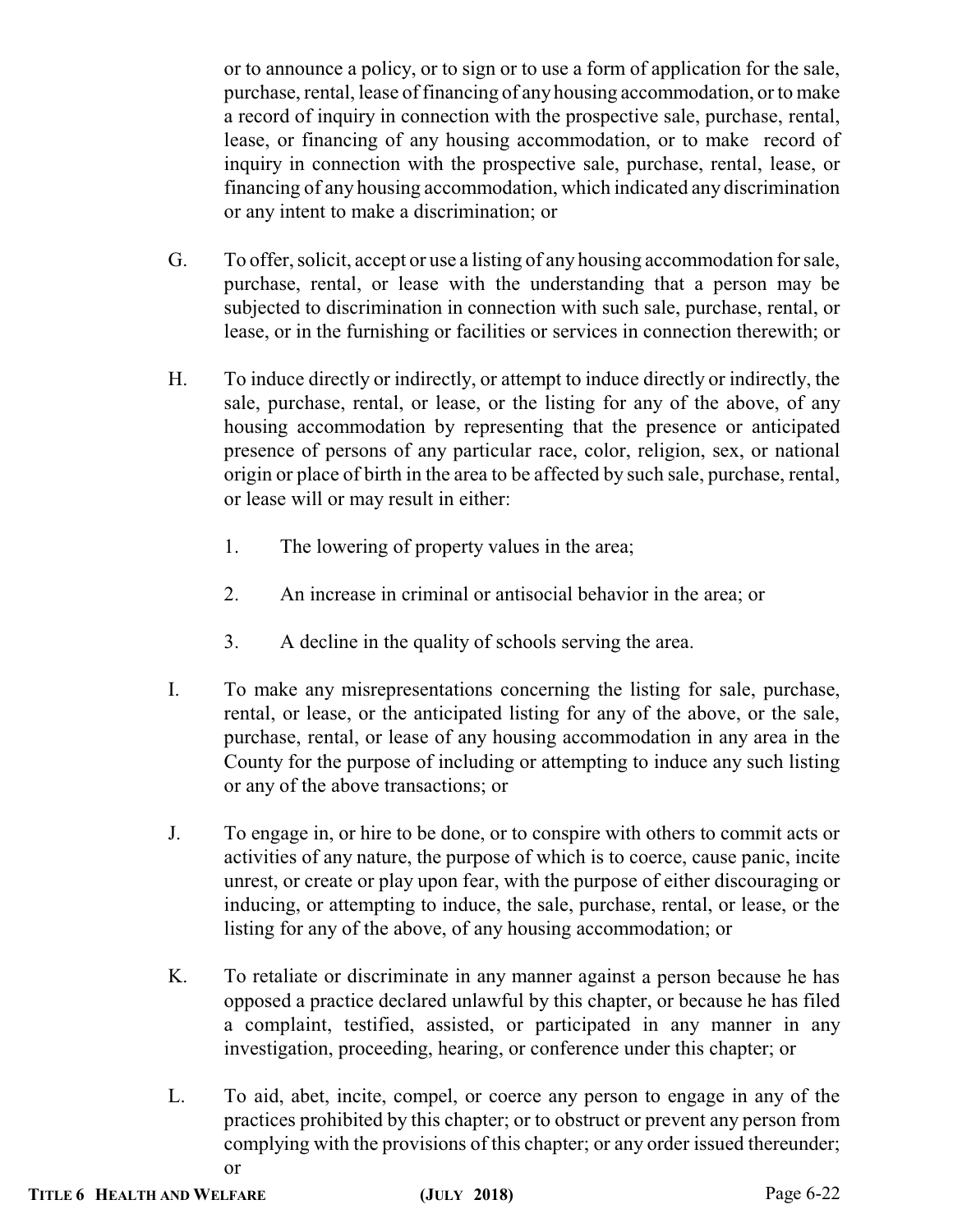- M. By canvassing, to commit any unlawful practice prohibited by this chapter; or
- N. Otherwise to deny to, or withhold any housing accommodation from a person because of his race, color, religion, ancestry, national origin, sex, or place of birth; or
- O. For any bank, building and loan association, insurance company, or other corporation, association, firm, or enterprise whose business consists in whole or in part, in the making of commercial real estate loans, to deny a loan or other financial assistance to a person applying therefore for the purpose of purchasing, constructing, improving, repairing, or maintaining a dwelling, or to discriminate against him in the fixing of the amount, interest rate, duration, or other terms or conditions of such loans or other financial assistance, because of the race, color, religion, sex, or national origin of such person or of any person associated with him in connection with such loan or other financial assistance or the purposes of such loan or other financial assistance or of the present or prospective owners, lessees, tenants, or occupants of the dwelling or dwellings in relation to which such loan or other financial assistance is to be made or given; or
- P. To deny any qualified persons access to or membership or participation in any multiple-listing service, organization, or other service, organization, or facility relating to the business of selling or renting dwellings, or to discriminate against him in the terms or conditions of such access, membership, or participation, on account of race, color, religion, sex, or national origin.
- .040 Exemptions

This chapter shall not apply to:

- A. A religious organization, association, or society, or any nonprofit institution or organization operating, supervised, or controlled by or in conjunction with a religious organization, association, or society, which it owns or operates for other than commercial purposes to persons ofthe same religion, or which gives preference to such persons, unless membership in such a religion is restricted on account of race, color, sex, or national origin;
- B. A private club not in fact open to the public, which as an incident to its primary purpose or purposes, provides lodgings which it owns or operates for other than a commercial purpose, and which limits the rental or occupancy of such lodgings to its members or gives preference to its members.
- C. Any single-family house sold or rented by an owner; provided, that such private individual owner does not own more than three (3) such single-family houses at anyone time; provided further, that in the case of the sale of any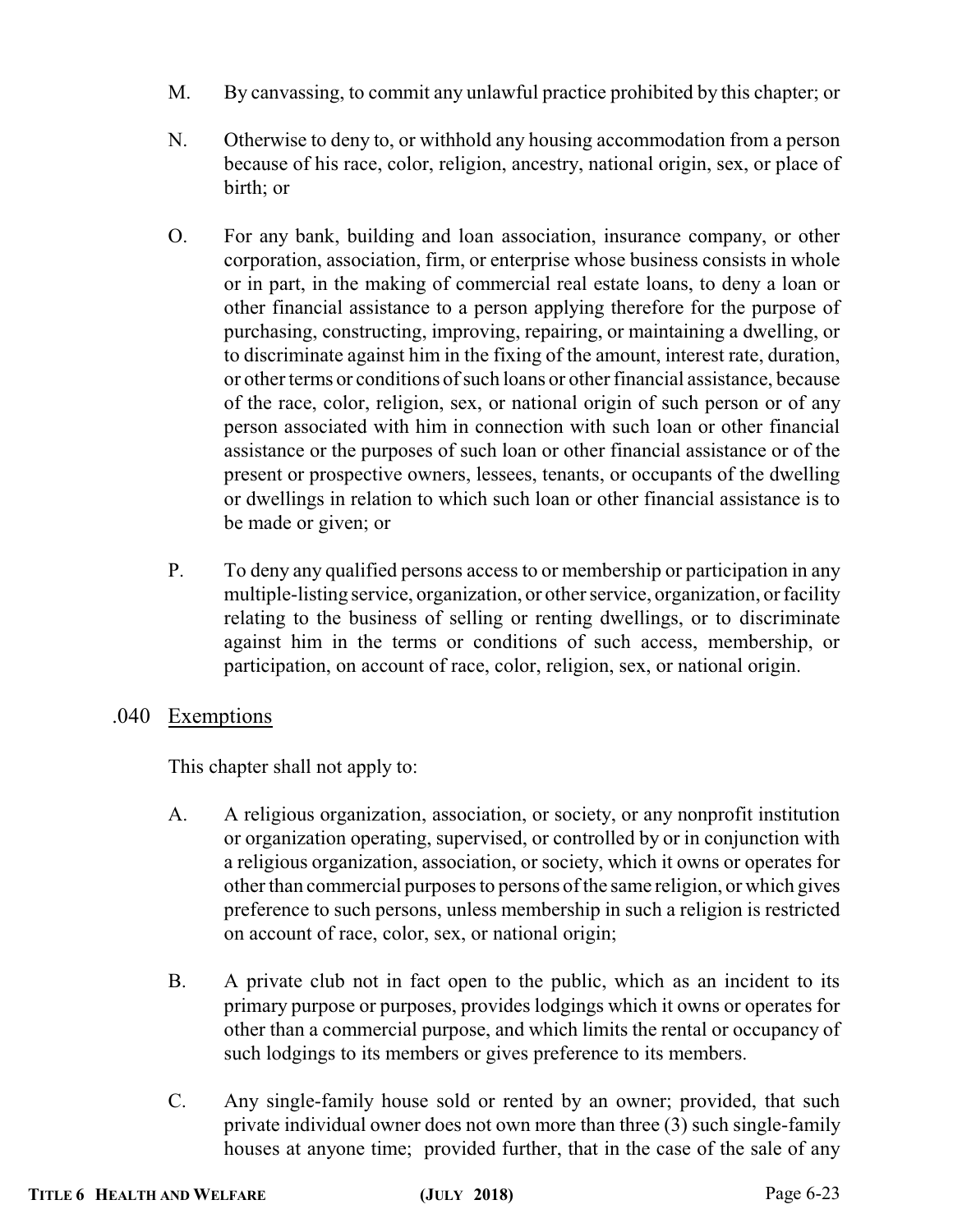such single-family house by a private individual owner not residing in such house prior to such sale or who was not the most recent resident of such house prior to such sale, the exemption granted by this subsection shall apply only with respect to one such sale within any twenty-four  $(24)$  month period; provided further, that such bona fide private individual owner does not own any interest in, nor is there owned or served on his behalf, under any express or voluntary agreement, title to or any right to all or a portion of the proceeds from the sale or rental of, more than three (3) such single-family houses at one time; provided further, the sale or rental of any such single-family house shall be excepted from the application of this chapter only if such house is sold or rented:

- 1. Without the use in any manner of the sales or rental facilities or the sales or rental services of any real estate broker, agent, or salesman, or of any employee or agent of any such broker, agent, salesman, or person; and
- 2. Without the publication, posting, or mailing, after notice, of any advertisement or written notice in violation of the provisions of 42 United States Code Section 3604(c) or this chapter; but nothing in this provision shall prohibit the use of attorneys, escrow agents, abstractors, title companies, and other such professional assistance as necessary to perfect or transfer the title; or
- D. Rooms or units in dwellings containing living quarters occupied or intended to be occupied by no more than four (4) families living independently of each other, if the owner actually maintains and occupies one (1) of such living quarters as his residence.

## .050 Complaint procedure

Any person aggrieved by an unlawful practice by this chapter may file a complaint with the District Attorney within thirty (30) days after the aggrieved person becomes aware of the alleged unlawful practice, and in no event more than sixty (60) days after the alleged unlawful practice occurred. The District Attorney or his duly authorized representative shall investigate each complaint and attempt to resolve each complaint. Failure to achieve a resolution acceptable to both parties and in compliance with this chapter shall cause the District Attorney to forward the complaint and his findings to appropriate State and Federal officials.

## .060 Availability of other remedies

Nothing herein contained shall prevent any person from exercising any right or seeking any remedy to which he might otherwise be entitled or fromfiling his complaint with any appropriate governmental agency.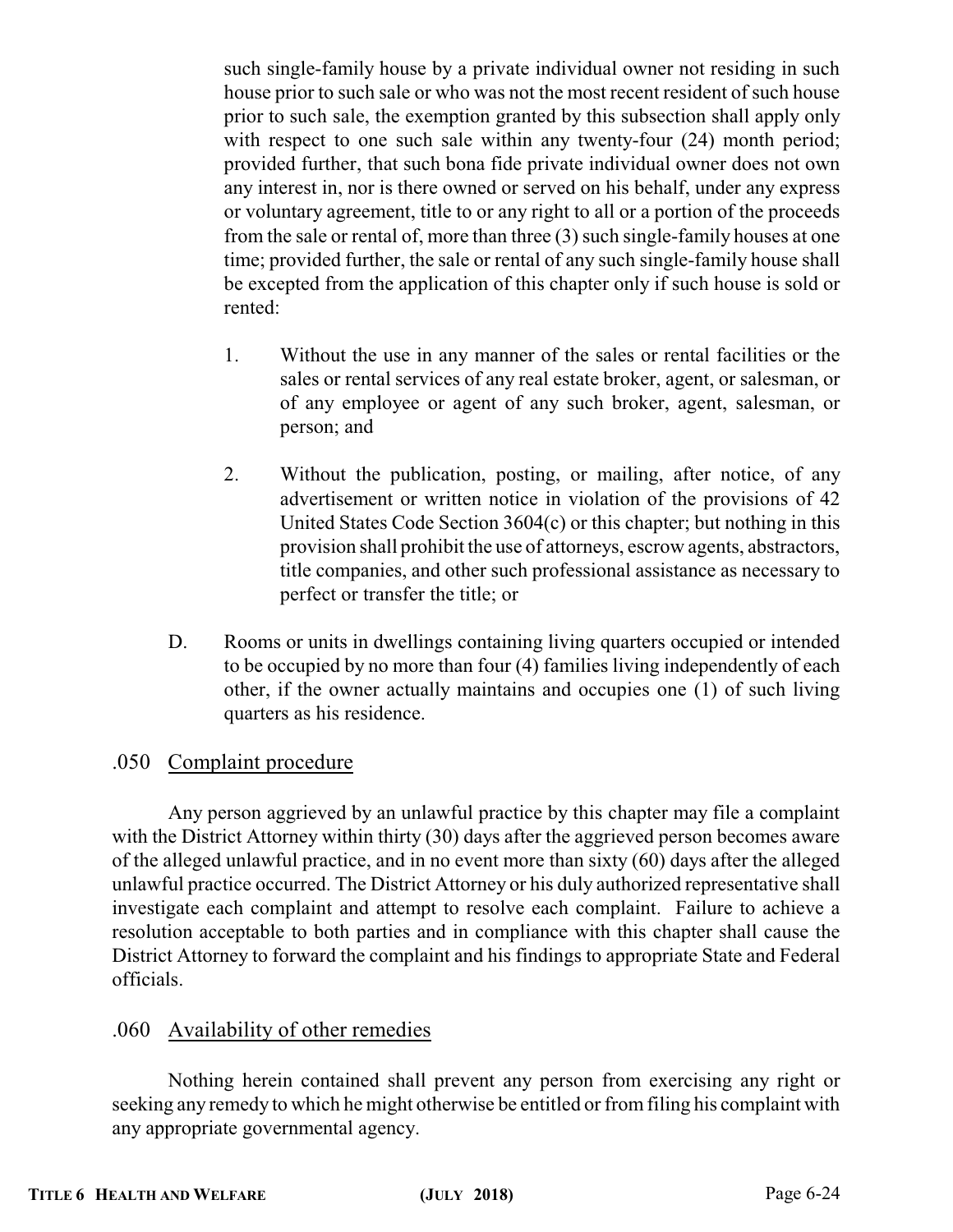# .070 Violation - Penalty

Any person violating any provisions of this chapter shall, upon conviction thereof, be punished by a misdemeanor with a fine of up to five hundred (\$500.00) dollars and/or imprisonment for a period of up to six (6) months.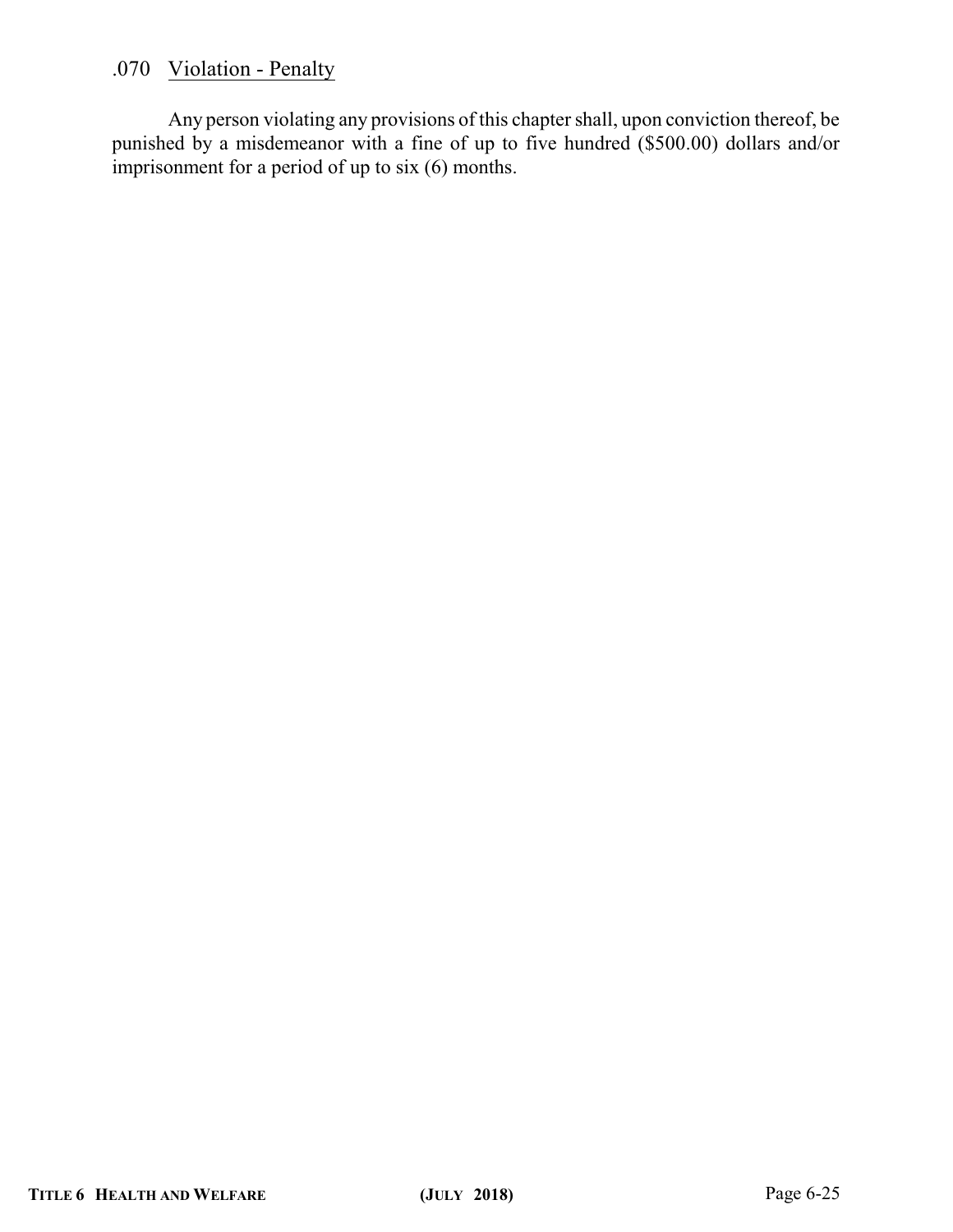## .010 Statutory authorization

The Nevada Legislature in N.R.S. 244.3605 permits counties to adopt by ordinance procedures to demolish dangerous structures to protect the public health, safety, and welfare of the residents of a County.

## .020 Findings

- A. The State Fire Marshall has authority granted to him by Nevada Revised Statute Chapter 477 to enforce his regulations and investigate alleged violations in counties with populations less than 100,000. Eureka County's population is less than 100,000, so the State Fire Marshall has investigative and enforcement authority in Eureka County.
- B. The State Fire Marshall adopted, as part of his regulations, the Uniform Code for the Abatement of Dangerous Buildings. That regulation applies in Eureka County through the authority vested in the State Fire Marshall by the Nevada legislature.

### .030 Purpose and objectives

It is the purpose of this chapter to rely solely upon the knowledge and expertise of the State Fire Marshall to determine whether a structure in Eureka County is dangerous and must be demolished. This chapter shall be the exclusive procedure to demolish dangerous structures by the County, and defines the notice and appeal procedures, civil penalties, and recovery of money by the County. An overview of the procedures is included in the following diagram: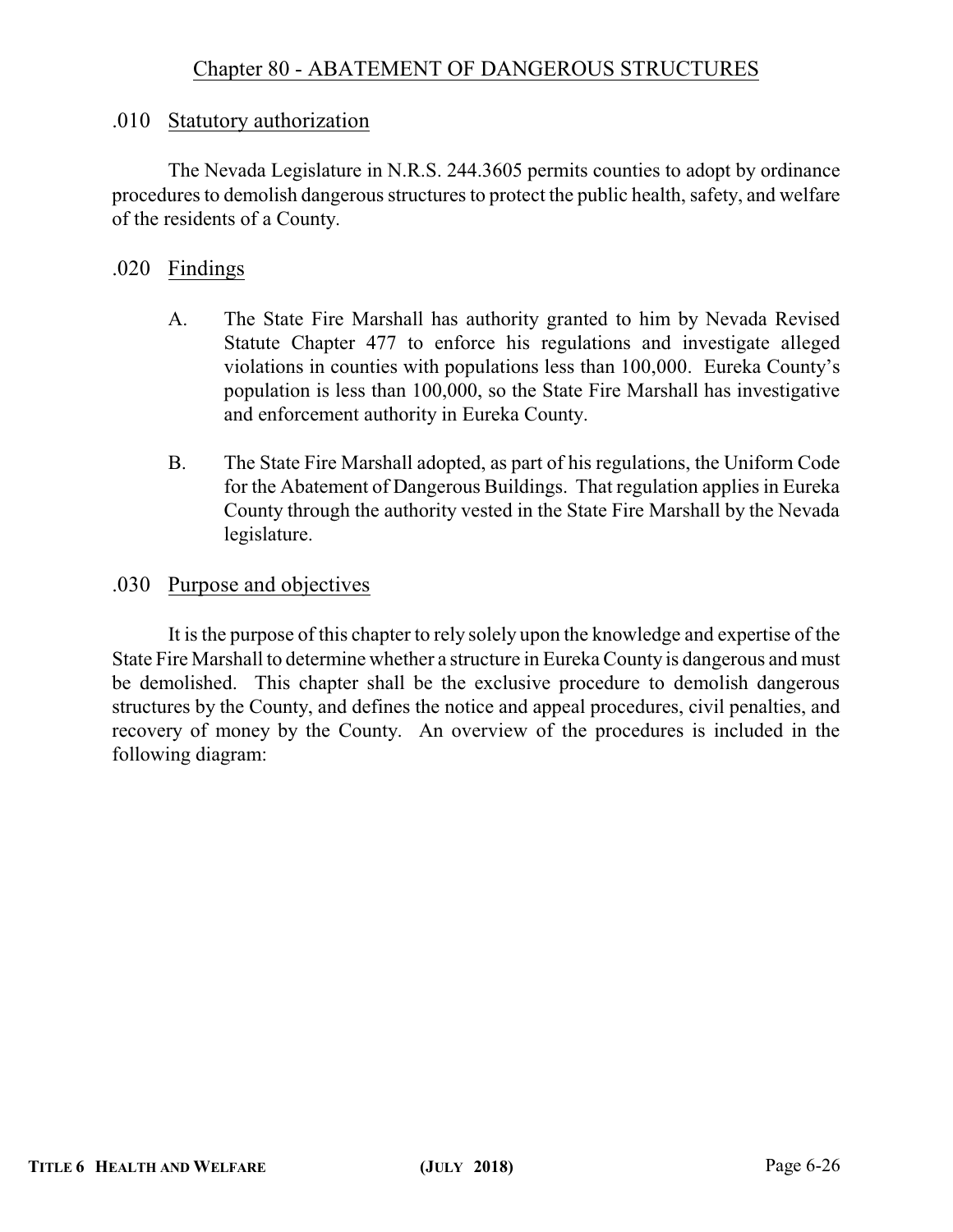| Notice certified mail to<br>property owner:<br>30 days to abate and/or<br>request hearing    | Findings: Within 5 days<br>Director must issue<br>written findings                            | Appeal findings:<br>At or before next regularly<br>scheduled meeting Board<br>must issue written findings                                                       |                                                                                                        |
|----------------------------------------------------------------------------------------------|-----------------------------------------------------------------------------------------------|-----------------------------------------------------------------------------------------------------------------------------------------------------------------|--------------------------------------------------------------------------------------------------------|
| Commencement of<br>action: State Fire<br>Marshall sends notification<br>to District Attorney | Hearing: All parties<br>appear before Public<br>Works Director; 30 day<br>abate period tolled | Appeal: Once findings<br>of Director issued, property<br>owner may appeal to Board<br>of County Commissioners;<br>30 day abate period tolled<br>if appeal filed | Once hearing and appeal<br>exhausted, and 30 day<br>period expires, County<br>proceeds with demolition |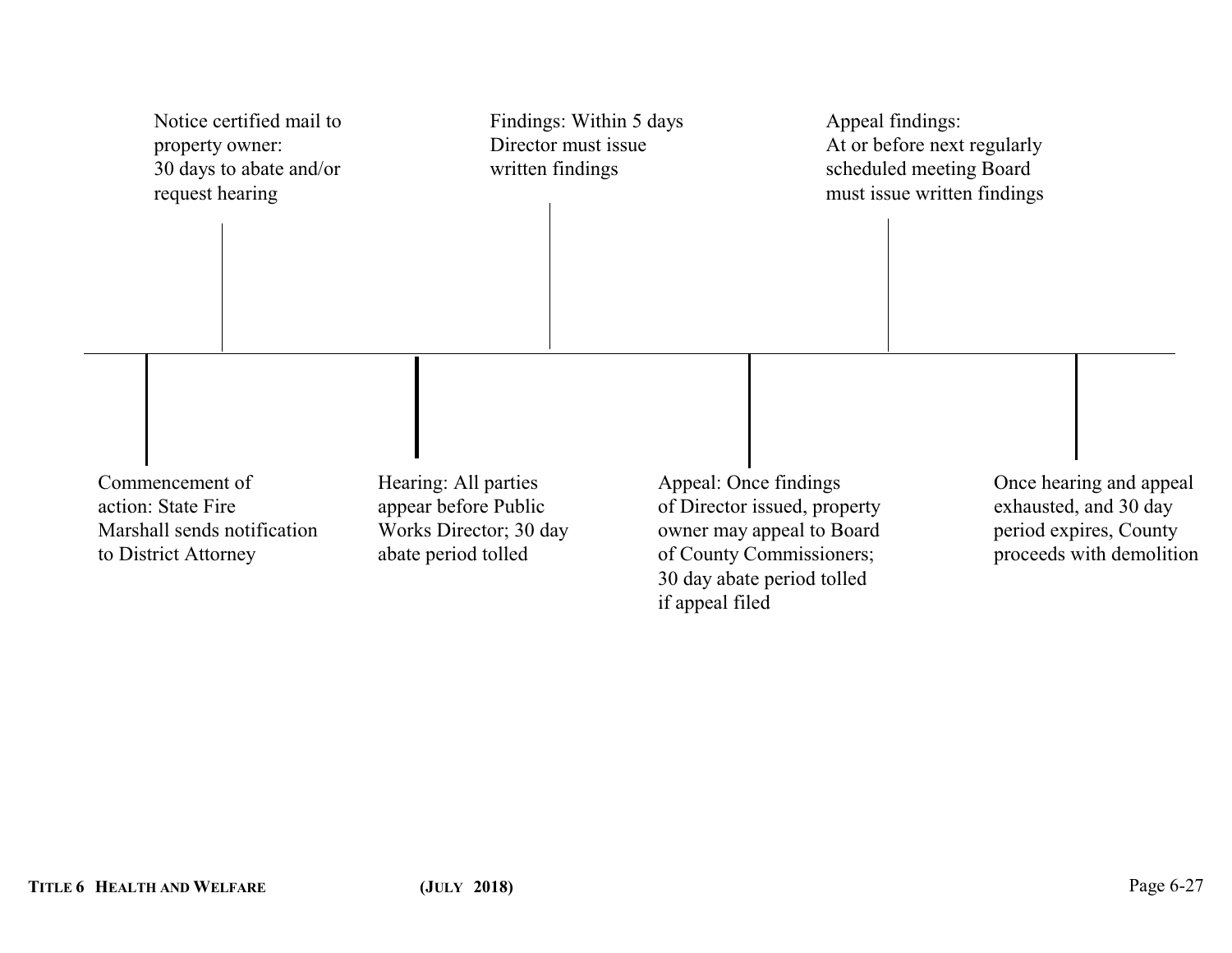#### .040 Sunset provision

This chapter shall be of no force and effect during all periods of time the State Fire Marshall has adopted as part of his regulations the Uniform Code for the Abatement of Dangerous Buildings.

## .050 Definitions

Unless specifically defined in this section, words or phrases used in this chapter shall be interpreted so as to give this chapter its most reasonable interpretation consistent with its purpose and objectives.

**Abate** means remove or eliminate.

**Appeal** means the right of the property owner to come before the Board of County Commissioners and be heard after a hearing in front of the Director of the Department of Public Works.

**Dangerous structure** means a structure identified in writing by the State Fire Marshall as presenting an immediate danger to the public health, safety, and welfare of the residents of Eureka County that must be demolished to eliminate that immediate danger.

**Designee of the Board** means the Director of the Department of Public Works.

**Hearing** means the right of the property owner to come before the designee of the Board and be heard.

**Notice** means the notices sent to the property owner as described by this chapter. Notices are deemed received if sent by certified mail to the last known address of the owner provided to the County Assessor's Office.

**Property owner** means the person listed as the owner of the property where the dangerous structure is located as determined by the County Assessor's Office.

#### .060 Commencement of action

The procedures in this chapter are triggered only if the District Attorney is notified in writing by the State Fire Marshall that a dangerous structure exists in Eureka County; the State Fire Marshall notification must include an express and unqualified statement, supported by documentation, that the dangerous structure presents an immediate danger to the public health, safety, and welfare of the residents of Eureka County and must be demolished.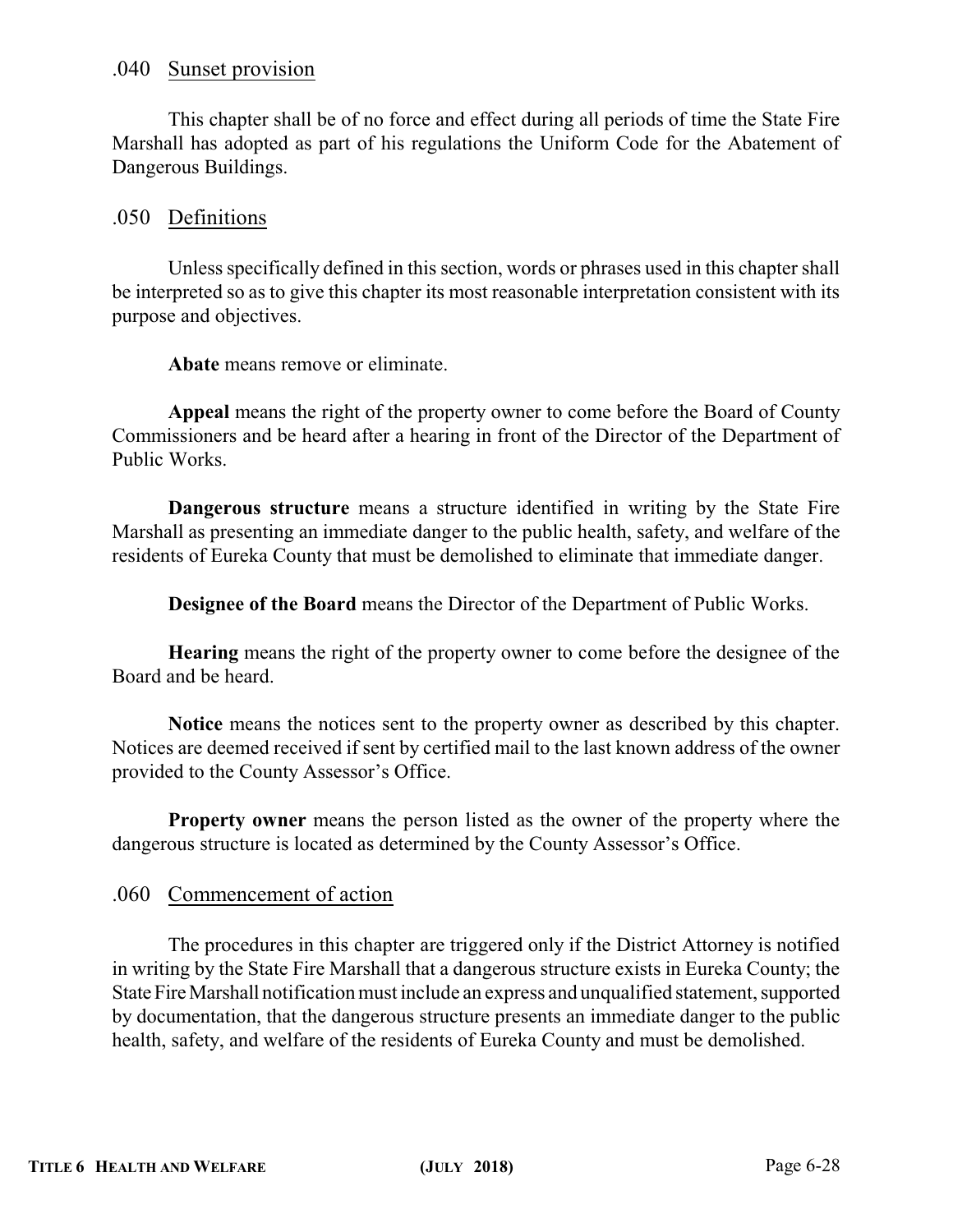## .070 Initial notice to property owner by County

A. Upon receipt of all the information described by the preceding section, the District Attorney shall include copies of all documentation provided by the State Fire Marshall, and a copy of this chapter, and send notice to the property owner in the following form:

DATE: VIA CERTIFIED MAIL Re: (describe property) NO.

RETURN RECEIPT REQUESTED

Dear property owner:

#### THIS IS AN IMPORTANTLEGALNOTICETHATAFFECTS YOUR RIGHTS! PLEASE READ CAREFULLY AND RESPOND PROMPTLY!

The State Fire Marshall has informed Eureka County of a dangerous structure on your property. The State Fire Marshall asserts the dangerous structure presents an immediate danger to the public health, safety, and welfare of the residents of Eureka County and must be demolished. A copy of the State Fire Marshall's report is enclosed.

You have no more than thirty (30) days from the date of this Notice (see above) to abate the dangerous structure. If you request a hearing to review the State Fire Marshall's determination, this thirty (30) day period will be tolled from the time you request a hearing to the time you receive a decision following that hearing. However, if you fail to respond to this Notice the County will go forward with the procedures of the Eureka County Code, a copy of which is enclosed.

Also enclosed is a self addressed stamped envelope. Please fill out the form included with this Notice promptly and send it back in the envelope provided.

FAILURE TO RESPOND NOW WILL ADVERSELY AFFECT YOUR RIGHTS!

- B. The form to accompany the Notice shall read:
	- □ Yes, I want a hearing to review the State Fire Marshall's determination.
	- $\Box$  No, I don't want a hearing and I understand the County will go forward with the procedures in Eureka County Code

DATE: SIGNATURE:

#### .080 Hearings before a designee of the Board

A. If the property owner requests a hearing by submitting the form described by the preceding section to the District Attorneywithin thirty (30) days of the date listed on the Notice, then a hearing shall be conducted before the Department of Public Works Director. The District Attorney shall invite the State Fire Marshall to attend the hearing and explain the reasons for his findings. The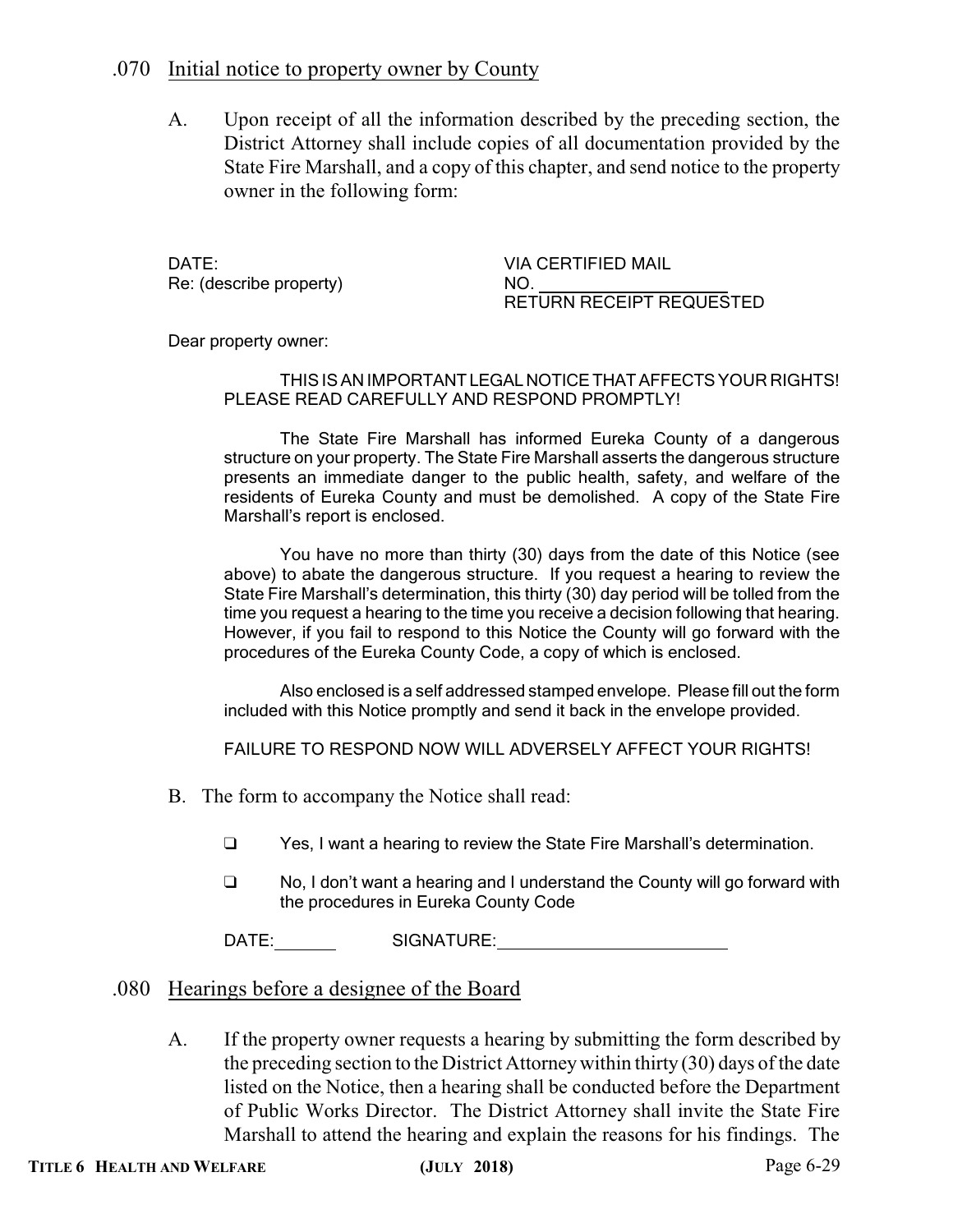property owner may present anything to support his position. The hearing shall be conducted in no more than sixty (60) days from the time a request for hearing is received by the District Attorney.

B. The hearing shall not be recorded or transcribed, but any partymay provide for recording or transcription at their own expense.

## .090 Findings of the designee of the Board

- A. The Department of Public Works Director shall, within five (5) days after the hearing is complete, issue written findings. The findings shall inform the property owner whether or not the State Fire Marshall has established there is a dangerous structure on the owner's property that presents an immediate danger to the health, safety, and welfare of Eureka County residents and must be demolished.
- B. In the alternative, during the hearing the parties present can formulate a plan to abate the dangerous structure and the written findings will memorialize that plan with reference to specific time frames to accomplish the plan.

#### .100 Appeal Notice

Accompanying the Public Works Director's findings shall be an appeal notice in the following form:

> If you have a basis to challenge these findings, you may appeal to the Board of County Commissioners. Failure to appeal will start the remainder of the thirty (30) day time period described by the initial Notice sent to you to run out.

Please mark the appropriate box below:

- $\Box$  Yes, I want to appeal. My reason(s) for this appeal are:
- $\Box$  No, I don't want to appeal. I understand the County will move forward with the procedures contained in the Eureka County Code.

If the findings describe an alternative plan to abate the dangerous structure, I understand the County will move forward with the procedures contained in the Eureka County Code once the time to implement that plan has expired.

Deliver this appeal notice in the self addressed stamped envelope to:

Office of the Eureka County District Attorney P.O. Box 190 Eureka, Nevada 89316-0190

If you appeal the findings, you must deliver this appeal notice to the above address before the running of the thirty (30) day period described in the initial notice.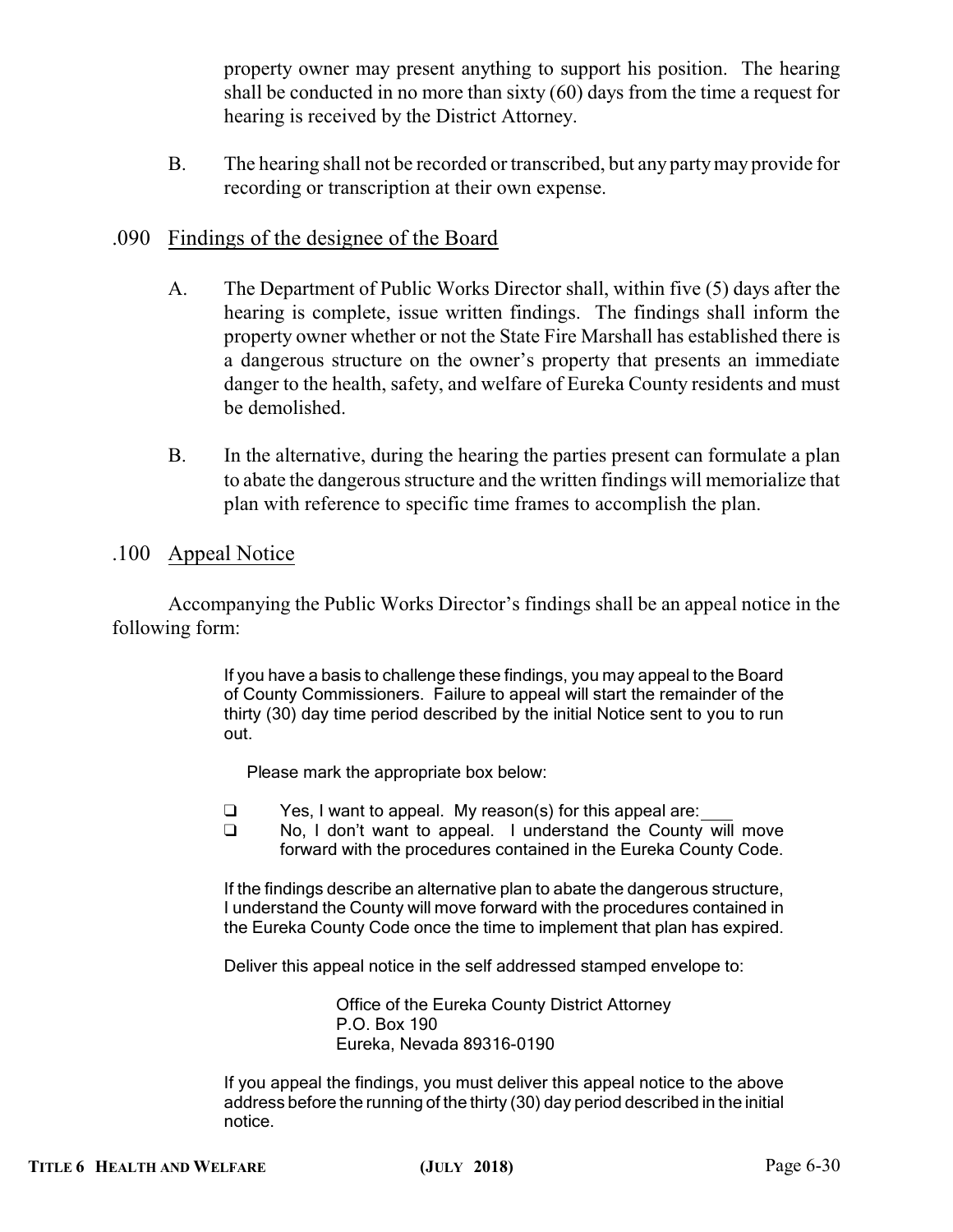# .110 Appeal Board

- A. If the property owner appeals by submitting the form described by the preceding section to the District Attorney before the running of the thirty (30) day period described in the initial notice, then an appeal hearing shall be conducted before the Eureka County Board of Commissioners. The Board of Commissioners shall consider de novo the determinations of the Director of Public Works. The District Attorney shall invite the State Fire Marshall to attend the hearing and explain the reasons for his findings. The property owner may present anything to support his position. The appeal hearing shall be conducted in no more than sixty (60) days from the time a request for appeal hearing is received by the District Attorney.
- B. The appeal hearing shall be transcribed by a duly licensed court reporter.

## .120 Findings of Appeal Board

- A. The Eureka County Board of Commissioners shall, at the time of or before the next regularly scheduled meeting of the Board, issue written findings. The findings shall informthe property owner whether or not the State Fire Marshall has established there is a dangerous structure on the owner's property that presents an immediate danger to the health, safety, and welfare of Eureka County residents and must be demolished.
- B. The thirty (30) day time period described by the first, initial notice expires once the property owner has been sent, via certified mail the appeal findings and the thirty (30) day period runs out, taking into account all periods of tolling during the hearing and appeal.

#### .130 Recovery of money by County

Upon the expiration of the thirty (30) day period in the initial notice and the property owner's failure to abate the dangerous structure, the County shall proceed with demolition. All costs of demolition shall be charged against the property owner.

The County will recover money expended for labor and materials used to abate the condition of the property if the owner fails to abate the condition in the following manner:

> First, a demand letter shall be sent informing the property owner of the amount owed to the County for abating the dangerous structure(s) on his property.

> Second, the Board of County Commissioners may direct the District Attorney to treat the expense of abatement as a lien upon the property subject to the dangerous structure. The lien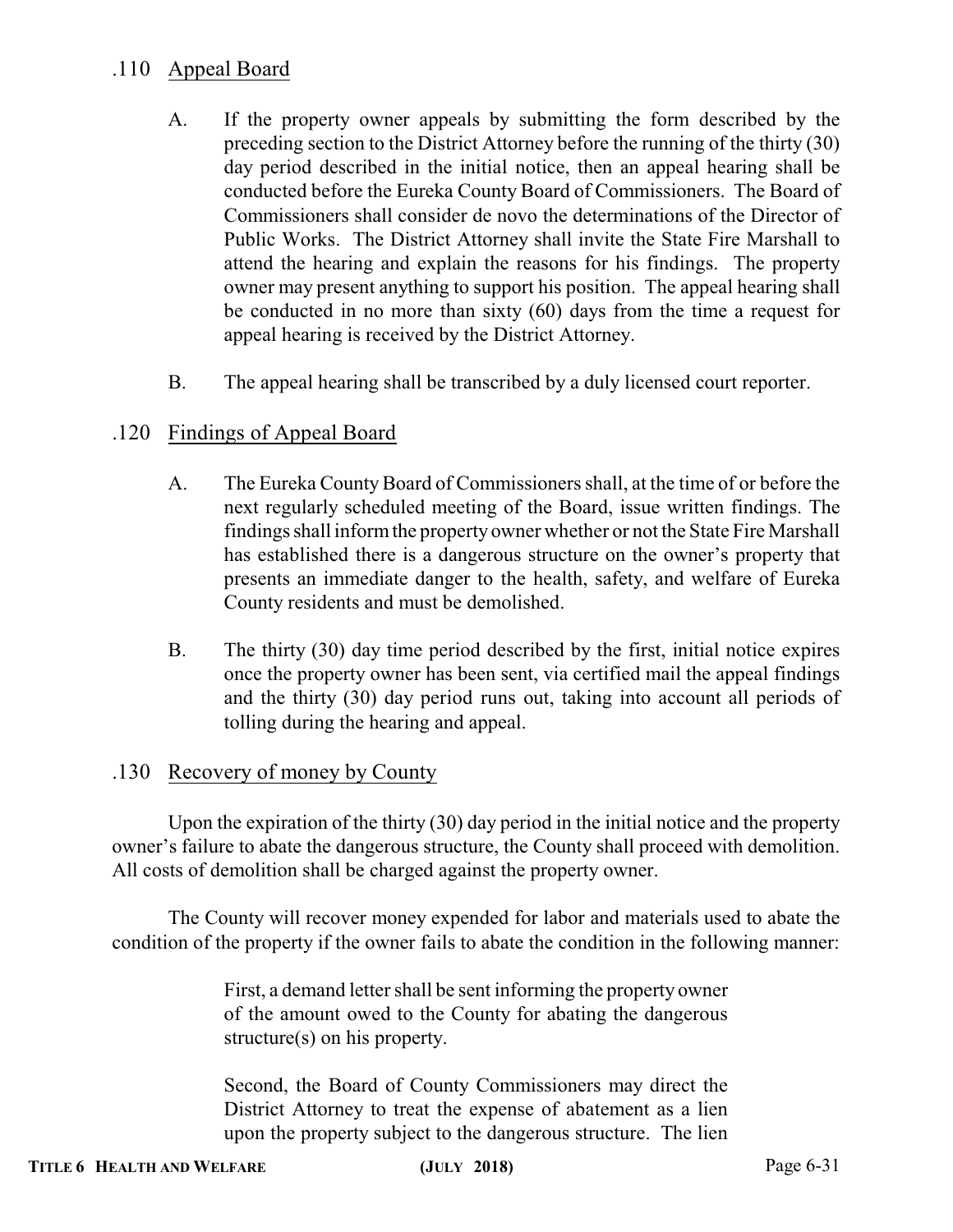must be perfected by (1) mailing by certified mail a notice of the lien, separately prepared for each lot affected, as determined by the real property assessment roll; and (2) filing with the County Recorder a statement of the amount due and unpaid and describing the property subject to the lien.

Third, if the property owner(s) fails to or refuses to arrange for payment in a timely manner, the Board of County Commissioners may authorize the District Attorney to commence suit against the property owner for the recovery of the money.

# .140 Civil penalty

In addition to the costs charged against the property owner for demolition, the County shall charge a civil penalty of five hundred (\$500.00) dollars per day for each day after the hearing and appeal periods have been exhausted and the structure remains an immediate danger.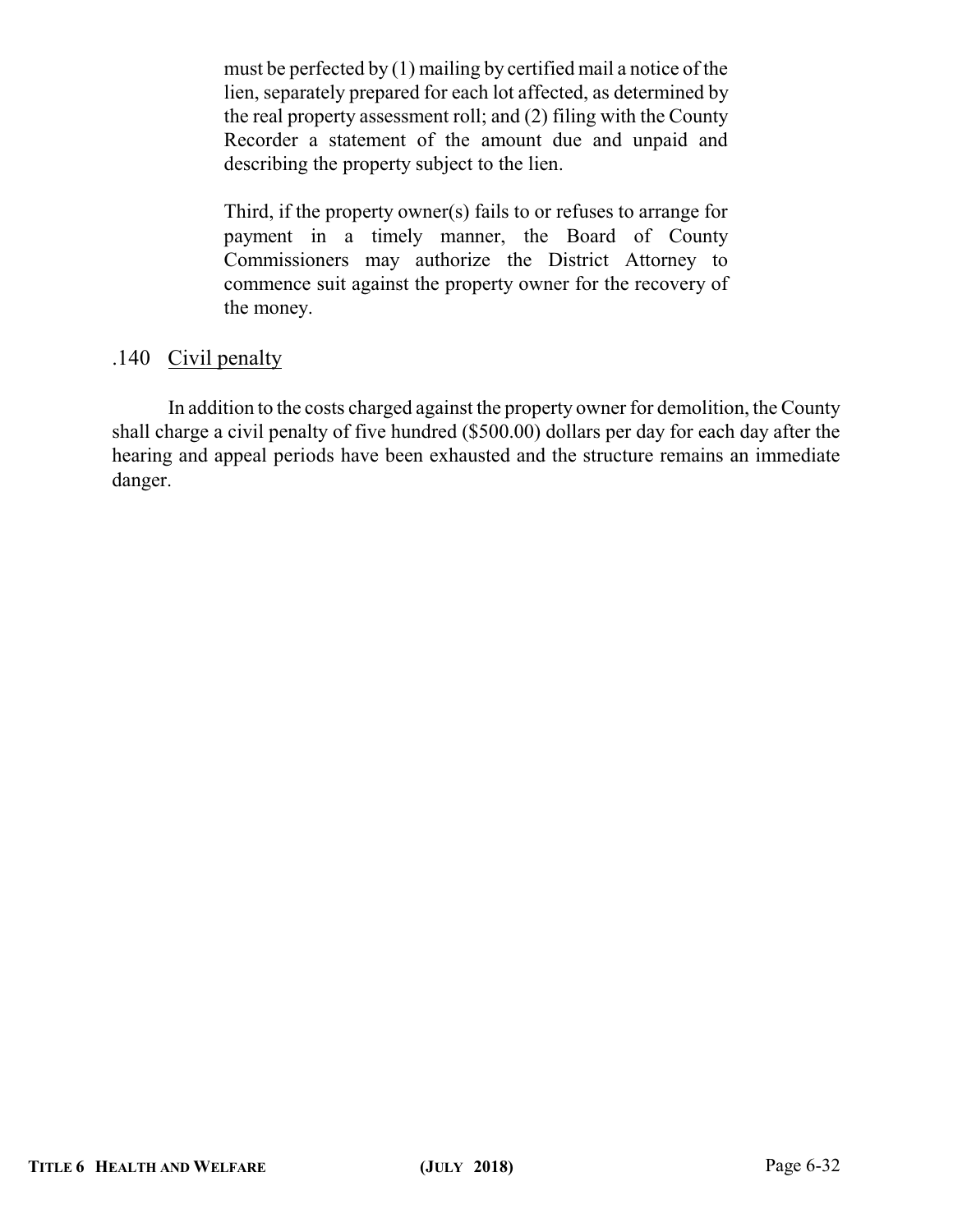# Chapter 90 - PROPERTY OFFENSES

## .010 Running water across public road

- A. All persons, firms, associations, or corporations wilfully, unlawfully, maliciously, negligently, or carelessly conducting water across or upon any public road or to allow said water to run, flow, or fall upon said public road within the County so as to damage said public road or to make the same impassable or inconvenient to travel, shall upon conviction be guilty of a misdemeanor, and shall be punished by a fine not to exceed five hundred (\$500.00) dollars, or by imprisonment in the County jail for not more than ten (10) days, or by both such fine and imprisonment.
- B. The amount of expenses for repair of said public road by violators thereof shall be referred to the District Attorney for collection by legal action.

### .020 Use or possession of glass containers on County property

- A. All persons, firms, associations, or corporations using or in possession of glass containers on County property for use as a beverage container shall be guilty of a misdemeanor, punishable by a fine of twenty-five (\$25.00) dollars.
- B. No person may be cited for violating this prohibition against glass containers unless the County property is posted in at least one conspicuous place near the entrance with a sign stating "NO GLASS BEVERAGE CONTAINERS."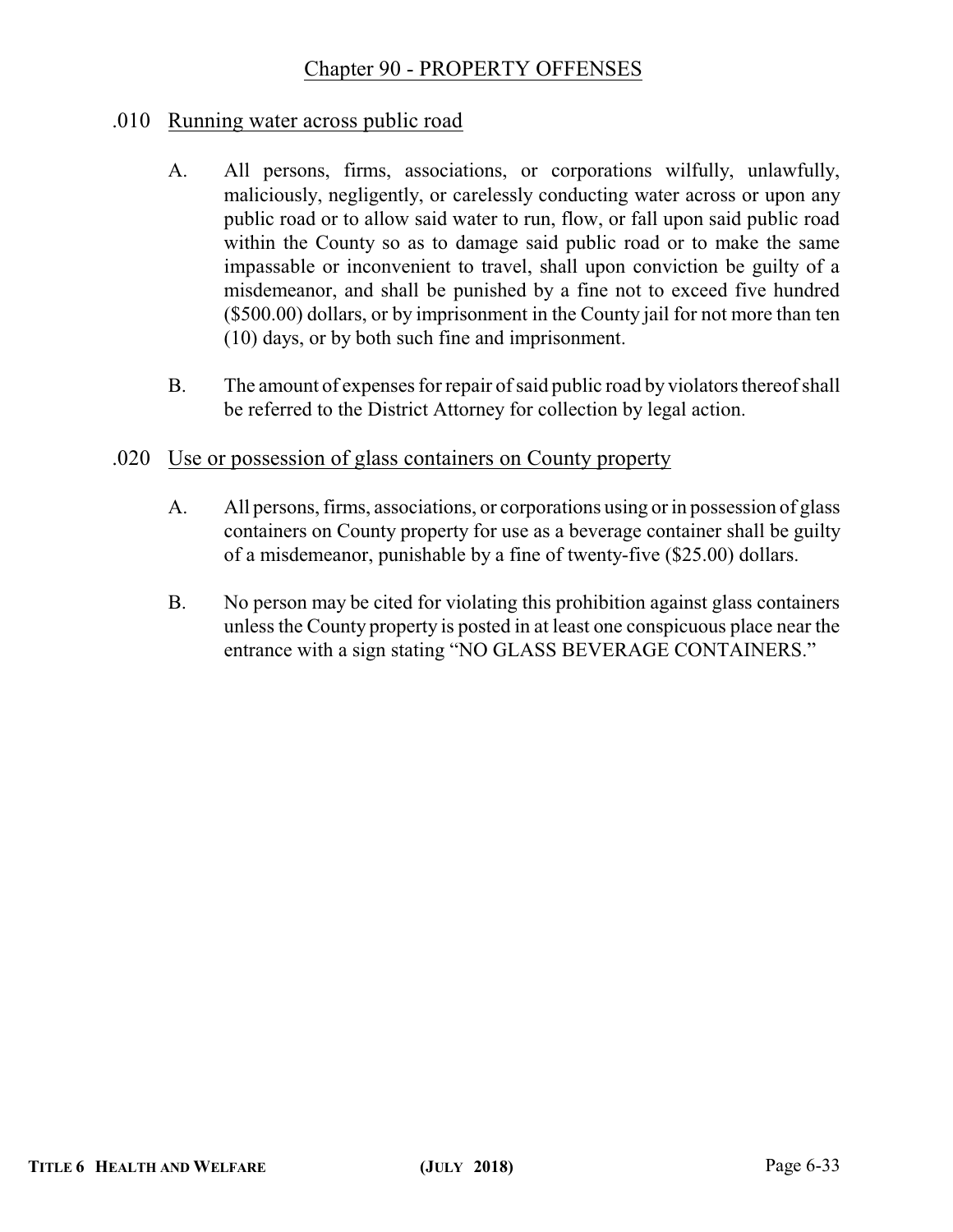# Chapter 100 - VEHICLES AND TRAFFIC

## .010 Speed contests prohibited

- A. It is unlawful for any person to engage in any motor vehicle speed contest or exhibition of speed or to aid or abet in any such motor vehicle speed contest or exhibition of speed on any public highway, road or street within the County, except for speed contests or exhibitions of speed which have been authorized by the Board of County Commissioners and which are subject to the control of the County Sheriff or the Nevada Highway Patrol.
- B. It is unlawful for any person, for the purpose of facilitating or as an incident to any motor vehicle speed contest or exhibition upon any public highway, road or street, to obstruct in any manner or place any barricade or obstruction or assist in placing any such barricade or obstruction upon any highway, road or street within the County, except when authorized by the Sheriff or the Nevada Highway Patrol.

### .020 School zones

- A. The Board of Commissioners hereby is authorized from time to time to adopt resolutions designating school traffic control zones (school zones) on any highway, road or street, and to authorize and require the posting of signs identifying such school zones.
- B. Unless otherwise posted, it is unlawful for any person to operate a motor vehicle or motorcycle or human-powered cycle, between the hours of eight (8) a.m. and four (4) p.m. on school days, or at any time when school is in session or school activities are occurring or when children are present, at a speed in excess of fifteen miles per hour (15 mph) on any highway, road or street designated and posted as a school traffic control zone (school zone).

## .030 Speed limits designated

- A. The Board of County Commissioners is authorized from time to time to adopt resolutions designating motor vehicle, motorcycle or human-powered cycle speed limits on particular public highways, roads or streets or sections thereof within the County, and to authorize and require the posting of speed limit signs.
- B. The basic speed limit on any paved highway or road within the County is fiftyfive miles per hour (55 mph) unless otherwise posted, and it is unlawful for any person to drive any motor vehicle or motorcycle in excess of fifty-five miles per hour (55 mph) on any paved highway or road.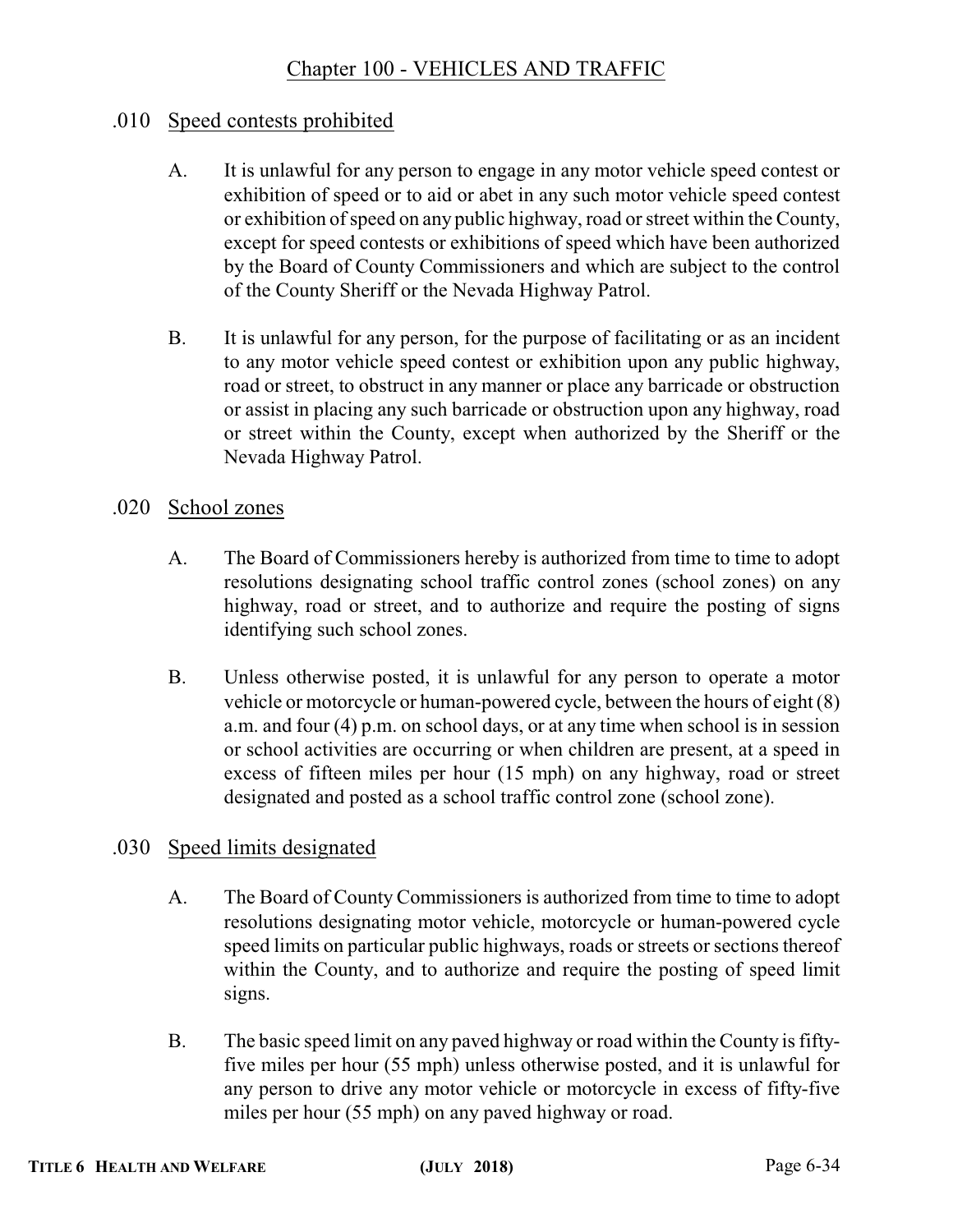- C. The basic speed limit on any unpaved highway, road or street in the County is forty-five miles per hour (45 mph) unless otherwise posted, and it is unlawful for any person to operate any motor vehicle or motorcycle at a speed in excess of forty-five miles per hour (45 mph) on any unpaved highway, road or street.
- D. The basic speed limit on any paved street within the unincorporated towns of Eureka and Crescent Valley is twenty-five miles per hour (25 mph) unless otherwise posted, and it is unlawful for any person to operate any motor vehicle, motorcycle or human-powered cycle at a speed in excess of twentyfive miles per hour (25 mph) on any paved street within the unincorporated towns.
- E. The basic speed limit on any unpaved street within the unincorporated towns of Eureka and Crescent Valley is twenty miles per hour (20 mph) unless otherwise posted, and it is unlawful for any person to operate any motor vehicle, motorcycle or human-powered cycle at a speed in excess of twenty miles per hour (20 mph) on any unpaved street within the unincorporated towns.
- F. It is unlawful for any person to operate a motor vehicle, motorcycle or humanpowered cycle in excess of the posted speed limit on any highway, road or street within Eureka County or its unincorporated towns.
- G. The Eureka County Sheriff is authorized to post temporary emergency speed limits or other emergency traffic controls which shall be effective for not more than six (6) weeks pending ratification by the Board of Eureka County Commissioners by resolution.

# .040 Violation - penalty

Any violation of the speed limits set forth in this chapter or resolutions adopted pursuant to this chapter is a misdemeanor punishable by the penalties fixed for misdemeanor violations in state statutes, and the general misdemeanor penalty adopted by the County.

## .050 Fifteen-minute zone in front of Post Office

- A. It is unlawful for any person or persons to park for a period longer than fifteen (15) minutes in the zone marked and designated for public parking, in front of the United States Post Office in the town of Eureka, Nevada, during the hours from eight (8) a.m. to five (5) p.m., on weekdays, during the time the United States Post Office is open for official business.
- B. Any violation of this section shall be punished, upon conviction, with a fine not to exceed five (\$5.00) dollars.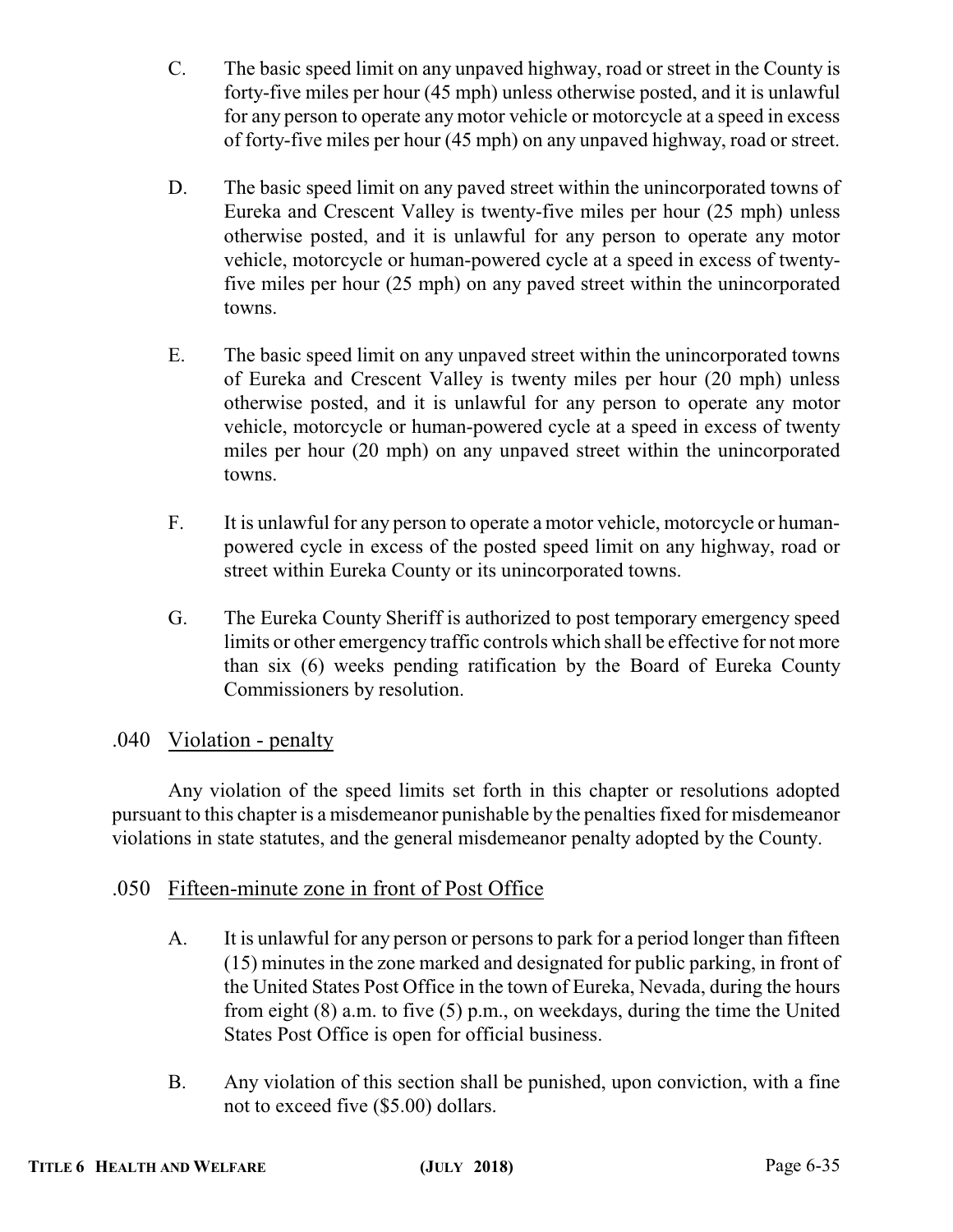## .060 Main Street in the Town of Eureka

- A. Parking on Main Street within the town of Eureka, Nevada, between Bateman Street and Clark Street shall be limited to a period of four (4) hours between the hours of nine (9) a.m. and five (5) p.m. on Monday through Friday, and from nine (9) a.m. through three (3) p.m. on Saturday.
- B. Any person violating the provisions of this section shall, upon conviction thereof, be deemed guilty of a misdemeanor and shall be punished by a fine of one (\$1.00) dollar for the first offense, two (\$2.00) dollars for the second offense, five (\$5.00) dollars for the third offense, and five (\$5.00) dollars for each offense thereafter.

# .070 Baseball parks

- A. Overnight parking alongside or within any baseball park or its parking lot is prohibited. Overnight parking shall be defined as parking for more than three (3) hours between the hours of ten (10) p.m. and six (6) a.m. local time.
- B. Any person convicted of violating the provisions of this section shall be deemed guilty of a misdemeanor and shall be punished by a fine of up to fifty (\$50.00) dollars, but shall not be subject to jail (unless for a separate offense of contempt of court due to wilful failure to pay any such fine).

## .080 No Parking zones

In areas where the stopping, standing, or parking of vehicles unduly interferes with the free movement of traffic, parking may be prohibited. The Board of County Commissioners is hereby authorized from time to time to adopt resolutions designating no parking zones and directing Public Works to install signs to inform the public. A violation of the provisions of this section is a misdemeanor.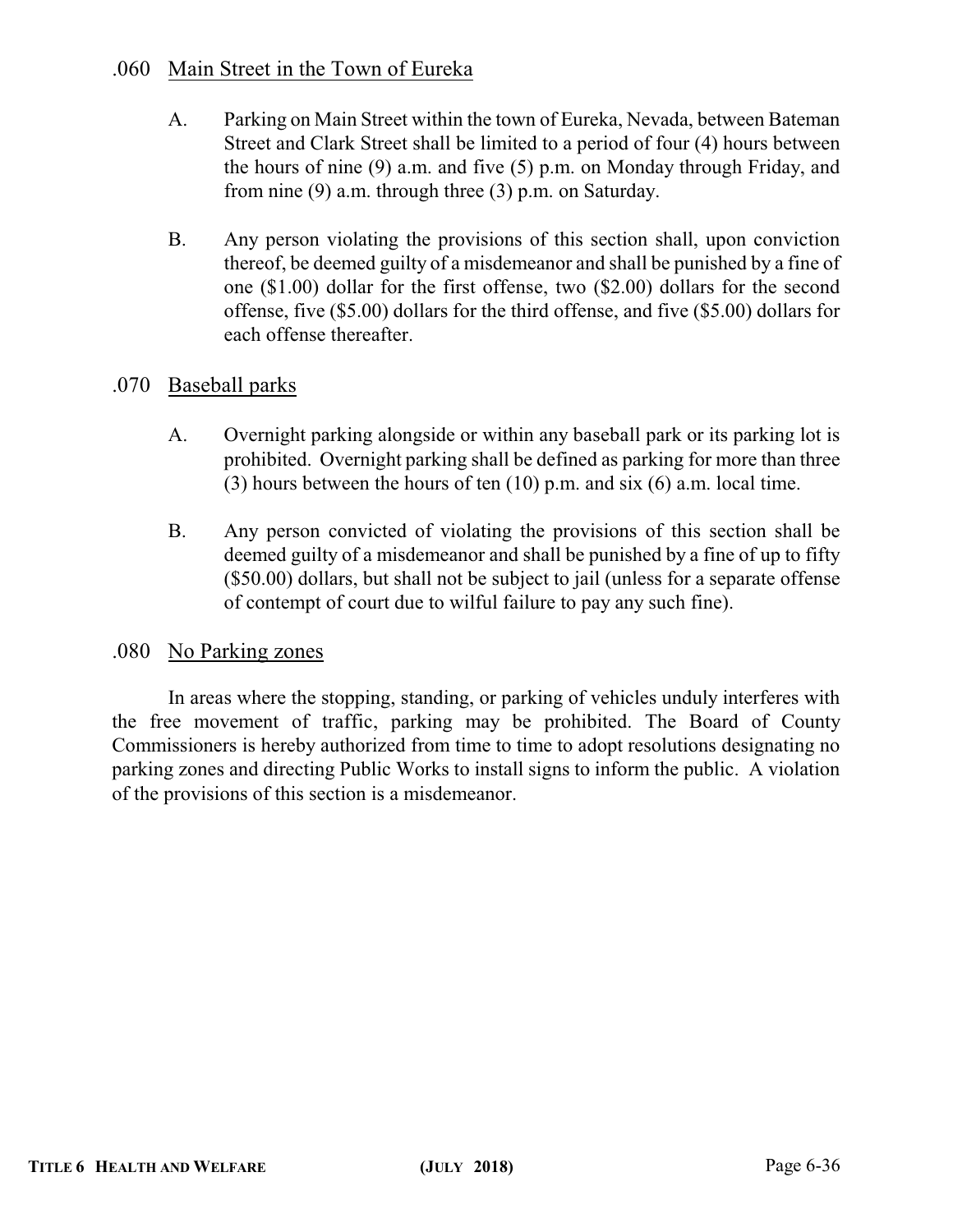# Chapter 110 - SIDEWALK USE AND UPKEEP

## .010 Definitions

The following definitions apply:

**Pedestrian** means any person afoot.

**Sidewalk** means that area along a street or highway intended for the use of pedestrians.

### .020 Authorized sidewalk use

Only pedestrians may use the sidewalks in Eureka County and the unincorporated towns of that County where posted.

### .030 Unauthorized sidewalk use

All other use of the sidewalks not authorized by this chapter are hereby declared unlawful.

### .040 Penalties

Any person violating this Chapter shall be punished by a fine of not more than twenty (\$20.00) dollars plus the costs of prosecution, which are declared to be all witness fees.

#### .050 Safe maintenance

Owners of property abutting sidewalks within the limits of the unincorporated town of Eureka shall be responsible for the maintenance and cleanliness of the sidewalks and at all times keep them reasonably smooth, level and safe for pedestrians and disabled persons using wheeled transportation. The terms "maintenance and cleanliness" shall include removal of snow, loose gravel and other impediments. Maintenance and cleanliness shall be performed according to ordinary standards of safety. This section applies to sidewalks adjacent to State, County or town streets, roads or highways, and whether the sidewalks be located on private property or upon easements or rights-of-way which are the property of the State, County or town.

#### .060 Penalties

Violation of this chapter shall be punishable as a misdemeanor. Further, if a responsible property owner fails to perform as required hereby, the Board of County Commissioners may cause necessary work to be done, and the expense thereof shall constitute a lien against the responsible property. Alternatively, the County may institute a

# **TITLE 6 HEALTH AND WELFARE (JULY 2018)** Page 6-37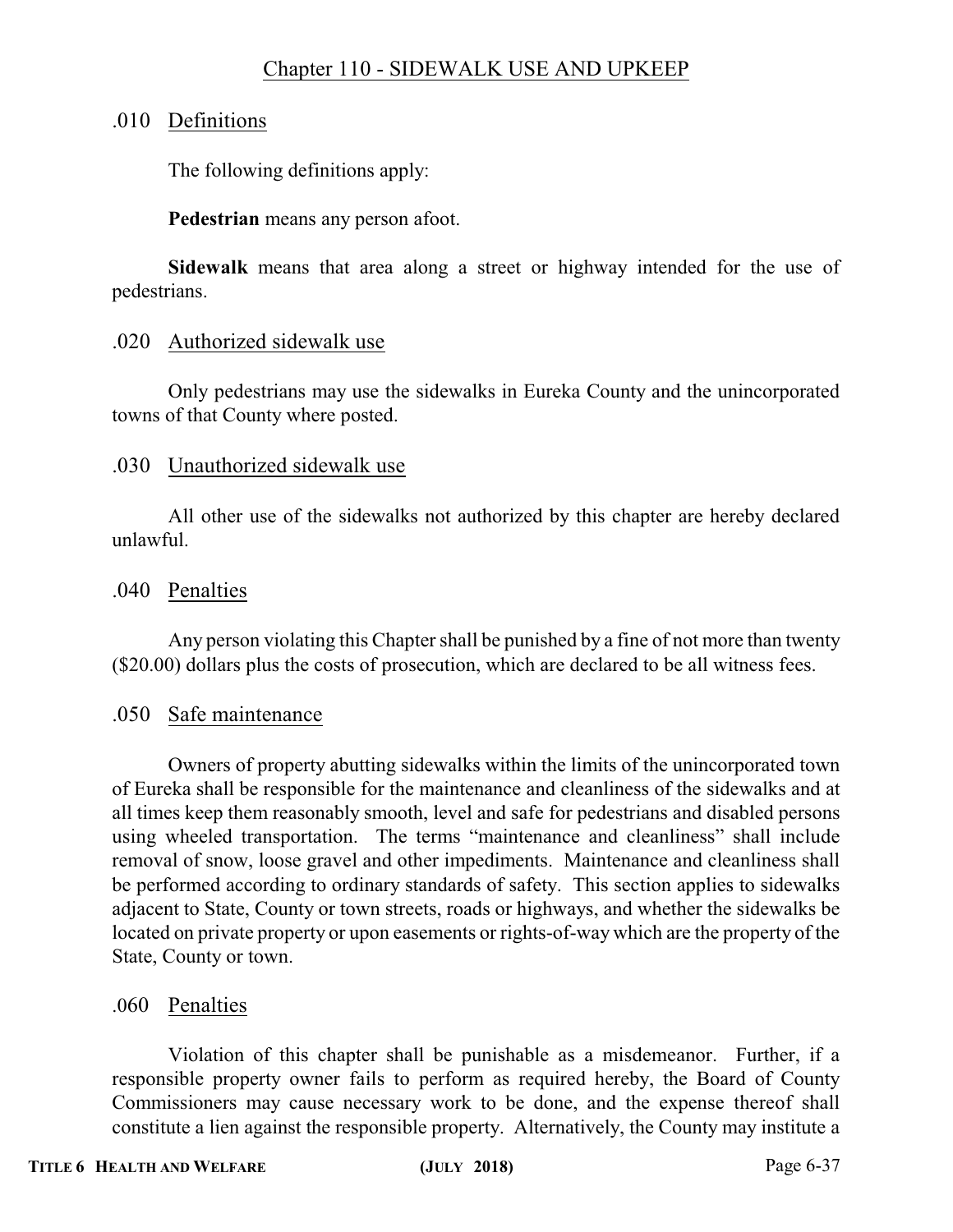nuisance action against the responsible property. All remedies hereunder, criminal and civil, are cumulative and not exclusive.

# .070 Drainage from buildings

Building owners shall not permit water and snow to drain or fall upon sidewalks from buildings. Sidewalk drains must have prior approval from the County's Public Works Department before installation.

## .080 Assessments for County work

If owners do not respond within a reasonable time to proper notice to generally maintain sidewalks in reasonable conformity to this chapter, the Board of County Commissioners, or one of them, shall order the work done either with County personnel or by private contractor and the owner thereof shall be subject to special assessment therefore in an amount equivalent to the cost of said maintenance. The special assessment shall be in addition to regular taxes and may be collected as such. Failure or repeated refusal to make payment according to the assessment made shall permit the County to seize the adjoining premises and sell them under tax sale to the highest bidder to satisfy said assessment. All such assessments shall be appealable in the same manner and style of regular ad valorem property taxes.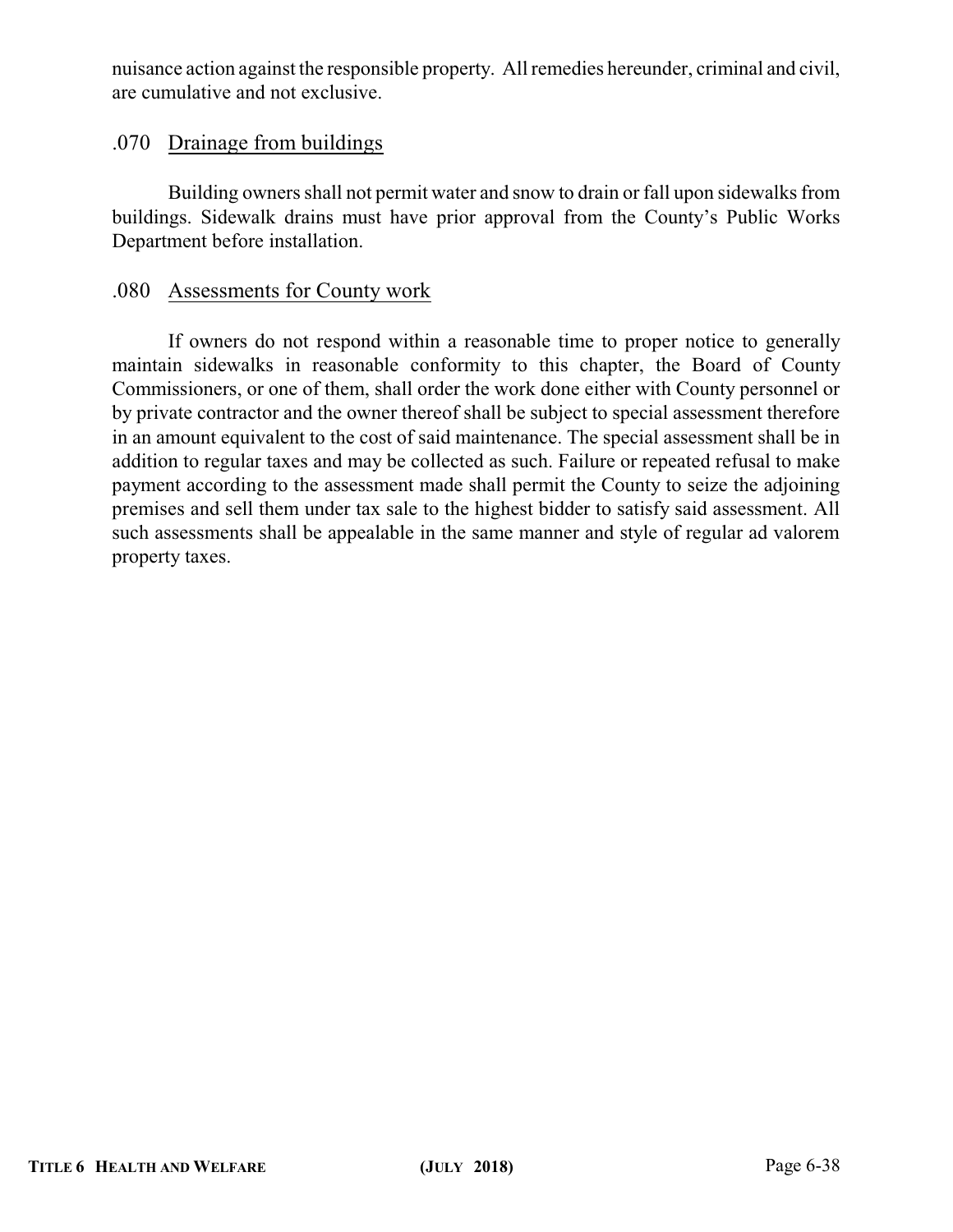# Chapter 120 - REFUSE AND GARBAGE

## .010 Scope and intent

- A. This chapter is intended to implement in Eureka County those rules for disposal of garbage and refuse imposed by Nevada Revised Statutes (N.R.S.) and Nevada Administrative Code (NAC) and Federal laws and regulations, providing for County enforcement of said rules.
- B. This chapter is intended to provide for the health and safety of the residents of the County and its unincorporated towns.
- C. This chapter governs and controls the disposal of all garbage and refuse within the County.
- D. This chapter may be implemented by contracts, resolutions or minute orders from time to time adopted by the Board of County Commissioners.

## .020 Disposal controlled

- A. All garbage and refuse of each and every kind disposed of within Eureka County shall be disposed of in conformity with this chapter.
- B. No person may dispose of garbage and refuse except at the places and under the conditions herein set forth, or as provided by contract or resolution of the Board of County Commissioners adopted pursuant to this chapter.

## .030 Disposal points

- A. Garbage and refuse may be disposed of in the Eureka County sanitary landfill at the places and under the conditions set forth by the Board of Commissioners and under the direction of the landfill operator.
- B. Garbage and refuse may be disposed of by placing the same in authorized containers placed in the Crescent Valley/Beowawe area by the franchised disposal service operator for that area.
- C. Garbage and refuse may be disposed of by any generator by delivery by that generator to any lawful, designated landfill located within or without the County. In areas where an exclusive disposal service franchise has been awarded, a generator may not contract with any other entity for collection and disposal of garbage and refuse but may collect and lawfully dispose of refuse by use of its own personnel and equipment.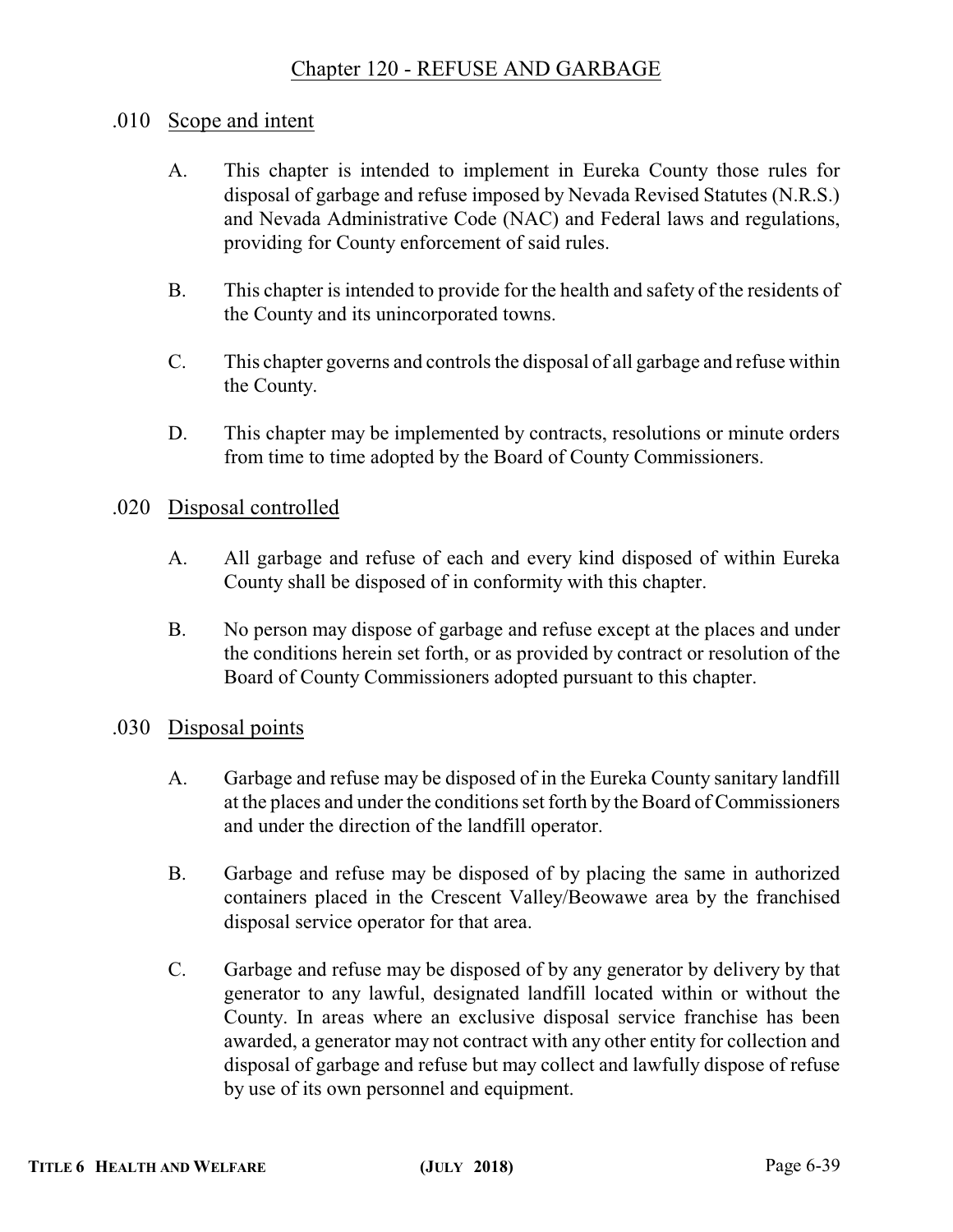D. Agricultural generators of waste may dispose of waste generated by their agricultural operations in landfills or dumps located on the ranch or farm unit where such waste is generated, to the extent that such disposal is permitted by Nevada law. No such agricultural landfill or dump may be located on a parcel (farm or ranch) of less than forty (40) acres.

# .040 Fees authorized

The Board of Commissioners may from time to time, by resolution or minute order, impose fees for the use of the County's sanitary landfill or other County disposal facilities, or for the use of franchise services.

The Board may provide an appropriate system or systems to identify users who have paid the fees imposed.

# .050 Franchises authorized

- A. The Board of Commissioners may from time to time award exclusive or nonexclusive franchises for the collection and disposal of garbage and refuse for any or all areas within the County. If, in the judgment of the Board of Commissioners it is necessary to expend County funds to subsidize a disposal service franchisee to provide service to any or all areas within the County, the Board may budget and approve such expenditures.
- B. Any franchise so awarded shall be awarded in conformity with Nevada Revised Statutes.

# .060 Hazardous waste

No hazardous waste may be disposed of in anyEureka County disposal facility or any container provided by a disposal service franchisee, except that where the County or the franchisee has established particular points and locations for the disposal of hazardous waste, and a generator may only dispose of hazardous waste in conformity with rules and regulations established by the operator of the facility.

## .070 Presumption

If anywaste be found at any location other than authorized disposal locations, and any addresses or other identification be found in or about such waste, it is a rebuttable presumption as provided byNevada Revised Statutes that such addressee or person otherwise identified was the unlawful disposer of that waste.

On County owned property not designated as a disposal area, trash or garbage must be deposited in containers provided by the County. The disposal of waste in these containers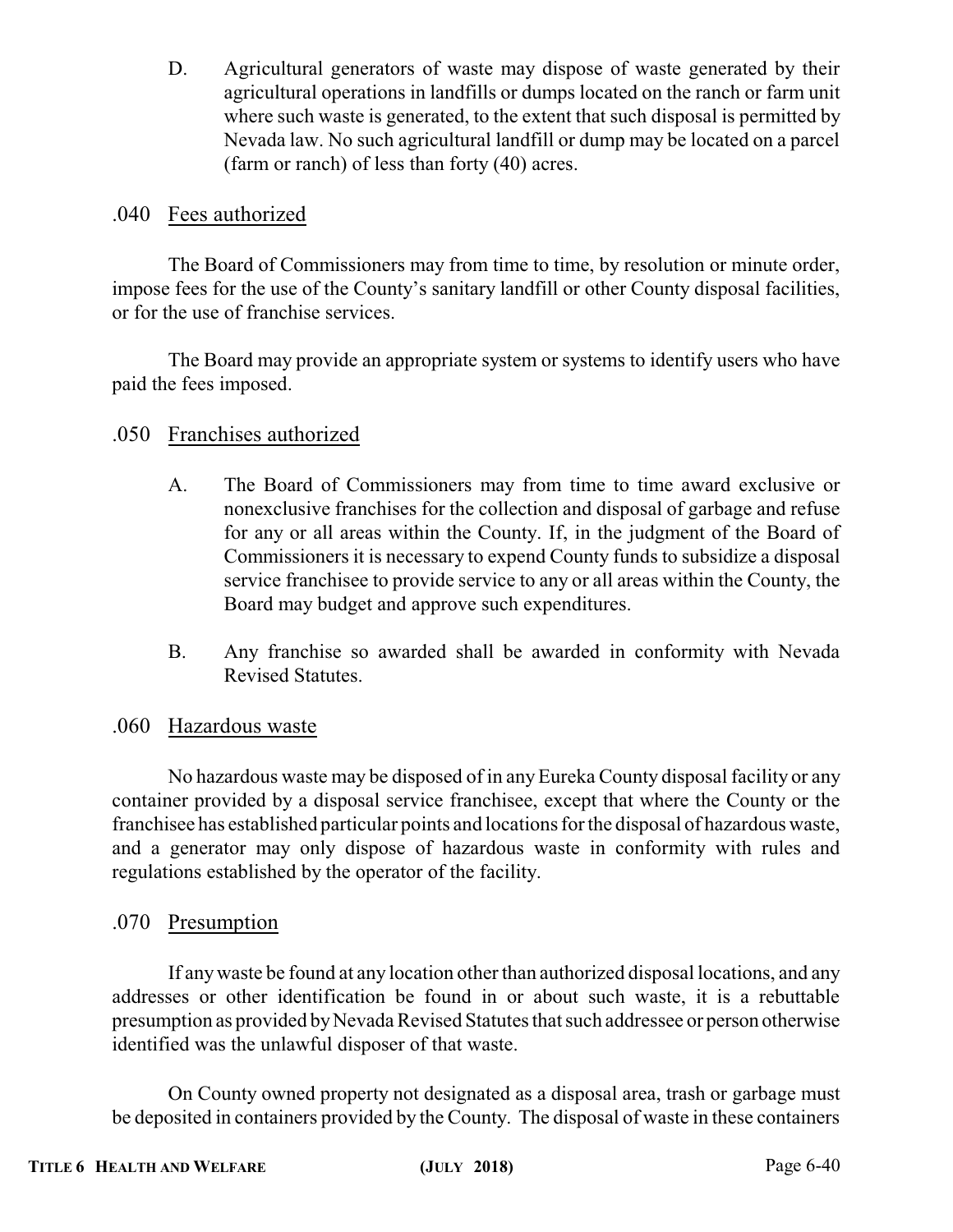is restricted to trash and garbage which is accumulated by persons while the persons are using the property or traveling in vehicles or bicycling. The disposal of garbage or trash from other sources, such as household trash, is prohibited.

Any violation of this resolution shall be punished as a misdemeanor as provided by the Eureka County Code.

# .080 Violation a misdemeanor

- A. Any violation of this chapter shall be punished upon conviction thereof as a misdemeanor, as authorized byNevada Revised Statutes, except as hereinafter provided; however, if the offense constitutes a felony or gross misdemeanor pursuant to Nevada Revised Statutes, the offense shall be so prosecuted rather than as a misdemeanor under this chapter.
- B. The following minimum sentences shall be imposed for the express misdemeanor violations stated:
	- 1. Disposal or dumping at any location other than a designated disposal area: first offense, a fine of not less than two hundred fifty (\$250.00) dollars; second offense, a fine of not less than one thousand (\$1,000.00) dollars; third offense, a fine of not less than one thousand (\$1,000.00) dollars and a jail sentence of not less than ten (10) days. In addition, the disposer shall be liable civilly for any expense sustained by the County in removing or cleaning up the material disposed of improperly.
	- 2. Disposal of hazardous waste except as authorized pursuant to this chapter: first offense, a fine of not less than one thousand (\$1,000.00) dollars; second offense, a fine of not less than one thousand (\$1,000.00) dollars and a jail sentence of not less than ten (10) days; third offense, a fine of not less than one thousand (\$1,000.00) dollars and a jail sentence of not less than ninety (90) days. In addition, the disposer shall be liable civilly for any expense sustained by the County in removing or cleaning up the material disposed of improperly.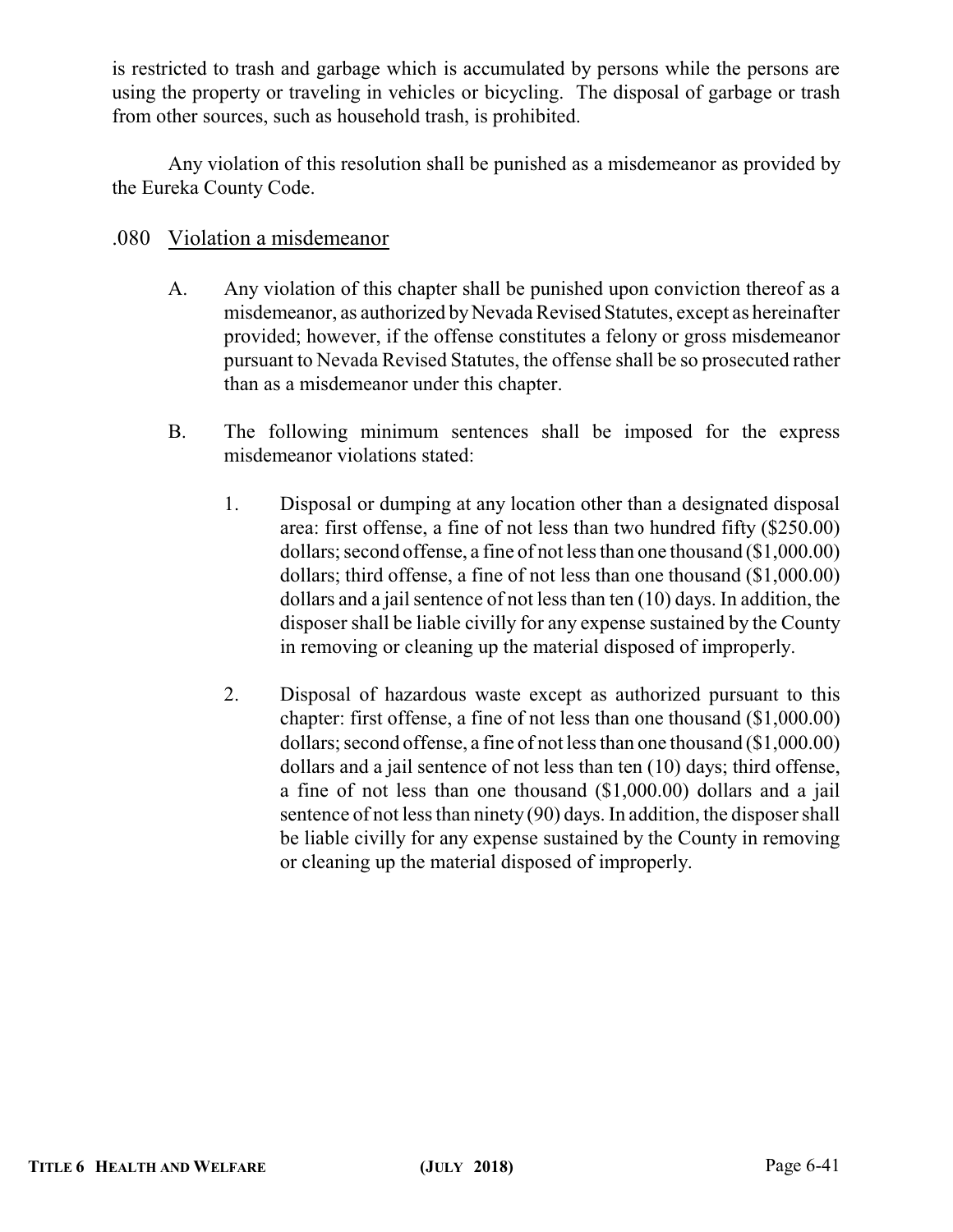# .010 Scope and intent

This chapter eliminates the existence of the Eureka County Fire Protection District formed under Chapter 473 of the Nevada Revised Statutes and serves to define the District's powers and responsibilities consistent with Chapter 474 and N.R.S. 244.2961 through N.R.S. 244.2967 authorizing County Fire Department Districts.

# .020 Formation and elimination of the Chapter 473 District

- A. On October 20, 1977 the Board met to consider forming a Fire Protection District pursuant to Chapter 473 of the Nevada Revised Statutes. The State Forestry Firewarden sent a written notice to the Board of the feasibility of forming a Fire Protection District, and at least thirty-five (35%) percent of the property owners in Eureka County signed a petition in favor of forming the District. A hearing was duly noticed for November 21, 1977, at 1:00 p.m., and at the hearing only one protest was made and the District was created, effective immediately.
- B. The Chapter 473 District, as of the date of its elimination by the passage of this ordinance, has no debts on liabilities and has never been and is not now a taxing entity.
- .030 Name, purpose, and territory
	- A. The District shall be known as the Eureka County Fire Protection District (the District).
	- B. The District's purpose is to protect watershed areas and lands having an inflammable cover within the District, and all risk emergency services as capabilities by department allow.
	- C. The District's territory is all of the land within the County of Eureka, State of Nevada, including all unincorporated towns within the County.

## .040 Board of Directors

The Board of Directors for the District shall be the Eureka County Commissioners pursuant to N.R.S. 474.460.

# .050 District fire chief

The Board may appoint a District fire chief who shall assist the State Forestry Firewarden in determining the needs of the District to perfect an effective fire control organization within the limits of existing law pursuant to N.R.S. 474.500. The District fire chief may be a County or State employee. That employee shall be the Eureka County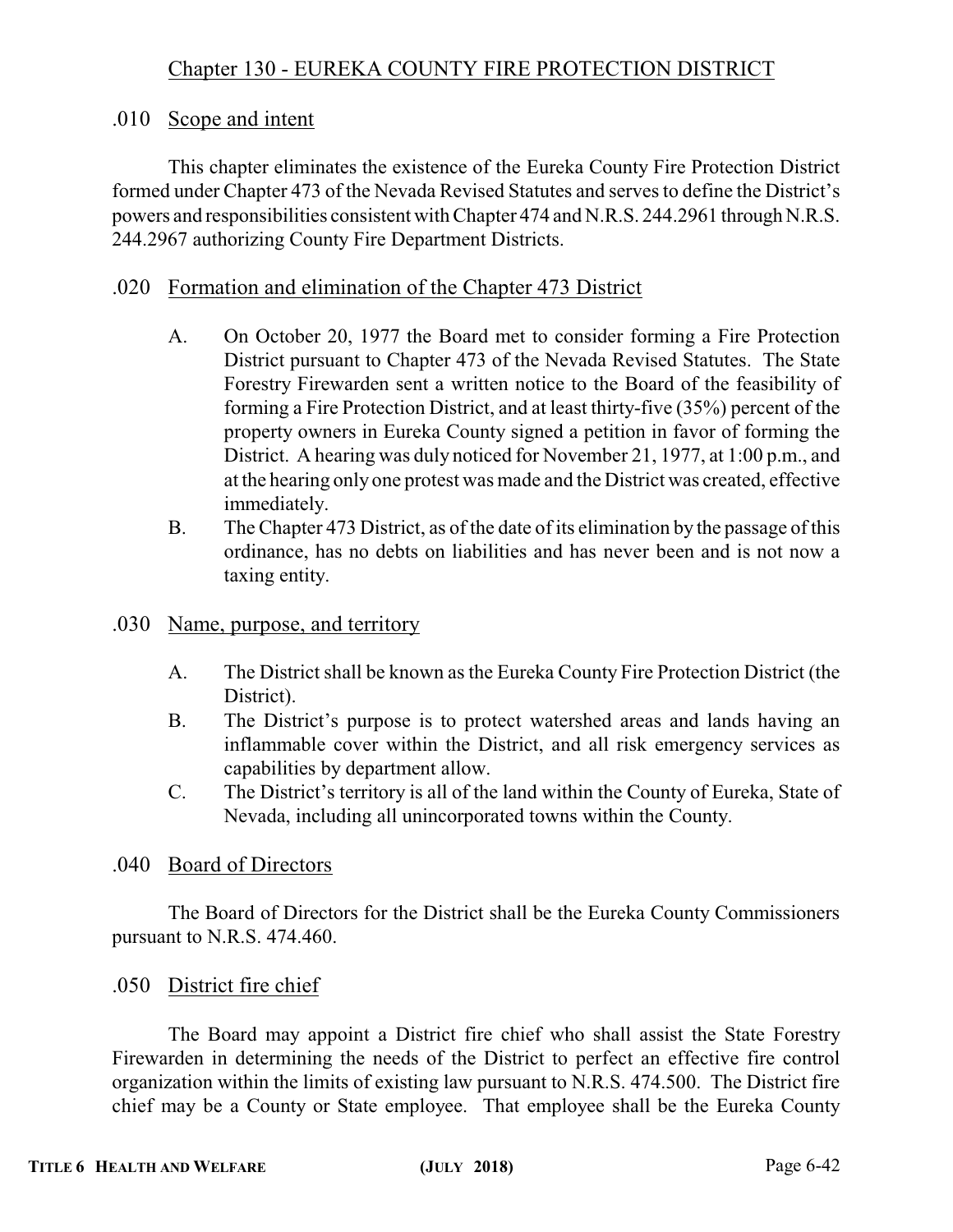Battalion Chief as established presently.

# .060 Powers

- A. Only upon consideration and approval by the Board shall the Board:
	- 1. Prepare a budget for the Eureka County Fire Protection District; and
		- 2. Determine a special tax to raise the sum estimated to be necessary to satisfy the budget of the District if general fund monies are not made available; and
		- 3. Exercise the duties and powers granted by N.R.S. 474.470 as amended from time to time.
- B. The Board shall supervise and control the organization of all Fire Departments identified in this ordinance.
- C. The Board shall have all other necessary and proper powers allowed by law to carry out fire protection and suppression activities, including but not limited to entering into cooperative agreements as described by N.R.S. 472.060.

# .070 Fire departments

The following Fire departments are herebyrecognized as part ofthe District, provided the departments abide by the rules and regulations of the District:

- A. Eureka Volunteer Fire Department
- B. Diamond Valley Volunteer Fire Department
- C. Pine Valley Volunteer Fire Department
- D. Crescent Valley Volunteer Fire Department
- E. Dunphy Volunteer Fire Department
- F. Beowawe Volunteer Fire Department

# .080 Fire department organizational structure

All fire departments must provide for an organizational structure to include:

- A. If incorporated, only for the purpose of auxiliary or social activities and not for the purpose of fighting fire.
- B. A fire chief and assistant chief to act in the chief's absence.
- C. An annual operating plan (AOP) to describe the level of fire suppression to be provided by the department, and area of response, and equipment available for use consistent with the level of suppression to be provided.
- .090 Fire department requests for training or equipment

All requests for training or equipment shall be consistent with the current or expected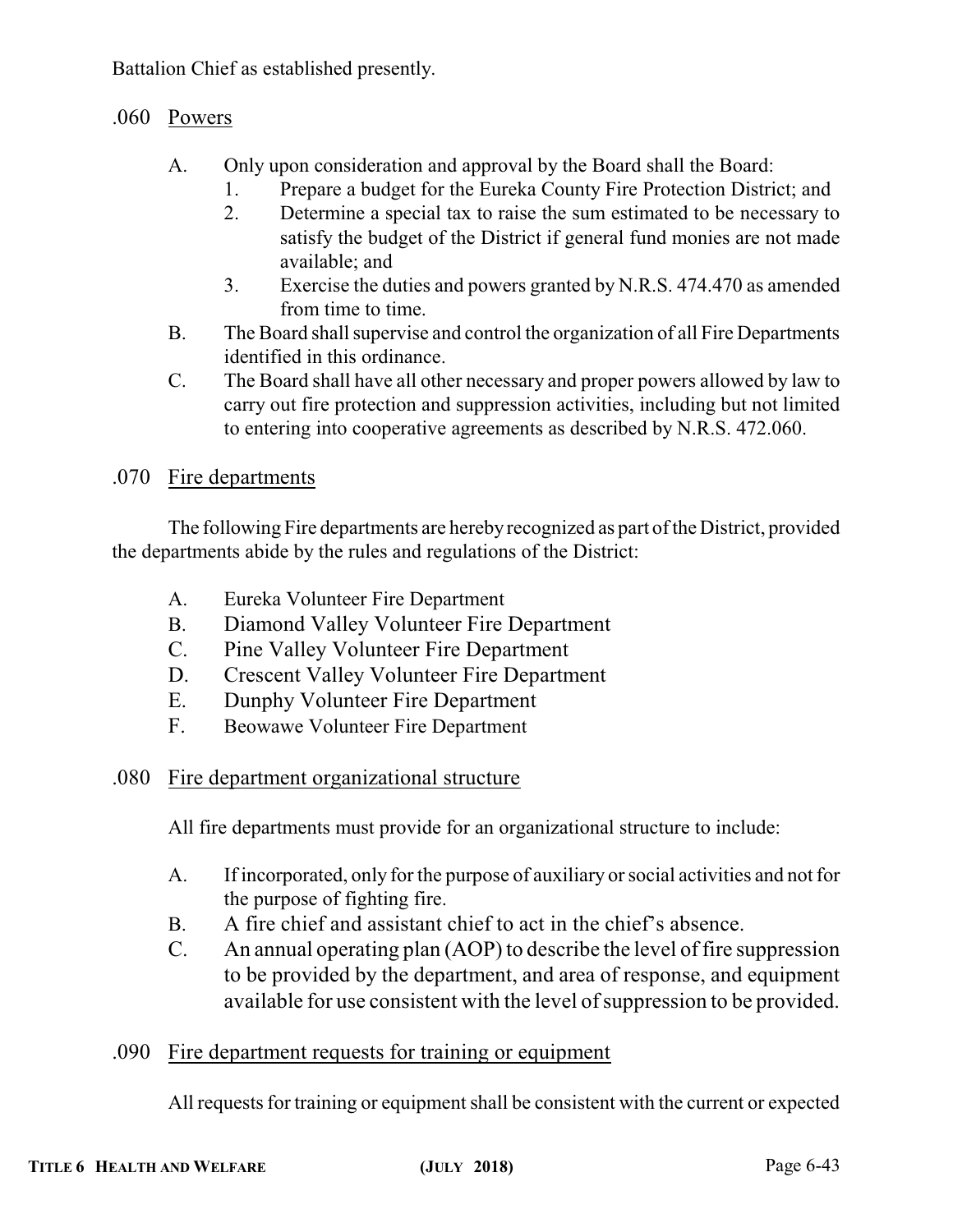future amendment to the AOP, and approved by the chief, District fire chief, and County Commissioner Liaison for the Fire District.

# .100 Cooperative agreement with the Nevada Division of Forestry

Each year the District shall contract with the Nevada Division of Forestry for the minimum services described here:

- A. Nevada Division of Forestry to assist in cost reimbursement from Federal agencies.
- B. Upon completion of fiscal billing, NDF will provide Eureka County with a comprehensive report detailing reimbursable money being issued back to Eureka County.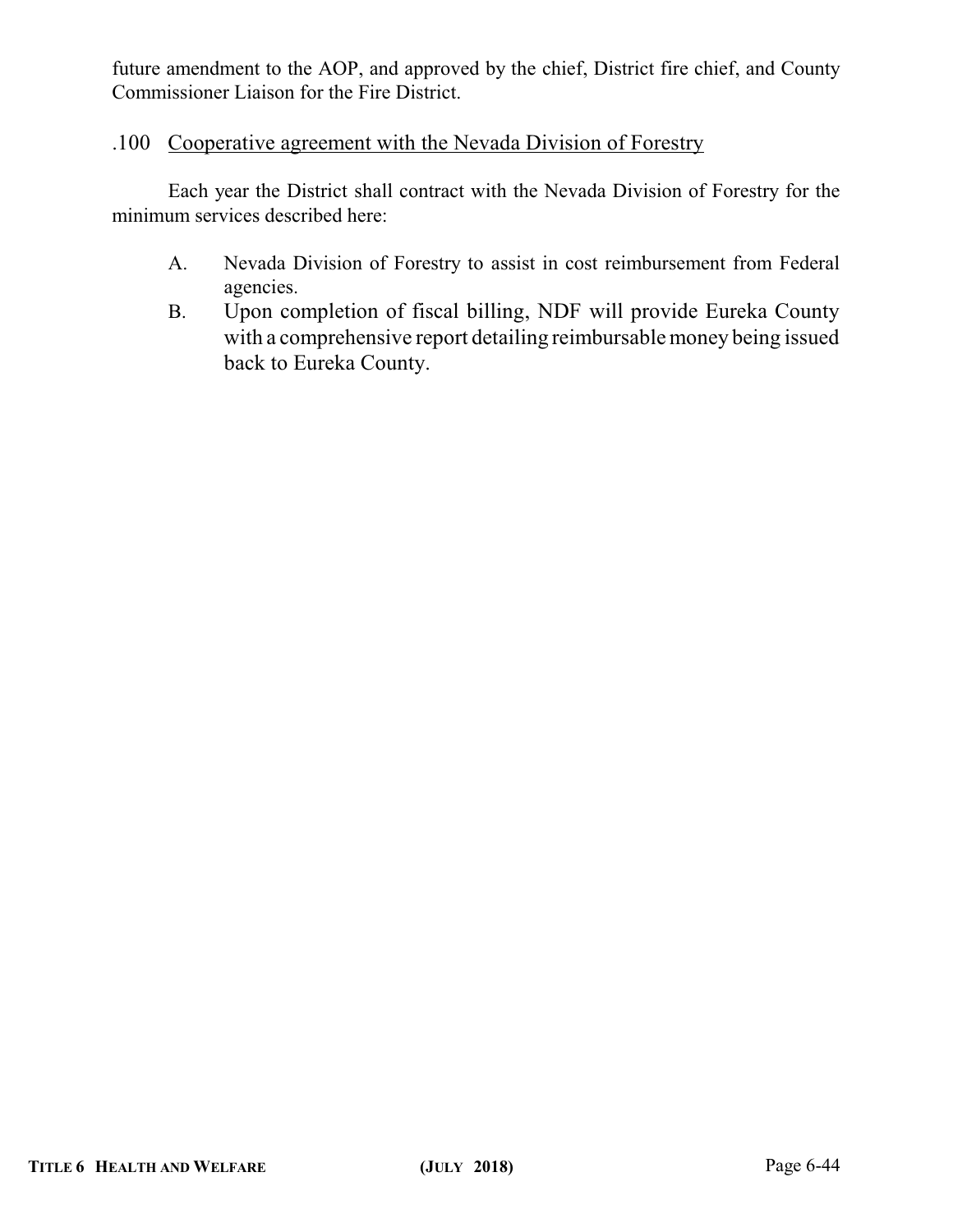# Chapter 140 - INTERNATIONAL BUILDING CODE

#### .010 Definitions

For purposes of this chapter, "IBC" refers to the International Building Code, 2003 edition, and "public facilities" refers to Eureka County projects to bid, build, construct, and maintain public facilities in Eureka County.

#### .020 Application of the IBC

Eureka County shall apply the IBC with the additions, deletions, and changes described below to public facilities projects.

#### .030 Additions, changes, and deletions to IBC

- A. The 2003 Uniform Mechanical Code, 2003 Uniform Plumbing Code, 2003 International Fire Code, and 2002 Electrical Code are hereby adopted.
- B. The following design standards are hereby adopted:
	- 1. Seismic Design Site Class D, or as determined by a geotechnical investigation; and
	- 2. Wind speed 100 miles per hour (at a three second gust); and
	- 3. Wind exposure C; and
	- 4. Snow loads 30 pounds per square feet; and
	- 5. Frost depth 30 inches; and
	- 6. Important factors shall be applied pursuant to Table 1604.5 in the 2003 International Building Code
- C. References to local building officials, inspections, condemnation, and permitting are hereby removed from all regulations adopted pursuant to this Chapter.
- D. With the concurrence of the Board of County Commissioners, the Public Works Director is authorized to amend, delete, or change directives contained in the regulations adopted by this Chapter in circumstances where application of the regulation(s) would cause undue hardship with little or no benefit to the public health, safety, or welfare.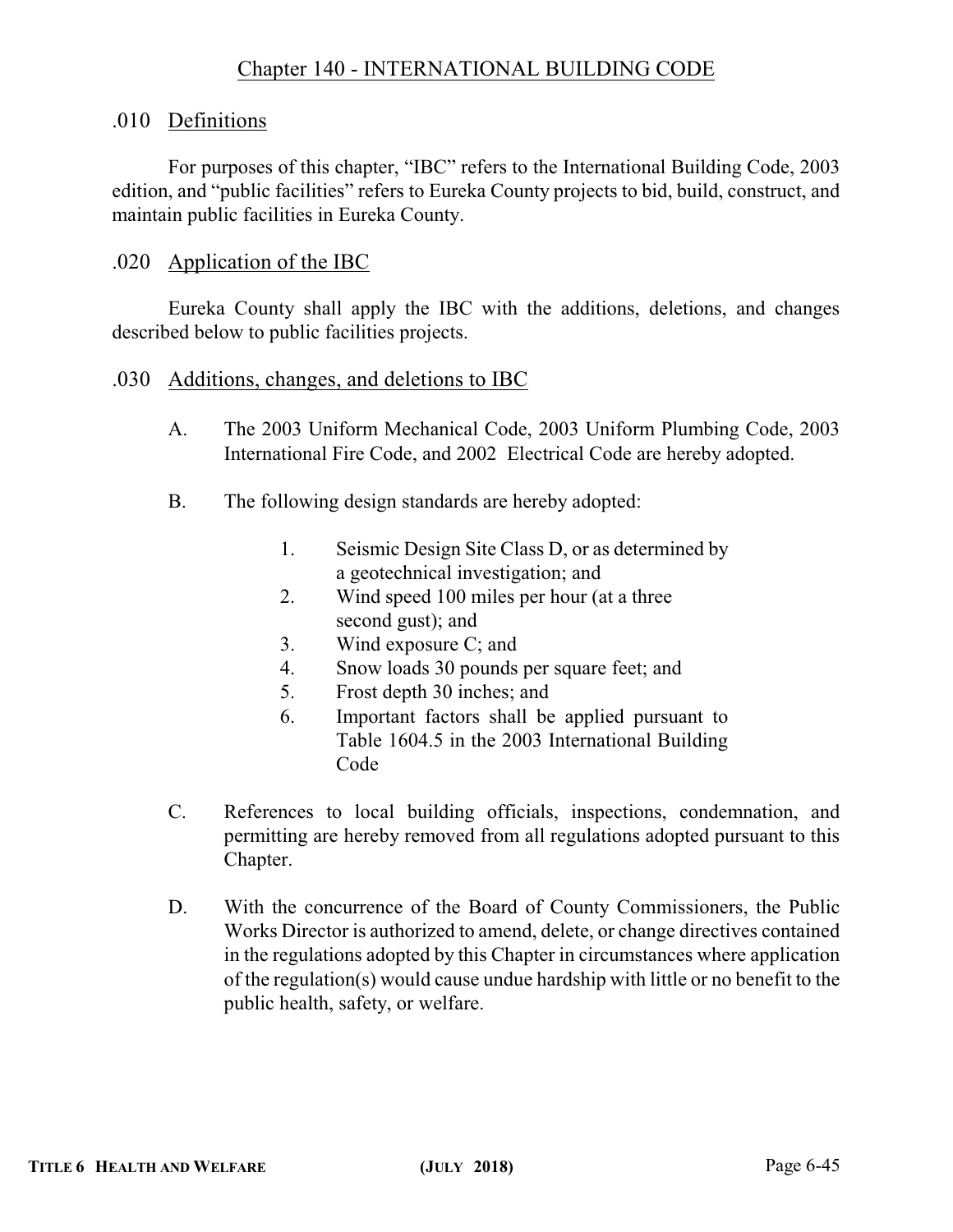# Chapter 150 - CAT CONTROL

#### .010 Number of cats limited in designated areas

It is unlawful for any person to keep, maintain, harbor or allow to remain on their property or premises they own, rent or lease, more than four (4) cats over the age of three (3) months within designated areas of Eureka County.

#### .020 Designated areas where limitation applies

The designated areas of Eureka County where it is unlawful to keep, maintain, harbor or allow to remain on property more than four (4) cats over the age of three (3) months are: the unincorporated townsite of Eureka, the unincorporated townsite of Crescent Valley, and the area in Diamond Valley west of SR 278, commonly referred to as the  $3<sup>rd</sup>$  Street subdivision.

#### .030 Penalties

- A. Any person in a designated area who violates any provision of this chapter is guilty of a misdemeanor and shall be punished as provided by Nevada Revised Statutes. The fine imposed upon conviction shall in no event be less than the actual cost incurred by the Sheriff's Office for collecting and disposing of the cats in a humane manner, but not more than One Thousand (\$1,000.00) Dollars.
- B. Any person in a designated area of Eureka County found in violation of this chapter shall be given a reasonable opportunity of not more than thirty (30) days to reduce in a humane manner the number of cats he or she keeps, maintains, harbors or allows to remain on property they own, rent, or lease. The Sheriff's Office shall assist any person in this endeavor at no charge provided the person cooperates. If the person does not wish to cooperate, and does not voluntarily provide the excess cats to the Sheriff's Office to be humanely disposed of, then the Court may order the Sheriff's Office onto the property to collect the excess cats and dispose of them in a humane manner.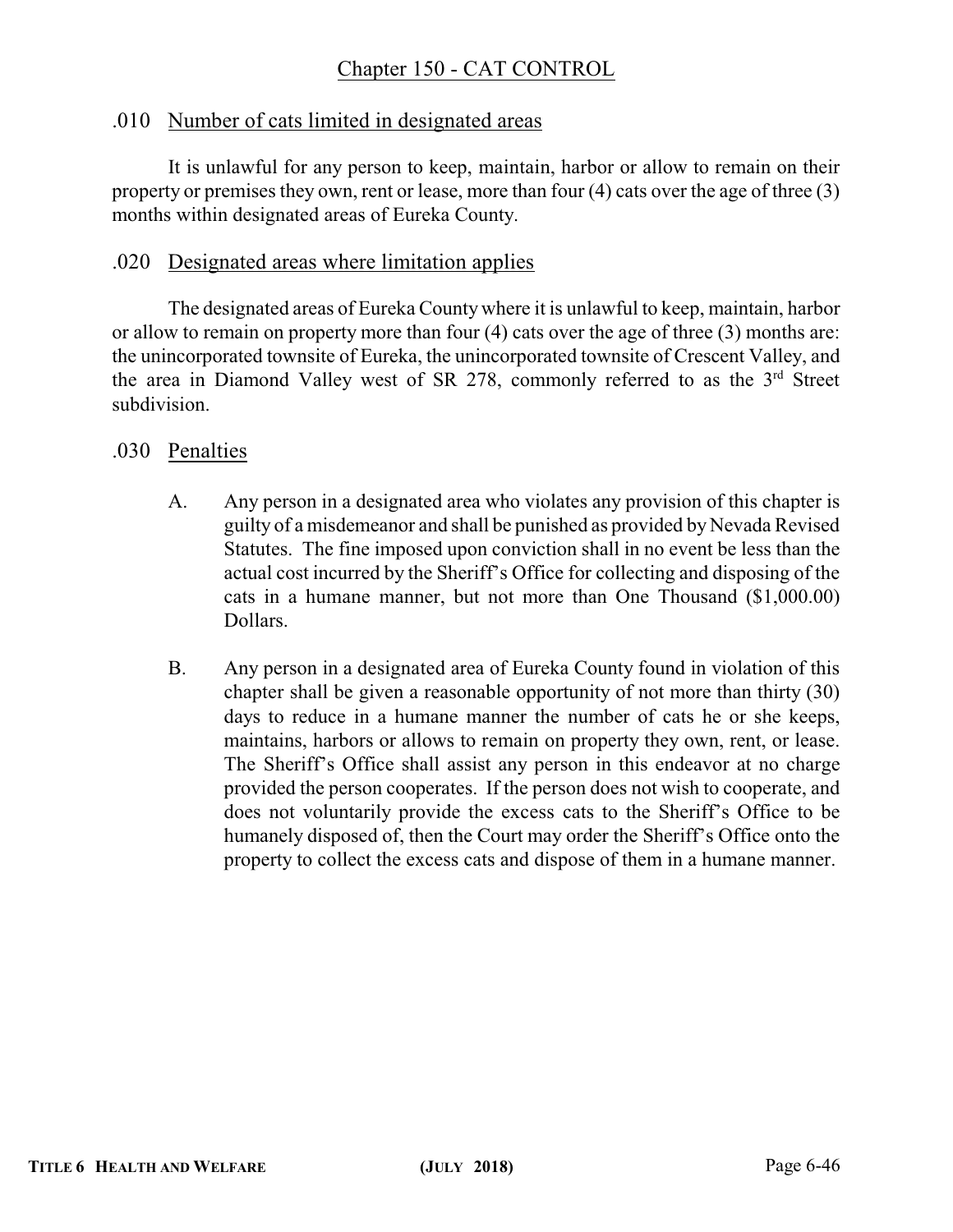# Chapter 160 - BACKGROUND CHECKS

## .010 Background check required

- A. Pursuant to N.R.S. 239B.010(1)(a), these positions with and licenses granted by Eureka County require a background and personal history check:
	- 1. All persons who make application for employment with Eureka County and volunteers; and
	- 2. All persons who make application for a liquor license; and
	- 3. All persons who make application for a work card in establishments providing alcohol; and
	- 4. All persons who make application for a food and beverage handler's permit; and
	- 5. All persons who make application for a door to door solicitor's identification.

#### .020 Background check procedure

- A. To request and receive information from the Federal Bureau of Investigation concerning the persons identified in Section. 010, Eureka Countymust require the person to submit a complete set of fingerprints, and then forward the fingerprints to the Central Repository for Nevada Records of Criminal History for submission to the Federal Bureau of Investigation for its report.
- B. If federal law requires different procedures to request and receive information from the Federal Bureau of Investigation, then Eureka County must comply with those procedures in order to obtain this information.
- C. The persons identified in Section .010 must be informed that, and this process is restricted to, submission of fingerprints for the purpose of determining a person's fitness for employment, acting on behalf of Eureka County as a volunteer, or their fitness for a license, permit, or identification to be granted by Eureka County.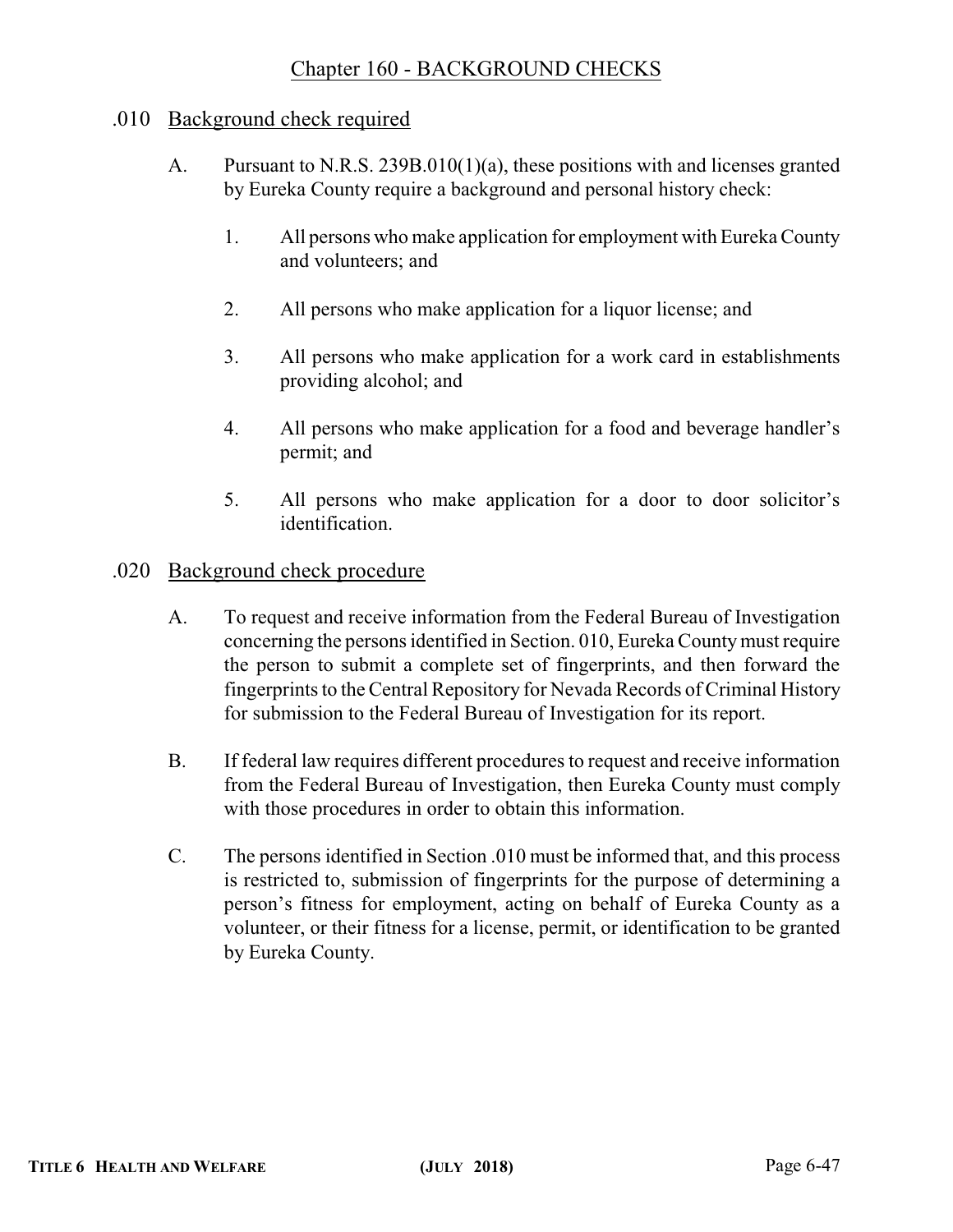# .010 Scope and intent

This chapter's scope includes all chemical compounds designed or which result in mimicking or synthesizing a derivative, homolog, analog or variant of the active ingredient of the Salvia divinorum plant or marijuana, including but not limited to all cannabinoids, and this chapter's intent is to declare all such intoxicating compounds a public nuisance and unlawful in Eureka County.

# .020 Unlawful acts

- A. It shall be unlawful for any person, including a corporation or other entity, to manufacture, distribute, dispense, ingest, use, possess, purchase, attempt to purchase, sell, display for sale, attempt to sell, give, trade or barter, any one or more of the following chemical compounds and/or substances, including their salts, isomers, homologues and salts of their isomers and homologues:
	- 1. Salvia divinorum or Salvinorin; all parts of the plant presently classified botanically as Salvia Divinorum, whether growing or not, the seeds thereof, and extract from any part of such plant, and every compound, manufacture, salts derivative, homolog, analog, variant, mixture or preparation of such plant, its seeds or extracts;
	- 2. CP-47,497, also known as 2-[(1R,3S)-3-hydroxycyclohexyl]-5-(2 methyloctan-2-yl)phenol, and its homolog cannabicyclohexanol;
	- 3. JWH-018, also known as Naphthalen-1-yl-(1-pentylindol-3 yl)methanone;
	- 4. JWH-019, also known as 1-hexyl-3-(naphthalen-1-oyl)indole;
	- 5. JWH-073, also known as naphthalen-1-yl-(1-butylindol-3 yl)methanone;
	- 6. JWH-200, also known as(1-(2-morpholin-4-ylethyl)indol-3-yl)-naphthalen-1-ylmethanone;
	- 7. JWH-250, also known as 2-(2-methoxyphenyl)-1-(1-pentylindol-3 yl)ethanone;
	- 8. JWH-398, also known as 1-pentyl-3-(4-chloro-1-naphthoyl)indole;